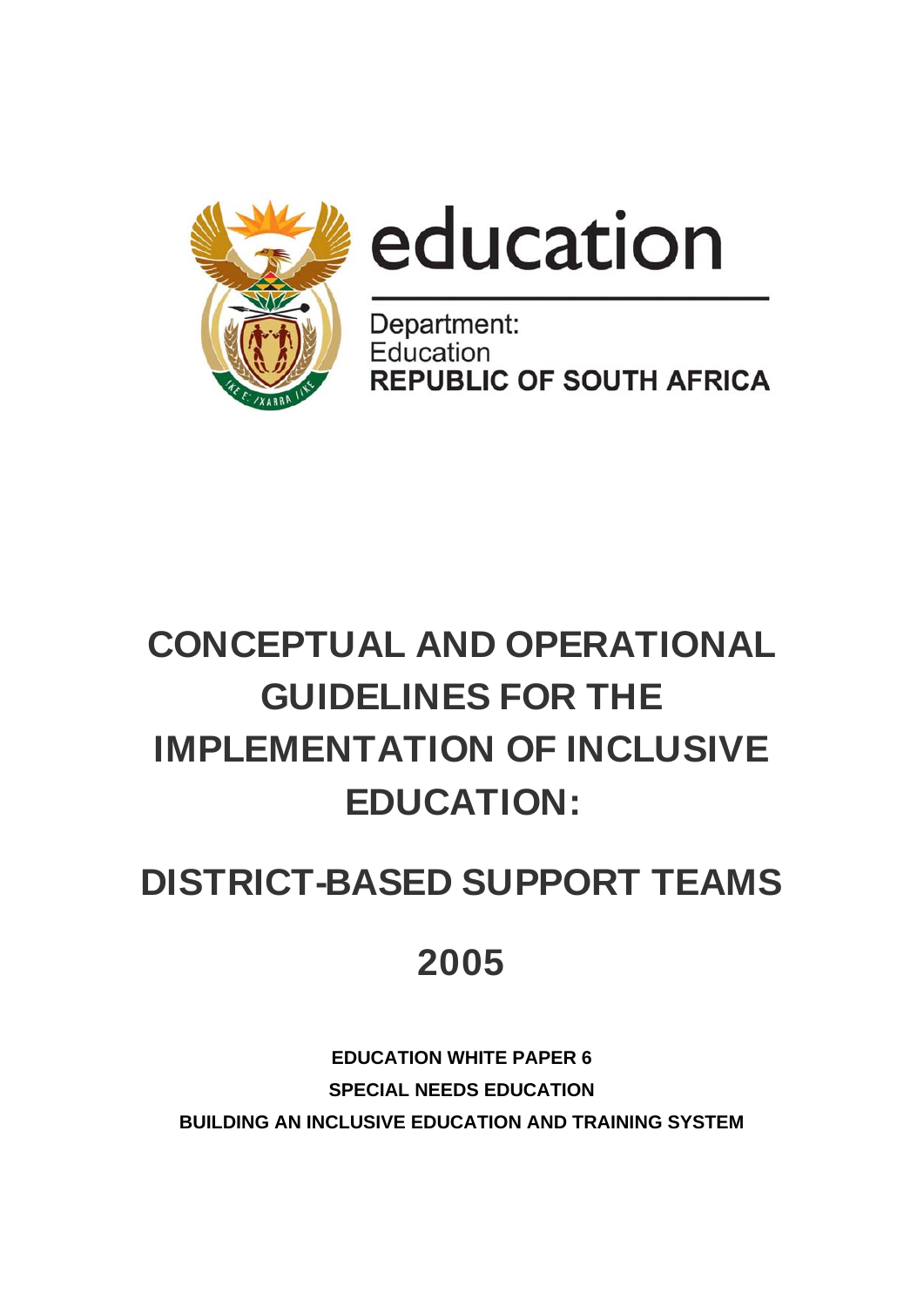#### **CONCEPTUAL AND OPERATIONAL GUIDELINES FOR DISTRICT-BASED SUPPORT TEAMS**

#### **2005**

Directorate Inclusive Education Sol Plaatje House Schoeman Street, Pretoria (012) 312 5349 Fax (012) 312 5029 www.education.pwv.gov.za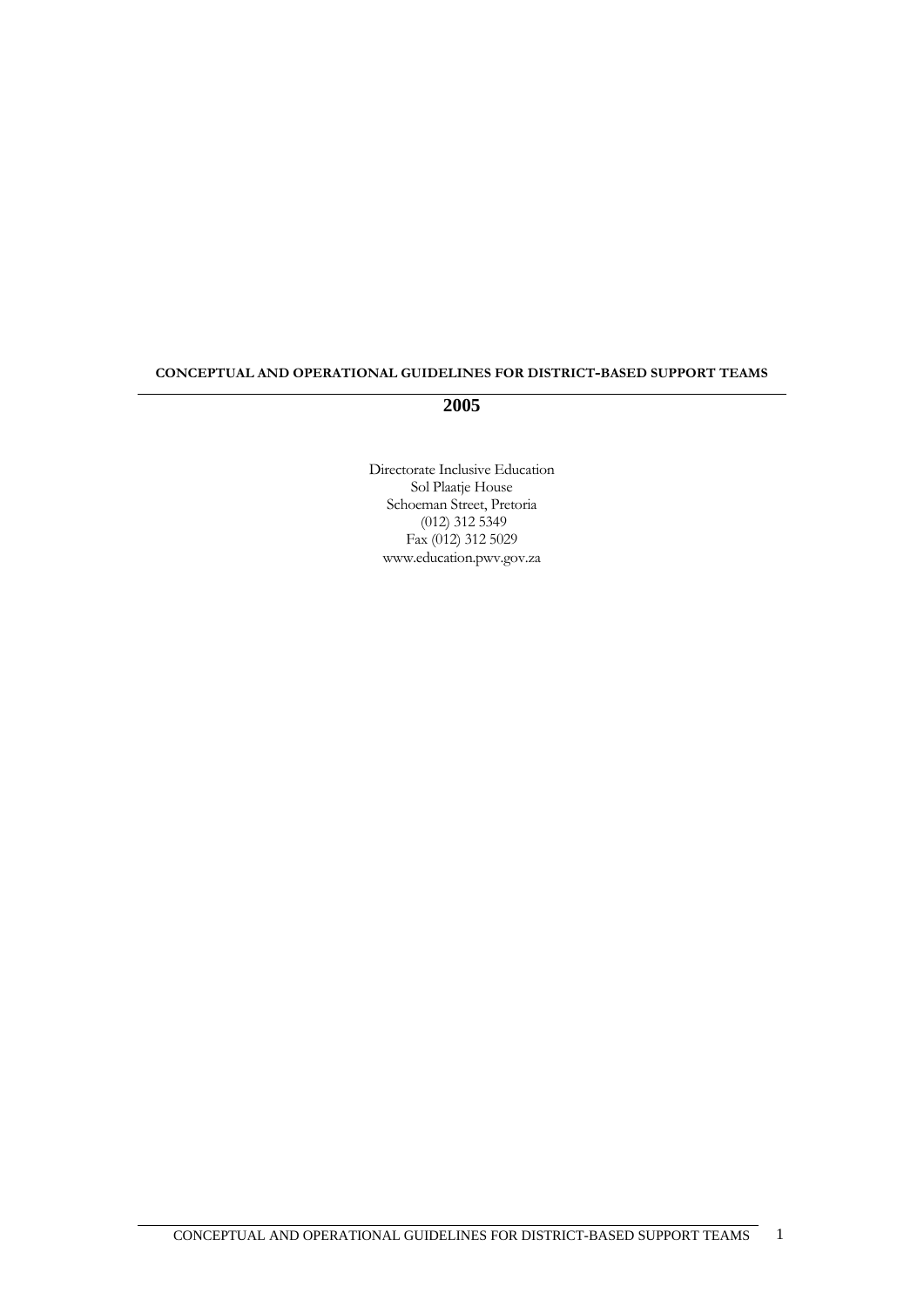# **TABLE OF CONTENTS**

|      | DEVELOPING DISTRICT-BASED SUPPORT TEAMS: GUIDELINES FOR PRACTICE  6                                    |
|------|--------------------------------------------------------------------------------------------------------|
| 1.   |                                                                                                        |
| 1.1. |                                                                                                        |
| 1.2. |                                                                                                        |
| 2.   |                                                                                                        |
| 2.1. |                                                                                                        |
| 2.2. |                                                                                                        |
| 2.3. |                                                                                                        |
| 3.   |                                                                                                        |
| 3.1. | What does the Department of Education's White Paper 6 on Building an Inclusive                         |
|      |                                                                                                        |
| 3.2. | What are the key practical challenges relating to the building of district-based support               |
|      |                                                                                                        |
| 3.3. |                                                                                                        |
| 4.   |                                                                                                        |
| 4.1. | What are the key principles that should guide the composition of district-based support                |
|      |                                                                                                        |
| 4.2. | Who are the <i>core</i> education support service providers at district level?17                       |
| 4.3. | Which education institutions should be involved in providing support at this level?  18                |
| 4.4. | What other government officials should be incorporated in these teams?  19                             |
| 4.5. |                                                                                                        |
| 4.6. |                                                                                                        |
| 5.   | FUNCTIONS AND ROLES OF DISTRICT-BASED SUPPORT TEAMS  20                                                |
| 5.1. | What does the new policy say about the core purpose and key functions of these teams?                  |
|      |                                                                                                        |
| 5.2. |                                                                                                        |
| 5.3. | What does this mean for the <i>roles</i> and <i>competencies</i> of the district-based support team?22 |
| 5.4. | What are the key challenges relating to identification and assessment of needs and                     |
|      |                                                                                                        |
| 5.5. | What are the 'capacity building' challenges for education support providers at district                |
|      |                                                                                                        |
| 6.   |                                                                                                        |
| 6.1. |                                                                                                        |
| 6.2. | What does the policy say about institutional-level support teams?34                                    |
| 6.3. |                                                                                                        |
| 6.4. |                                                                                                        |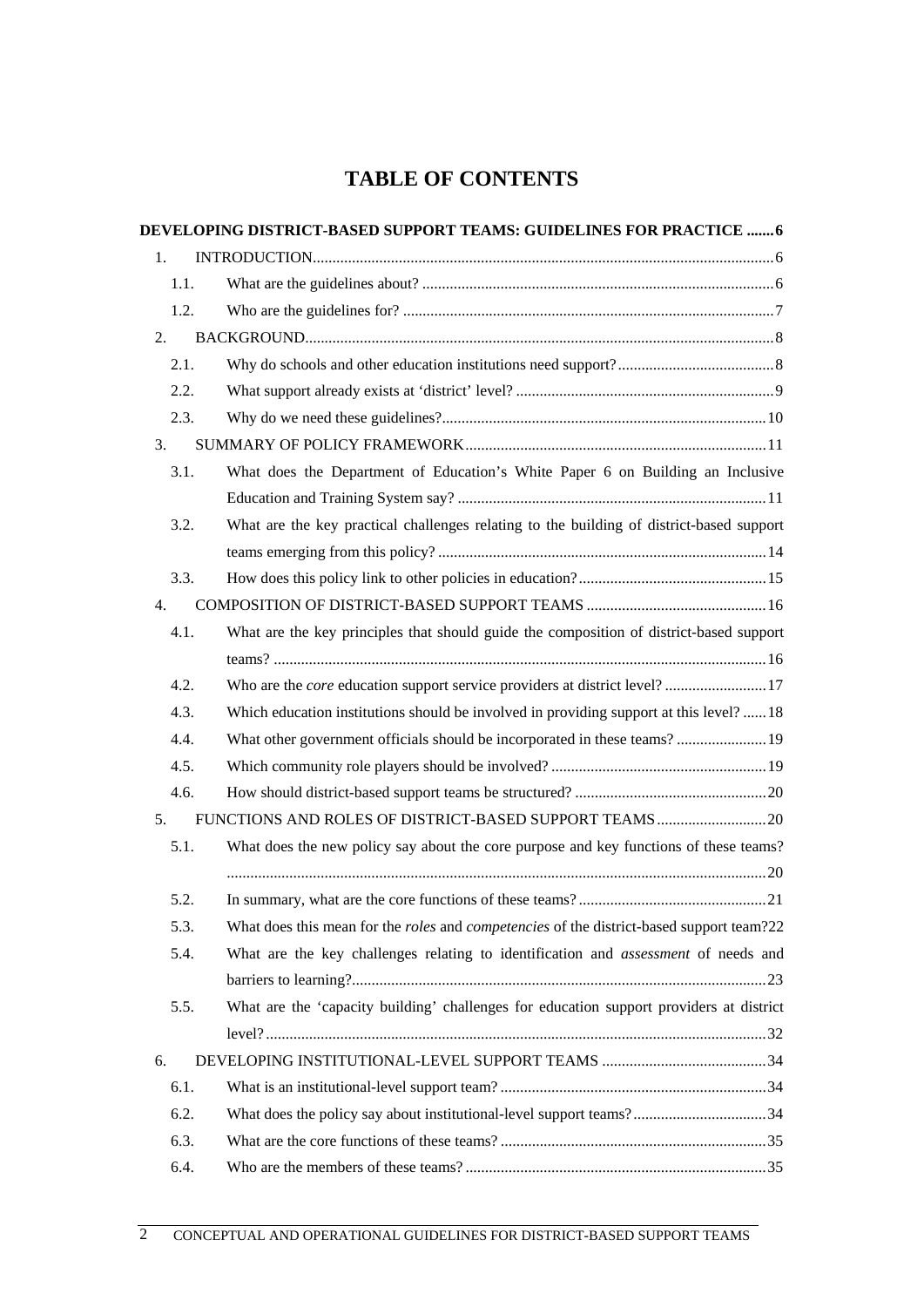| How can district-based support teams support institutional-level support teams?37              | 6.5. |
|------------------------------------------------------------------------------------------------|------|
| How can support providers and recipients <i>work together</i> (collaborate) as partners and as | 7.1. |
|                                                                                                |      |
| How can and should the work of district-based support teams be effectively <i>coordinated</i>  | 7.2. |
|                                                                                                |      |
|                                                                                                |      |
|                                                                                                |      |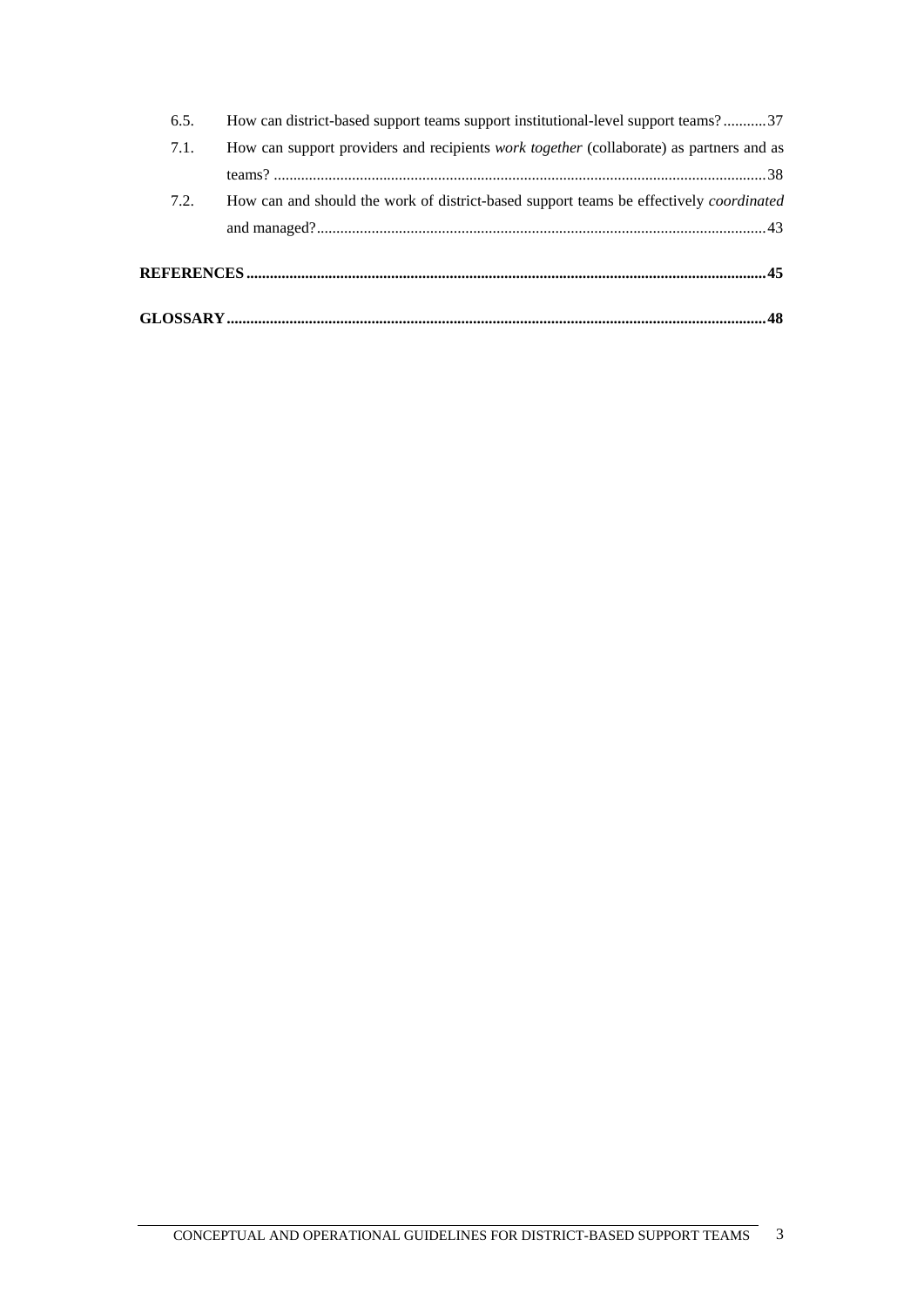#### **FOREWORD**

This is one of a set of three booklets that emerge out of Education White Paper 6 on Special Needs Education: Building an Inclusive Education and Training System. White Paper 6 introduces the notion of a full-service school, special school as resource centre and district-based support team.

Education White Paper 6 on Special Needs Education: Building an Inclusive Education and Training System suggests a field-testing exercise over a three year period. Regarding implementation, the following will be done as part of short-term steps (2004-2006):

- a) Implement a national advocacy and education programme on inclusive education.
- b) Plan and implement a targeted outreach programme, beginning in Government's rural and urban development nodes, to mobilise disabled out-of-school children and youth
- c) Complete an audit of special schools and implementing a programme to improve quality and efficiency
- d) Designate, plan and implement the conversion of 30 special schools to special schools/resource centres in 30 designated school districts
- e) Designate, plan and implement the conversion of thirty primary schools to full service schools in the same thirty districts as (d) above
- f) Designate, plan and implement the district support teams in the same 30 districts as (d) above
- g) Establish, within primary schooling, on a progressive basis, systems and procedures for the early identification and addressing of barriers to learning in the Foundation Phase (Grades R-3)

This booklet focuses on district-based support teams and provides detail regarding definitions and the developmental issues. This booklet is not exhaustive and concepts and other ideas will be field-tested as part of the implementation of the short-term steps over the next few years. According to White Paper 6, in the short-term, the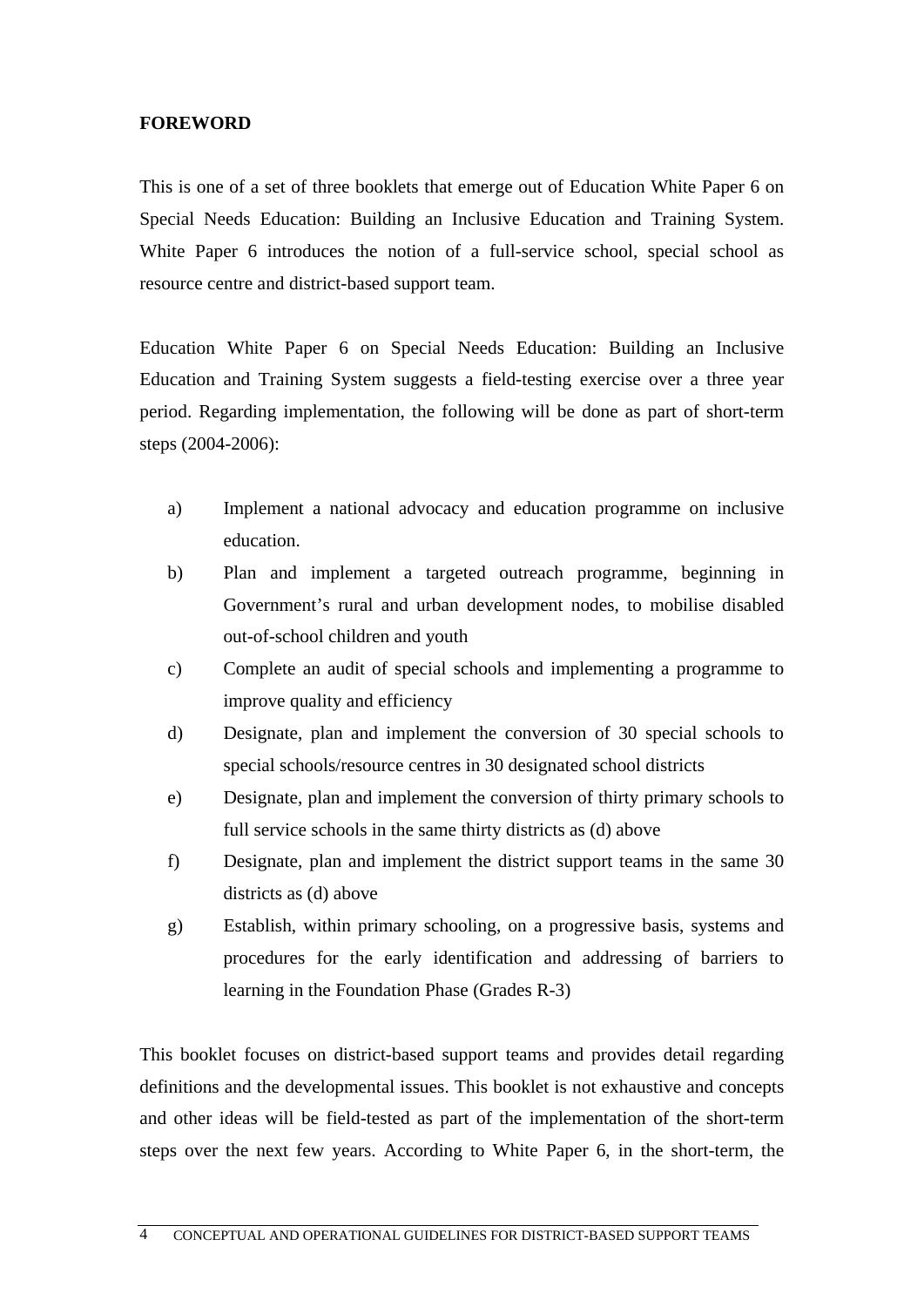establishment of district-based support teams will be field-tested in 30 nodal areas all over the country.

**Mr D Hindle Director-General**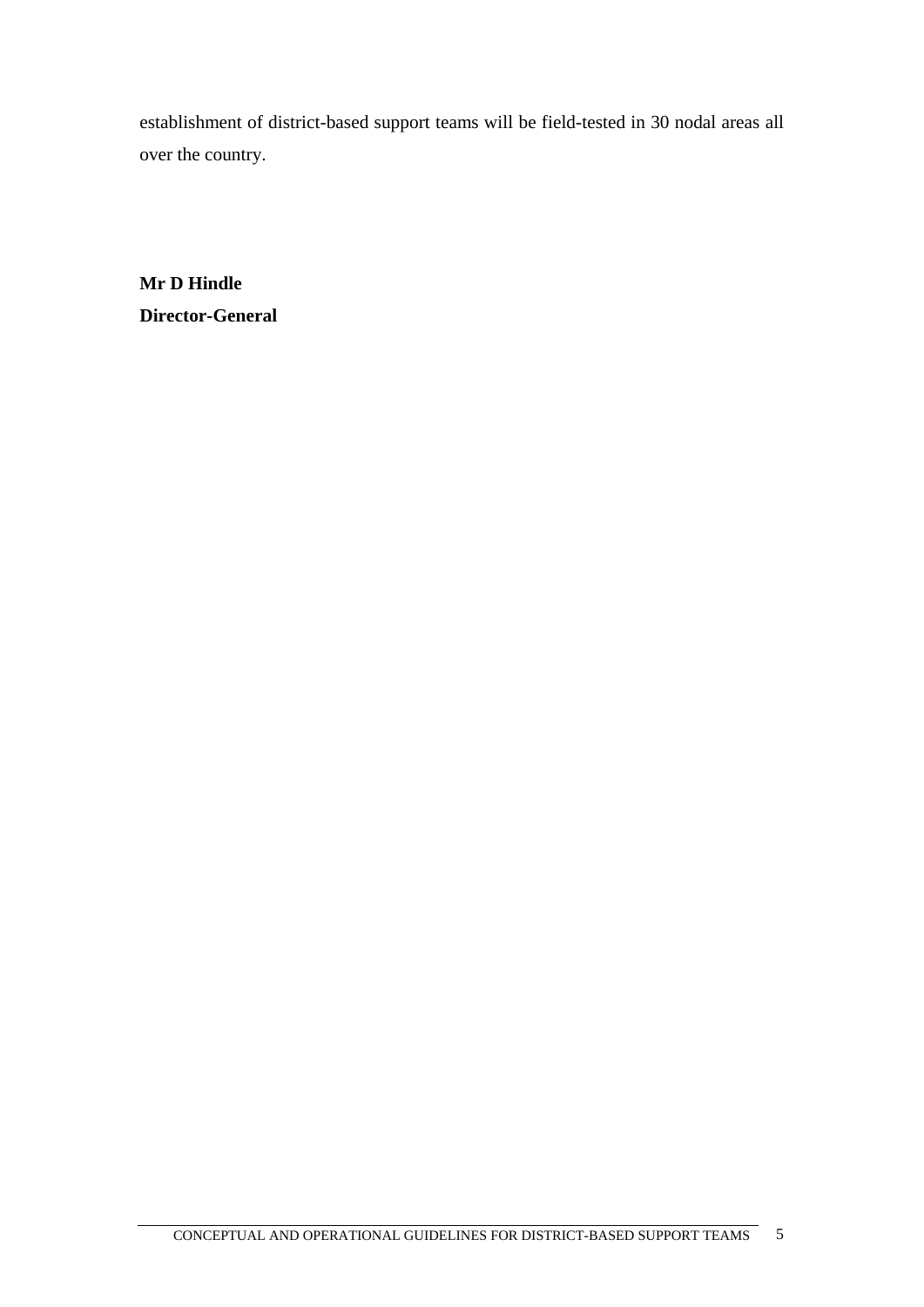# **DEVELOPING DISTRICT-BASED SUPPORT TEAMS: GUIDELINES FOR PRACTICE**

*… the key to reducing barriers to learning within all education and training lies in a strengthened education support service.* 

#### **1. INTRODUCTION**

#### **1.1. What are the guidelines about?**

The Department of Education's White Paper 6: Special Needs Education: Building an Inclusive Education and Training System, 2001, commits itself to establishing district-based support teams as a central part of the overall strengthening of education support services in South Africa.

The guidelines for *district-based support teams* refer to integrated professional support services at district level. Support providers employed by the Department of Education will draw on the expertise from local education institutions and various community resources. Their key function is to assist education institutions (including early childhood centres, schools, further education colleges, and adult learning centres) to identify and address barriers to learning and promote effective teaching and learning. This includes both classroom and organisational support, providing specialised learner and educator support, as well as curricular and institutional development (including management and governance), and administrative support.

The way in which particular provinces and districts use and further develop these guidelines depends on identified local needs and available resources. The support system needs to be flexible and responsive to specific needs. So, while there is a clear vision of the 'ideal' we are trying to achieve in the development of district-based support teams, these guidelines do *not* provide a blueprint or model for practice.

It should be noted that the education support system in South Africa includes the following levels and functions: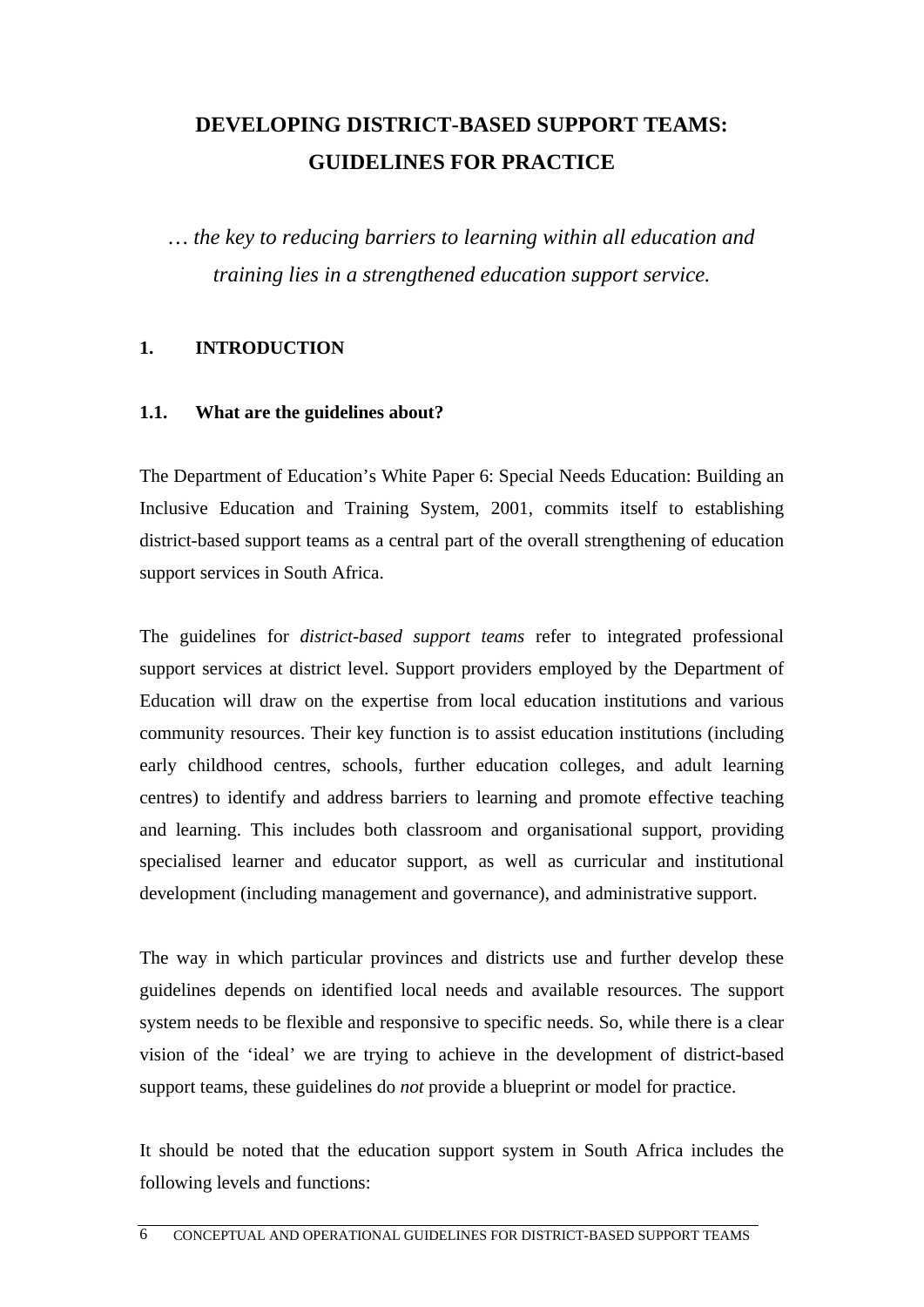| <b>Level</b>                                     | <b>Key Support Functions</b>              |  |  |
|--------------------------------------------------|-------------------------------------------|--|--|
| Department of Education                          | Providing national policy and a broad     |  |  |
|                                                  | management framework for support          |  |  |
| Provincial departments of education in           | Coordinating implementation of national   |  |  |
| the nine provinces                               | framework of support, in relation to      |  |  |
|                                                  | provincial needs                          |  |  |
| District-based support teams (including          | Providing integrated support to education |  |  |
| special/resource schools)                        | institutions (Early Childhood             |  |  |
| (Developed within smaller geographical           | Development, schools, colleges and adult  |  |  |
| areas, determined in different ways in the       | learning centres) to support the          |  |  |
| nine provinces)                                  | development of effective teaching and     |  |  |
|                                                  | learning                                  |  |  |
| Institution-level<br>(local)<br>support<br>teams | Identifying and addressing barriers to    |  |  |
| early<br>schools, colleges,<br>in<br>teams       | learning in the local context – thereby   |  |  |
| childhood and adult learning centres)            | promoting effective teaching and learning |  |  |

## **1.2. Who are the guidelines for?**

These guidelines are relevant to everyone involved in *providing* support to schools, colleges, early childhood and adult learning centres.

The primary targets for these guidelines are:

- *Specialist/professional education officials* working in *district support structures*. These include:
	- (a) psychologists, specialised and general counsellors, therapists and other health and welfare workers employed by the department of education, and various learning support personnel, e.g. 'remedial' teachers and facilitators, language and communication teachers, and 'special needs' teachers;
	- (b) department officials providing administrative, curricular and institutional development support at district levels.
- Specialist support providers and teachers in *special schools*;
- Members of the *school/education institution community* itself, including: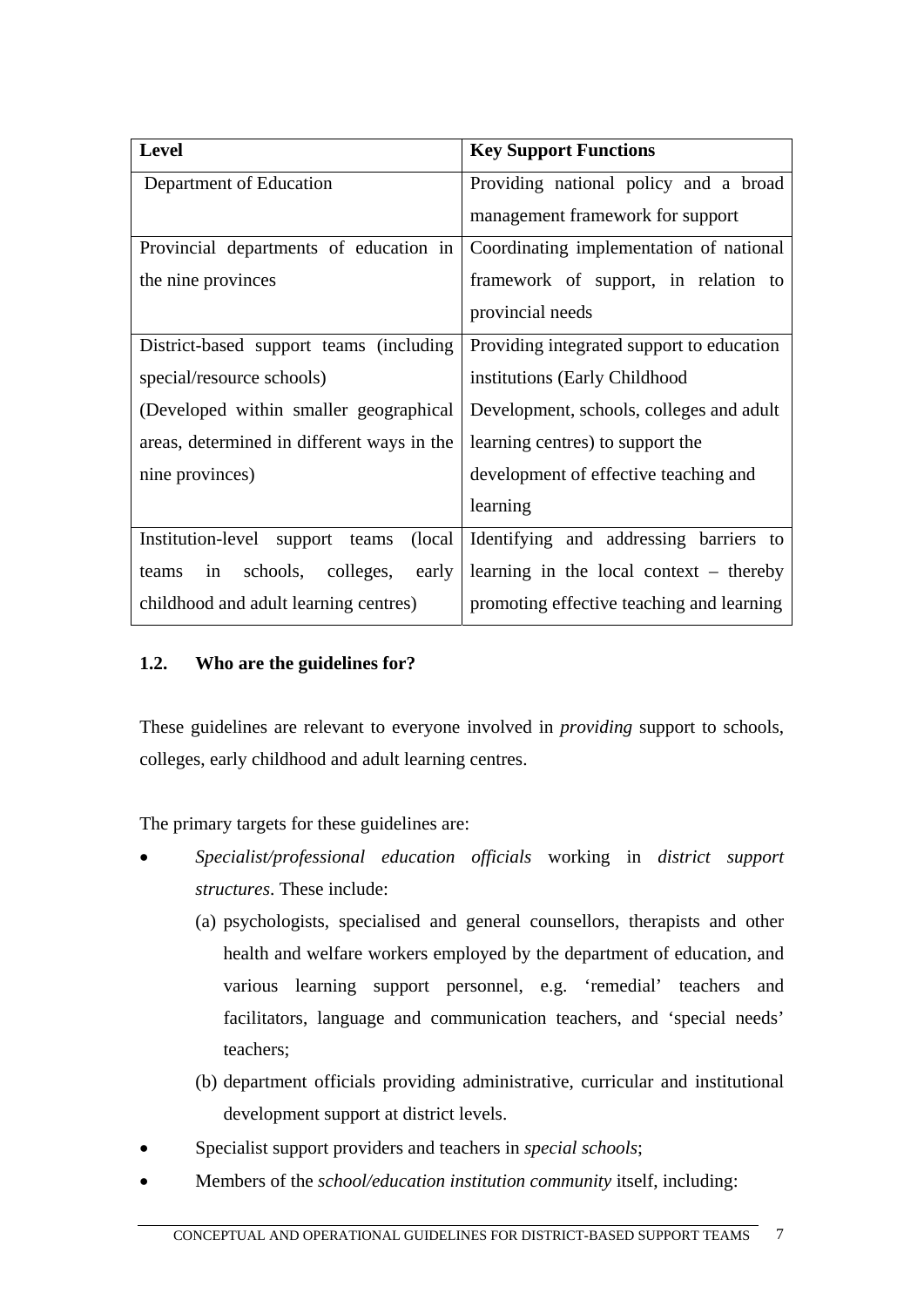- (a) educators and other members of staff;
- (b) the learners themselves, who can provide 'peer-support' to one another.

The secondary targets for these guidelines are:

- Specialists/professionals from *other government departments* involved in supporting schools and other education institutions, e.g. health workers and social workers;
- *Community* organisations and role players, including:
	- (a) parents, grandparents and other care-givers of learners at ECD centres and schools;
	- (b) community organisations, e.g. non-governmental (NGOs) and communitybased organisations (CBOs) directly and indirectly linked to education;
	- (c) individuals within the community who have contributions to make on particular issues and challenges.

In addition, the guidelines are also relevant to those *receiving* support such as schools, colleges, early-childhood and adult-learning centres, their governing bodies and institution-level support teams in particular. It is important that they understand what kind of support is available to develop their own capacity.

#### **2. BACKGROUND**

#### **2.1. Why do schools and other education institutions need support?**

The ultimate goal for educators, schools and other education institutions, and for those who support them, is the development of learners. This is dependent on effective teaching, which, in turn, relies on the development of effective curricular and supportive teaching and learning environments. Educators and their institutions need constantly to learn and grow, and must have ongoing support to achieve this. Therefore, the Department of Education's function is to provide the necessary infrastructural and human resource support for success. The district-based support team is a primary channel through which this should be provided.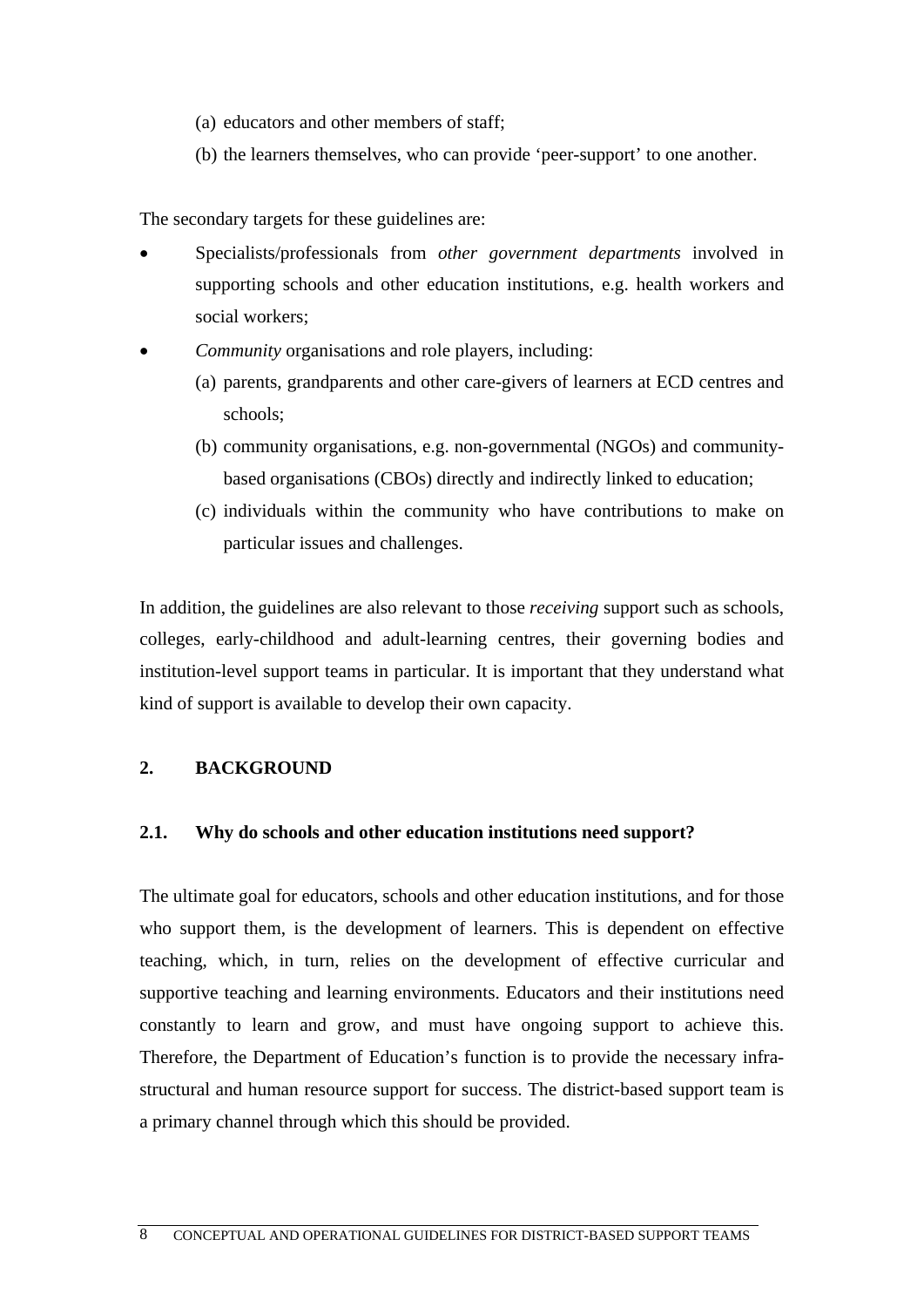## **2.2. What support already exists at 'district' level?**

In some districts, there has been no meaningful support for some time moment. This is particularly true in rural and historically disadvantaged areas. Where there is support, however, this usually includes some, or all, of the following:

#### Various forms of *classroom-based support*, such as:

- direct learning support to learners with 'special education needs';
- training and ongoing support of educators to respond to learners' needs;
- curriculum development to ensure that all aspects of the curriculum are responsive to different needs;
- provision of teaching and learning materials and equipment to facilitate learning for all learners.

#### *Organisational support*, such as:

- staff development for educators and non-educator staff;
- training and support for parents, so that they are able to participate in governance structures and support their children;
- training and ongoing support for governance, management and leadership structures;
- organisational development support for institutions, e.g. assisting them in vision building, policy formulation and implementation, and providing conflict management between various members of the school community, etc.

#### *Administrative support*, such as:

- training in and support for financial management, in particular, in relation to taking over financial responsibilities outlined in the South African Schools Act;
- information technology support;
- administrative training;
- personnel management training and support.

#### Addressing *social/contextual factors*, such as: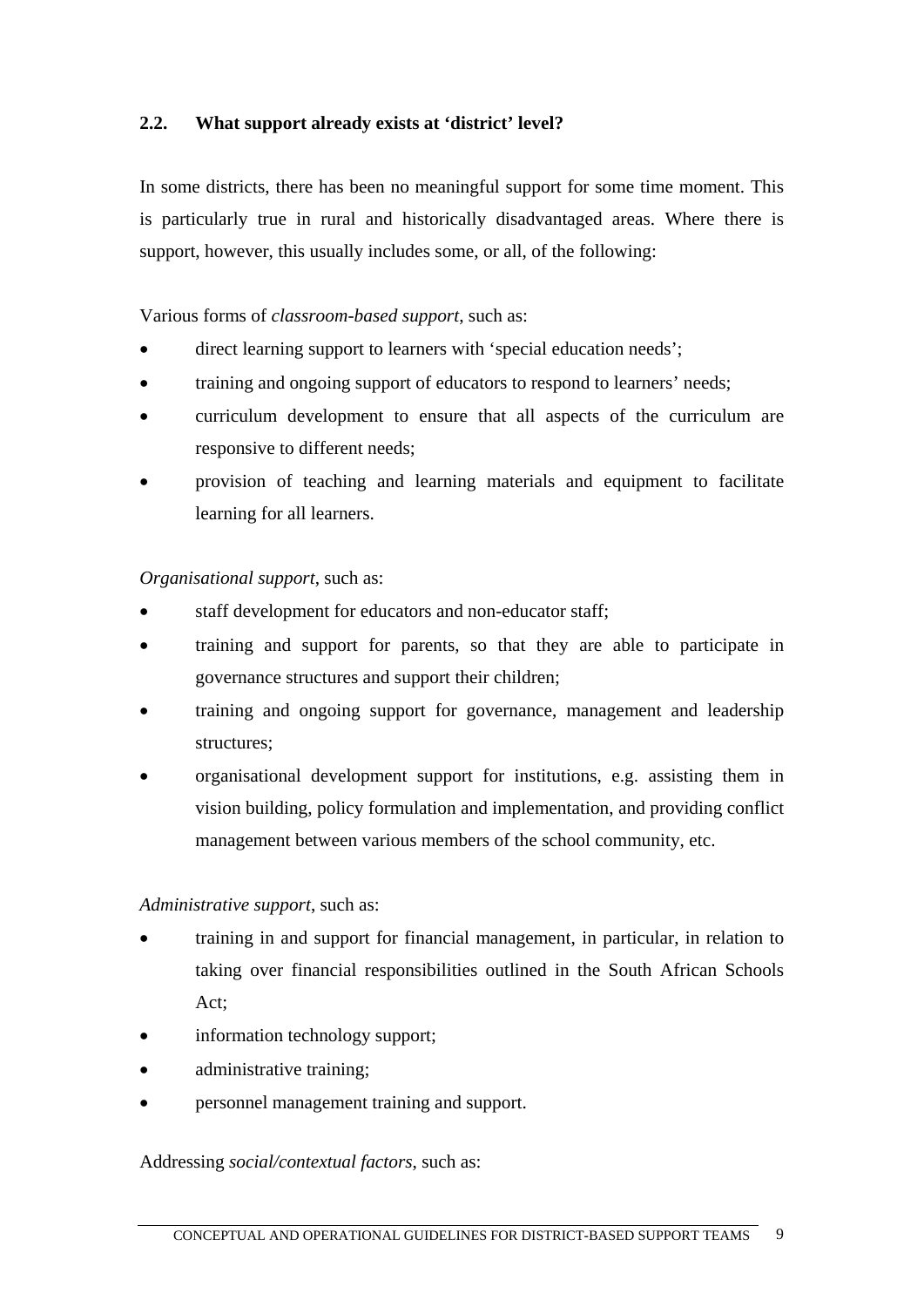various psychological, social and physical health interventions to address particular problems, or to promote the health of members of the school/education institutional community.

District support is currently provided through different kinds of departmental structures in the nine provinces: for example, through some form of district centre that integrates the various kinds of support listed above. In other instances, it is provided through separate structures in the Department of Education, which either work together or do not. For example, some of the support is being provided by 'school clinics/support centres', other aspects by the Department's head office officials, or by 'circuit managers' or by specialised 'subject advisors'.

It is obvious then, that even if support is available, it is often fragmented and uncoordinated. To unite it into cohesive practice which works is the challenge. Often different support providers do not work as a team around common issues. One example of this would be the way in which human resource development or training is being provided at the moment. These training programmes are often not developed in an integrated way, so that educators and others, who are targets of these programmes, are overwhelmed and over-loaded (having to attend many workshops). But the main problem is that the training does not provide them with an understanding of how the different areas of training connect around the core purpose of education: teaching and learning.

#### **2.3. Why do we need these guidelines?**

These national guidelines provide a practical framework and some strategies to assist in the establishment and strengthening of district-based support teams. They focus particularly on how the historically fragmented support provided to schools, colleges, early childhood and adult learning centres can be better coordinated so that a more holistic and integrated approach to support can be realised. This includes developing a framework of 'collaboration', or teamwork, where the different support providers plan and work together to address local needs and challenges in a comprehensive way.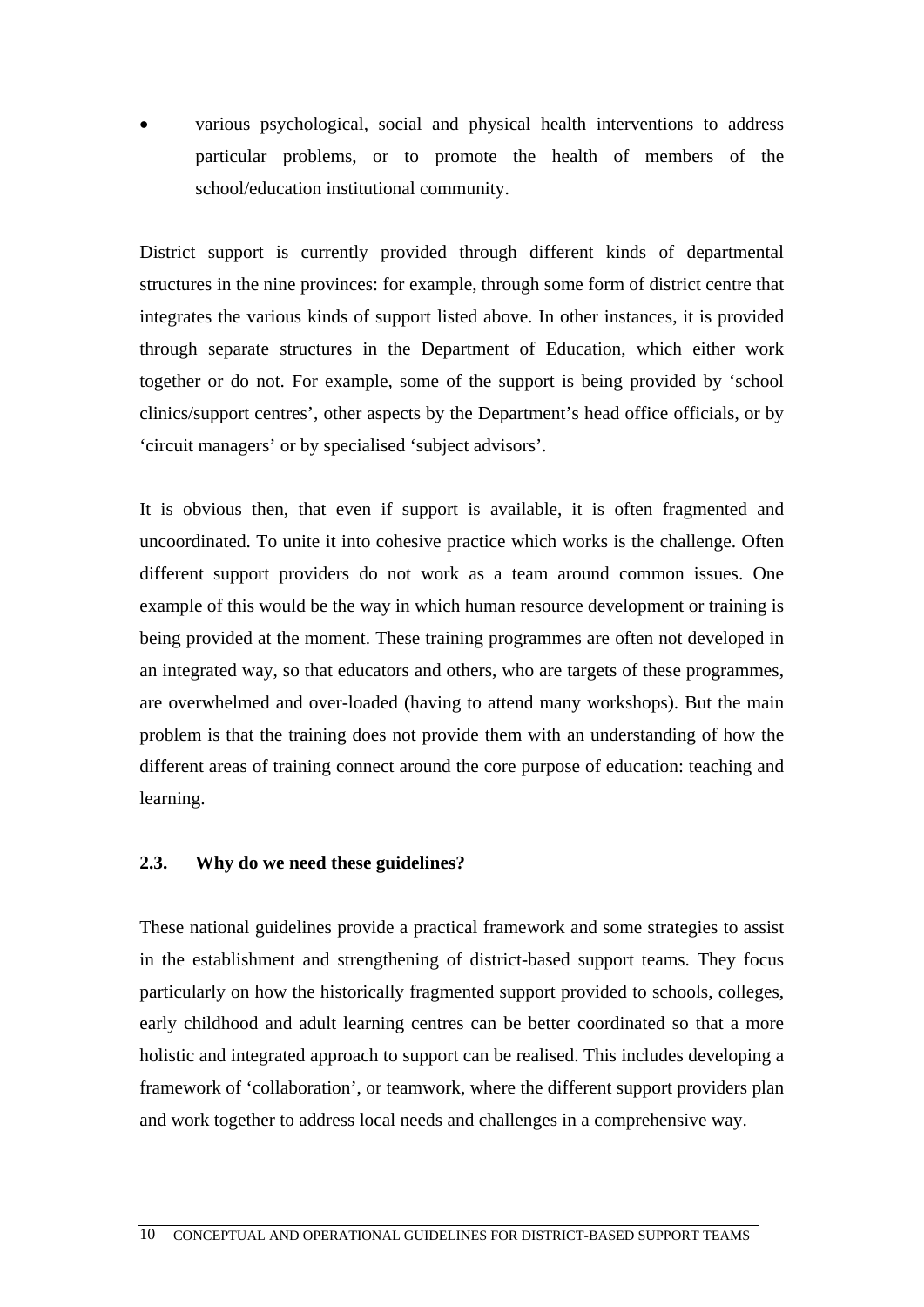#### **3. SUMMARY OF POLICY FRAMEWORK**

# **3.1. What does the Department of Education's White Paper 6 on Building an Inclusive Education and Training System say?**

In a 'nutshell', the Department of Education's policy on Special Needs Education: Building an Inclusive Education and Training System includes the following key points:

#### *Vision*:

Within the context of the principles of the Constitution of South Africa (Act 108 of 1996) and the overall policies and legislation in education in South Africa that have been developed since the first, over-arching White Paper on Education (1995), the Department of Education has committed itself to the following vision:

"Our vision is of a South Africa in which all our people have access to lifelong education and training opportunities, which will in turn contribute towards improving the quality of life and building a peaceful, prosperous and democratic society."

Flowing from this, White Paper 6 reflects a commitment to the development of an "education and training system which will promote education for all and foster the development of inclusive and supportive centres of learning that would enable all learners to participate actively in the education process so that they could develop and extend their potential and participate as equal members of society."(p5)

#### *Principles***:**

The principles of this policy are framed by the Constitution of South Africa with a particular focus on the following:

- human rights and social justice for all learners;
- optimal participation and social integration of all learners;
- equal access for all learners to a single, inclusive education system;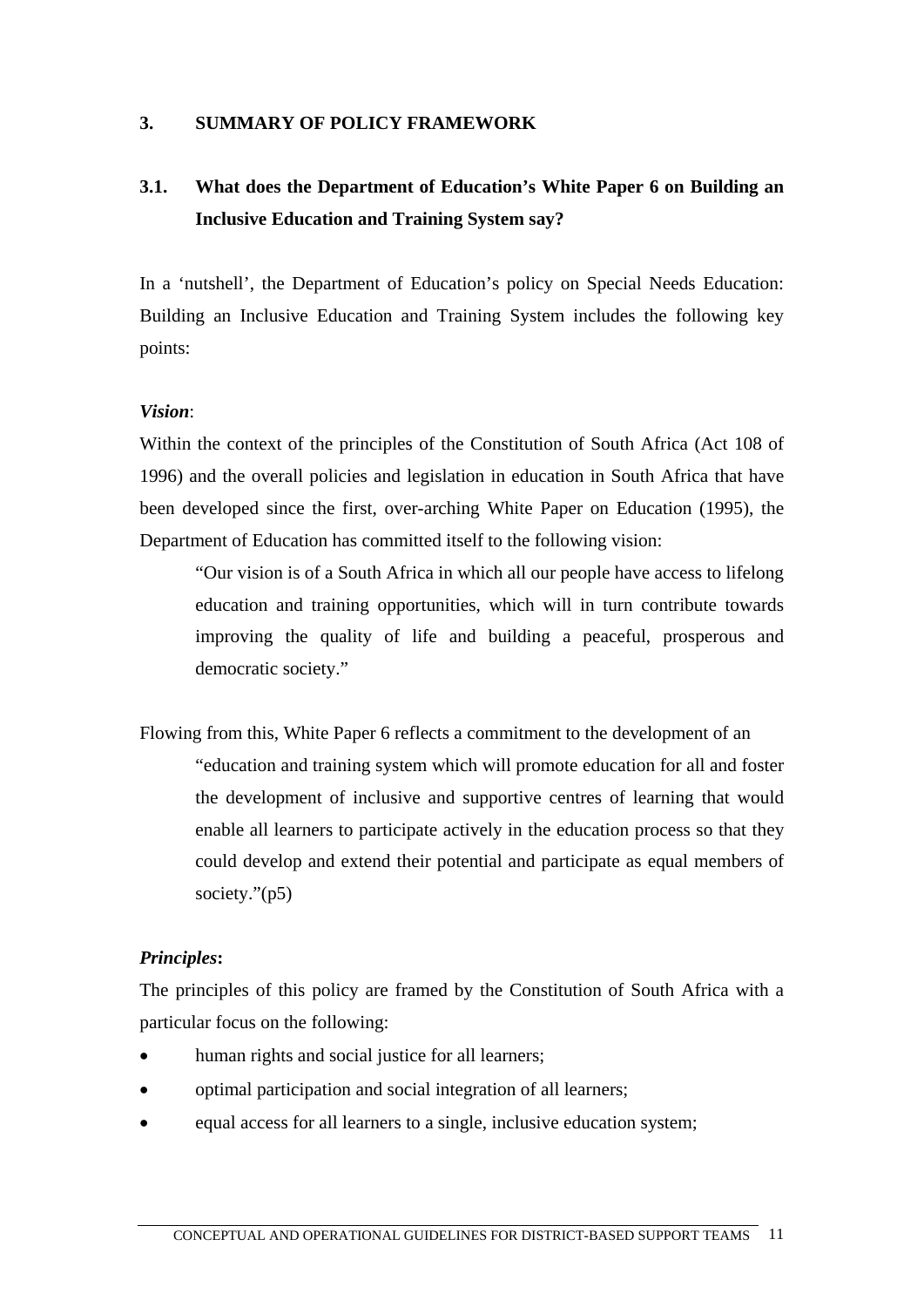- access of all learners to the curriculum so they can engage meaningfully with the teaching and learning process;
- equity and redress of past inequalities;
- sensitivity to and involvement of the community;
- cost-effectiveness of services provided.

## *Short-, Medium- and Long-Term Goals:*

In the short- and medium-term, the focus is on:

- addressing weaknesses in the current system;
- gradually expanding access to and provision of education for all;
- building the capacity and competencies of those providing education and other support services;
- monitoring and evaluating these developments within the whole system.

The long-term goal of this policy is the development of an inclusive education and training system that will uncover and address barriers to learning, and recognise and accommodate the diverse range of learning needs. It is part of a 20-year programme to build an open, lifelong and high-quality education and training system for the  $21<sup>st</sup>$ century.

## *Key strategies are:*

- Revising existing policies and legislation for all levels of education;
- Expanding access to and provision of education to all learners, mainly through mobilising out-of-school learners, and developing 'full-service' or `inclusive' schools and other institutions;
- Strengthening education support services, with an emphasis on district-based support services (including special schools), and institutional-level support teams;
- Conducting national advocacy and information campaigns and orientating 'mainstream' schools and education institutions to inclusive education;
- Focusing on curriculum development and assessment, institutional development, and quality improvement and assurance;
- Providing human-resource development for educators in the 'mainstream' and 'special' schools;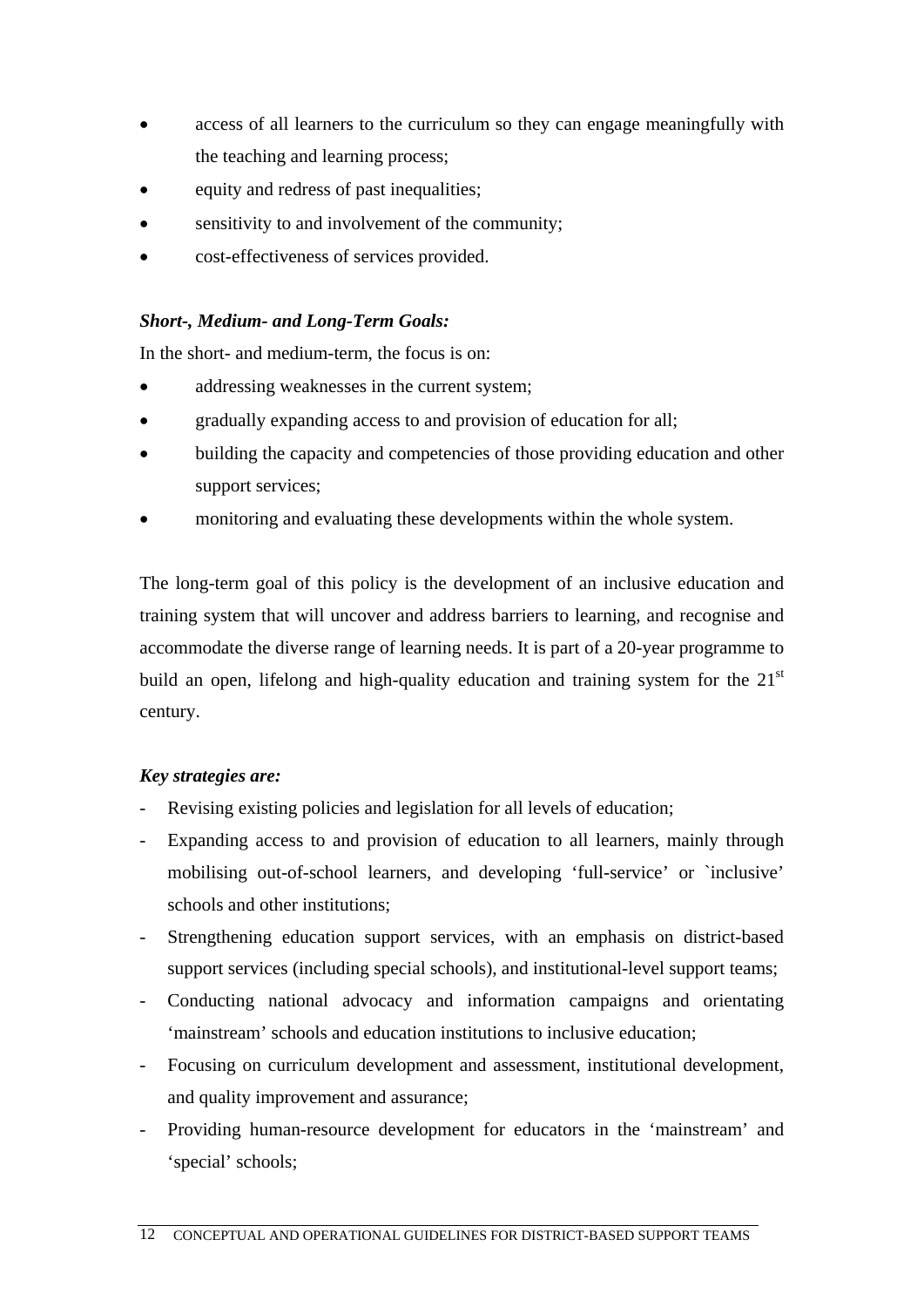- Developing early identification and intervention programmes in the Foundation Phase of schooling;
- Identifying and responding to the incidence and impact of HIV/AIDS and other infectious diseases;
- Developing a revised funding strategy to facilitate all of the above.

## *What is 'Inclusive Education'?*

Inclusive education is about:

- recognising and respecting the differences among all learners and building on the similarities;
- supporting all learners, educators and the system as a whole so that the full range of learning needs can be met . Here the focus should be the development of appropriate teaching strategies that are informed by the diverse learning needs of the learners, and that will be of benefit to all learners and educators;
- focusing on overcoming barriers to learning in the system. Here the focus should be those structures and processes at all levels of the system that prevent learners from achieving success.

## *What do we mean by 'barriers to learning'?*

Barriers to learning are those factors which hinder teaching and learning. These can and do occur at all levels of the system and include:

- Factors relating to specific *individuals*. In the education system this refers specifically to *learners* (e.g. relating to specific learning needs and styles) and *educators* (e.g. personal factors as well as teaching approaches and attitudes);
- Various aspects of the *curriculum*, such as: content, language or medium of instruction, organisation and management in the classroom, methods and processes used in teaching, the pace of teaching and time available, learning materials and equipment, and assessment procedures;
- The physical and psychosocial *environment* within which teaching and learning occurs. This includes buildings as well as management styles;
- Dynamics and conditions relating to the learner's *home environment*, including issues such as family dynamics, cultural and socio-economic background, socio-economic status, and so on;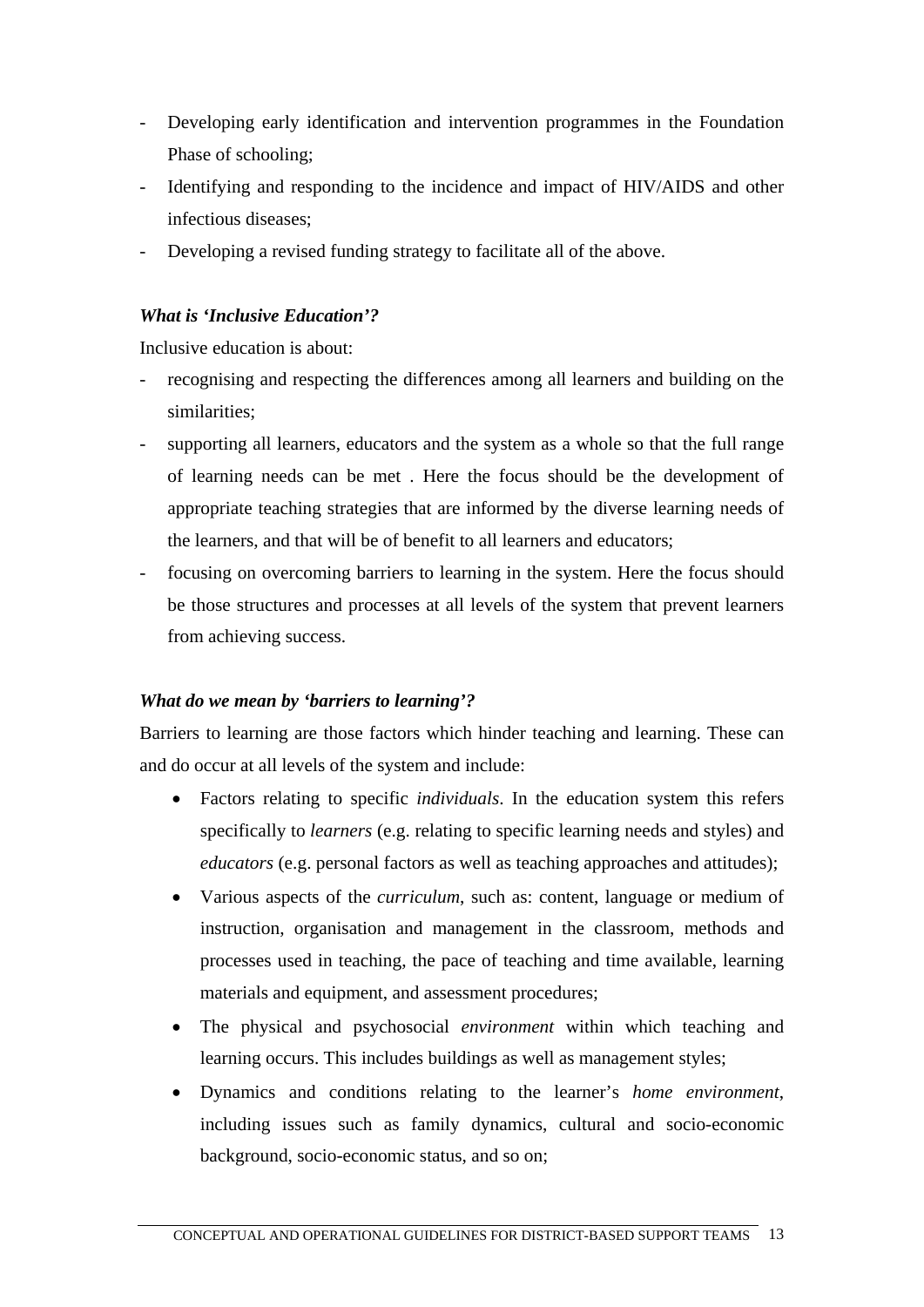Community and *social dynamics,* which either support or hinder the teaching and learning process.

# **3.2. What are the key practical challenges relating to the building of districtbased support teams emerging from this policy?**

White Paper 6 has the following to say about the development of district-based support teams:

The Department of Education commits itself to:

"The establishment of district-based support teams to provide a coordinated professional support service that draws on expertise in further and higher education and local communities, targeting special schools and specialised settings, designated full-service and other primary schools and educational institutions, beginning with the 30 districts that are part of the national district development programme." (p8)

"The Ministry believes that the key to reducing barriers to learning within all education and training lies in a strengthened education support service. This strengthened education support service will have, at its centre, new districtbased support teams that will comprise staff from provincial, district, regional and head offices and from special schools. The primary function of these district-based support teams will be to evaluate programmes, diagnose their effectiveness and suggest modifications. Through supporting teaching, learning and management, they will build the capacity of schools, early childhood and adult basic education and training centres, colleges and higher education institutions to recognise and address severe learning difficulties and to accommodate a range of learning needs." (p28/29)

"Education support personnel within district support services will be orientated to and trained in their new roles of providing support to all teachers and other educators. Training will focus on supporting all learners, educators and the system as a whole so that the full range of learning needs can be met. The focus will be on teaching and learning factors, and emphasis will be placed on the development of good teaching strategies that will be of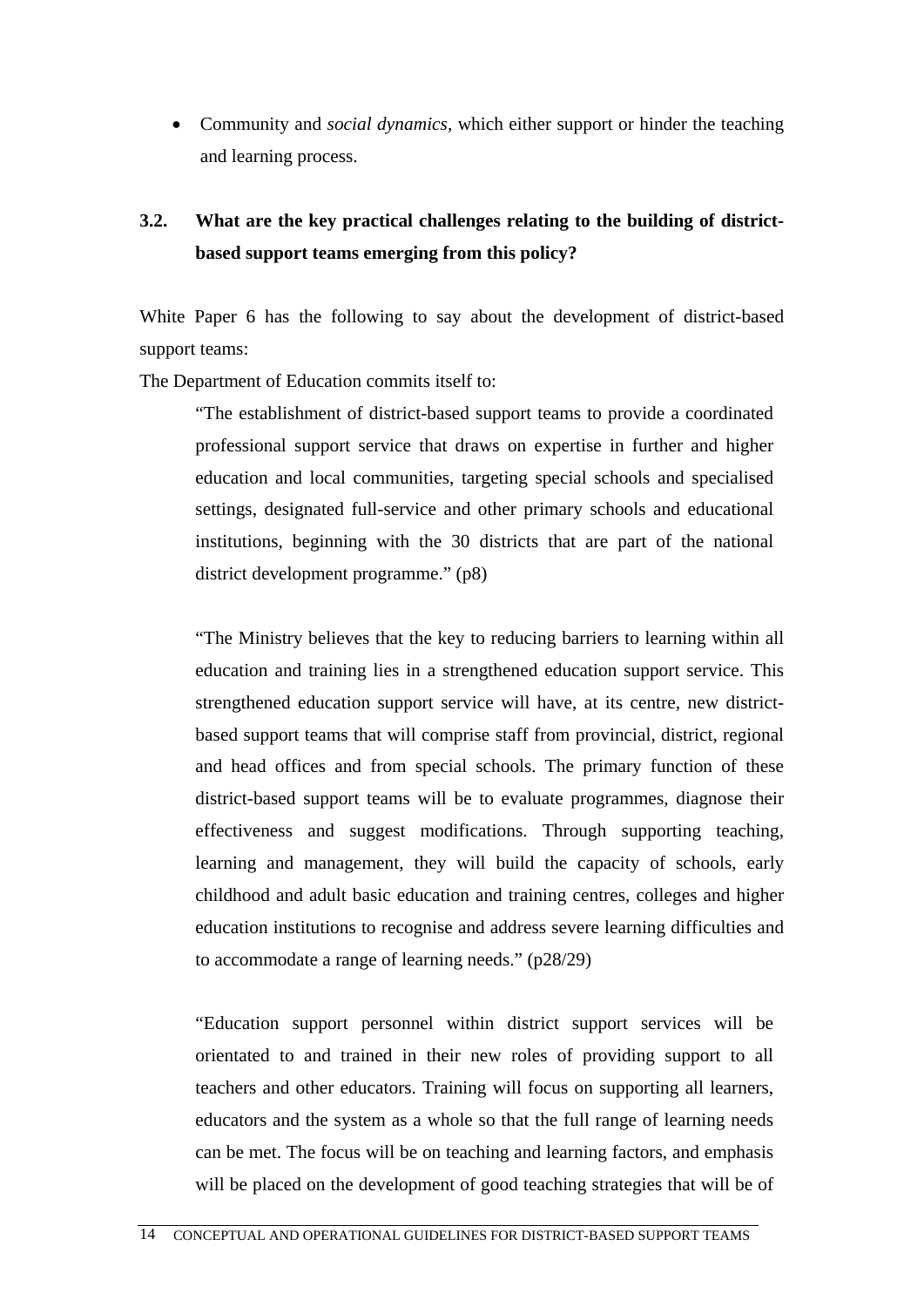benefit to all learners; on overcoming barriers in the system that prevent it from meeting the full range of learning needs; and on adaptation of support systems available in the classroom." (p19)

The key challenges for the development of district-based support teams include:

- establishing new district-based support teams where they do not currently exist;
- developing and strengthening existing district-based support teams;
- integrating the special schools/resource centres into these teams, and drawing the growing expertise from the full-service institutions into the support provision network;
- creating a pool of resource people to serve local sites of learning;
- drawing on a broad range of 'community resources' to provide the support needed;
- developing and supporting institutional-level support teams, schools and other learning sites;
- developing the capacity of members of district and institutional-level support teams as well as the special/resource schools to identify barriers to learning, and to develop and evaluate strategies to address these challenges. This includes moving away from a way of seeing and responding to problems that focus on the learner only, towards one that tries to understand and respond to problems from a broader 'systems' view. This acknowledges that problems and solutions can be located at different points in a system (refer Section 5.4 for more details about problem-solving within this approach);
- developing the capacity of all support service providers to provide a holistic and comprehensive support service, including the ability to 'work together' in coordinated and collaborative ways. This involves moving from a currently fragmented, un-coordinated approach to an integrated one that brings together the different role players to understand and address barriers to learning.

#### **3.3. How does this policy link to other policies in education?**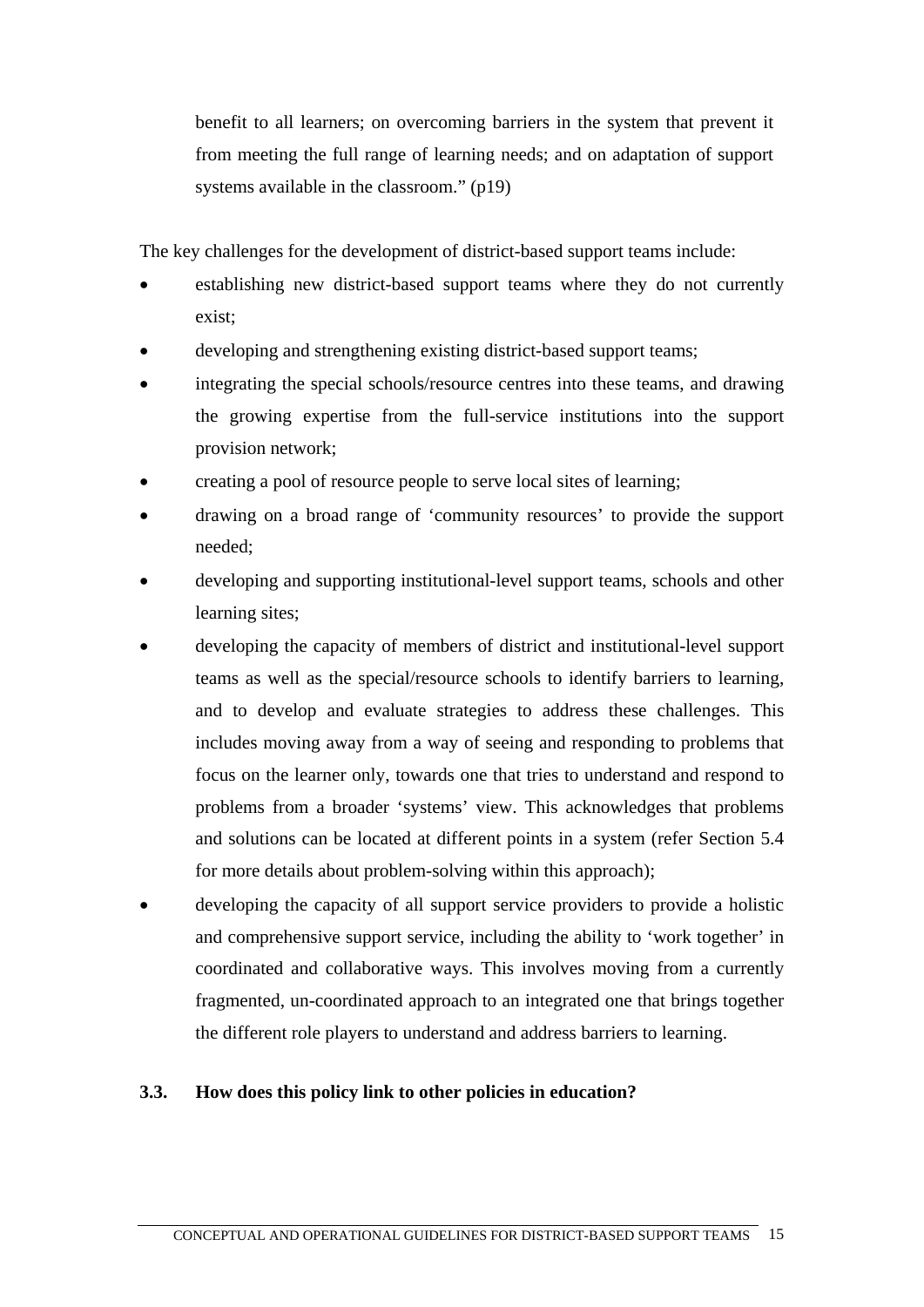White Paper 6 is framed by the Constitution of South Africa, and supports and expands on all other education policies developed in the last few years in this country. It fits in with various approaches to school management and curriculum development being promoted at the moment. In particular, it fits in with the move towards a 'school-based management' approach outlined in the South African Schools Act, where the capacity of schools and other education institutions are developed so that they can take responsibility for managing themselves and responding to local needs. It also fits in with the outcomes-based education curriculum, which, if implemented well, supports the idea of responding to the diverse needs of the learner population in flexible ways.

In addition to policies and legislation within South Africa, the policy on inclusive education reflects and supports international movements and conventions. In particular, it draws from the Salamanca Statement (1994), which reflects an international commitment towards inclusive education, and the International Convention on the Rights of the Child.

#### **4. COMPOSITION OF DISTRICT-BASED SUPPORT TEAMS**

# **4.1. What are the key principles that should guide the composition of districtbased support teams?**

- The composition of the teams will be affected and influenced by local needs and resources. This requires a *flexible approach;*
- Issues of *equity and redress* do, however, have to be kept in mind so that all learners and institutions have access to support. This requires an approach that recognises differences relating to past disadvantage as well as current socioeconomic conditions;
- The principle of flexibility should include a focus on the *competencies* needed to address particular needs. This is in contrast to an approach that focuses on qualifications and particular professional categories. For example, the 'support' need may be 'counselling'. A number of different professional and even non-professional categories could fulfil this role;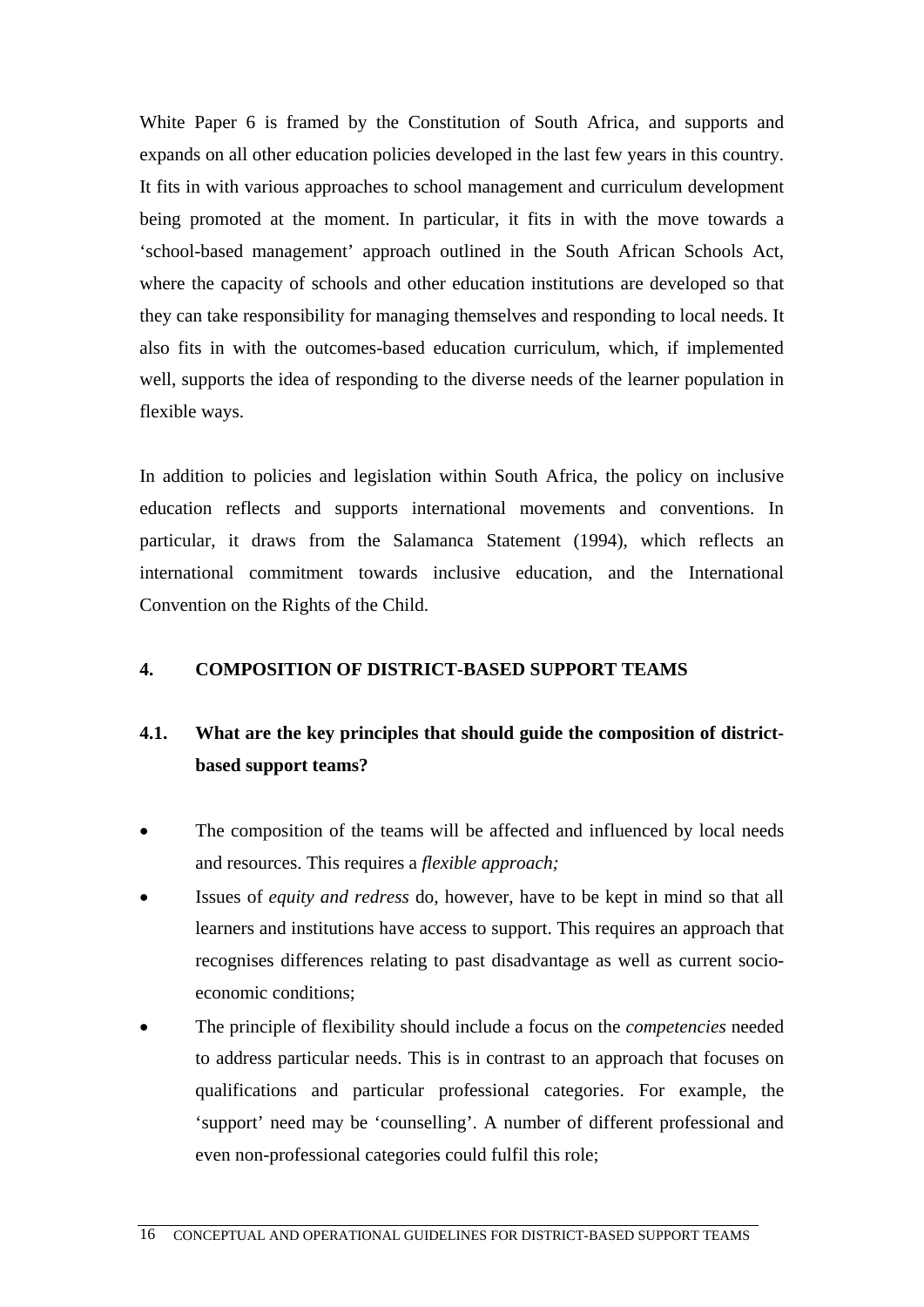- The Department's commitment to developing a *community-based* approach to education support means that the natural support systems inside and outside of schools and other education institutions need to be identified and included in the provision of support;
- There is an important role to be played by *professional specialists,* e.g. learning support facilitators or psychologists in these district-based support teams. In this regard, the Department has committed itself to the development of a *'pool'* of district resource personnel, drawing from various levels of 'head-office' and the special schools. The utilisation of this 'pool' will be determined by local *needs* as explained in the following extract from the White Paper.

"Particular attention will be given to optimising the expertise of specialist support personnel, such as therapists, psychologists, remedial educators and health professionals. … A pool of posts for the district-based support teams and special schools/resource centres to provide support to schools will be created … These posts, together with those traditionally allocated to provincial education support services, will thus form a pool of specialists with appropriate expertise and experience. Posts will therefore be utilised for the deployment of resource persons that can provide direct interventionist programmes to learners in a range of settings, and/or, serve as 'consultantmentors' to school management teams, classroom educators and school governing bodies."(p41)

#### **4.2. Who are the** *core* **education support service providers at district level?**

The core support providers at district level include:

 Specialist learner and educator support personnel currently employed in the Department of Education at district, regional or provincial level. These include: psychologists, therapists, remedial/learning support teachers, special needs specialists (e.g. relating to specific disabilities), and other health and welfare professionals employed by the Department of Education;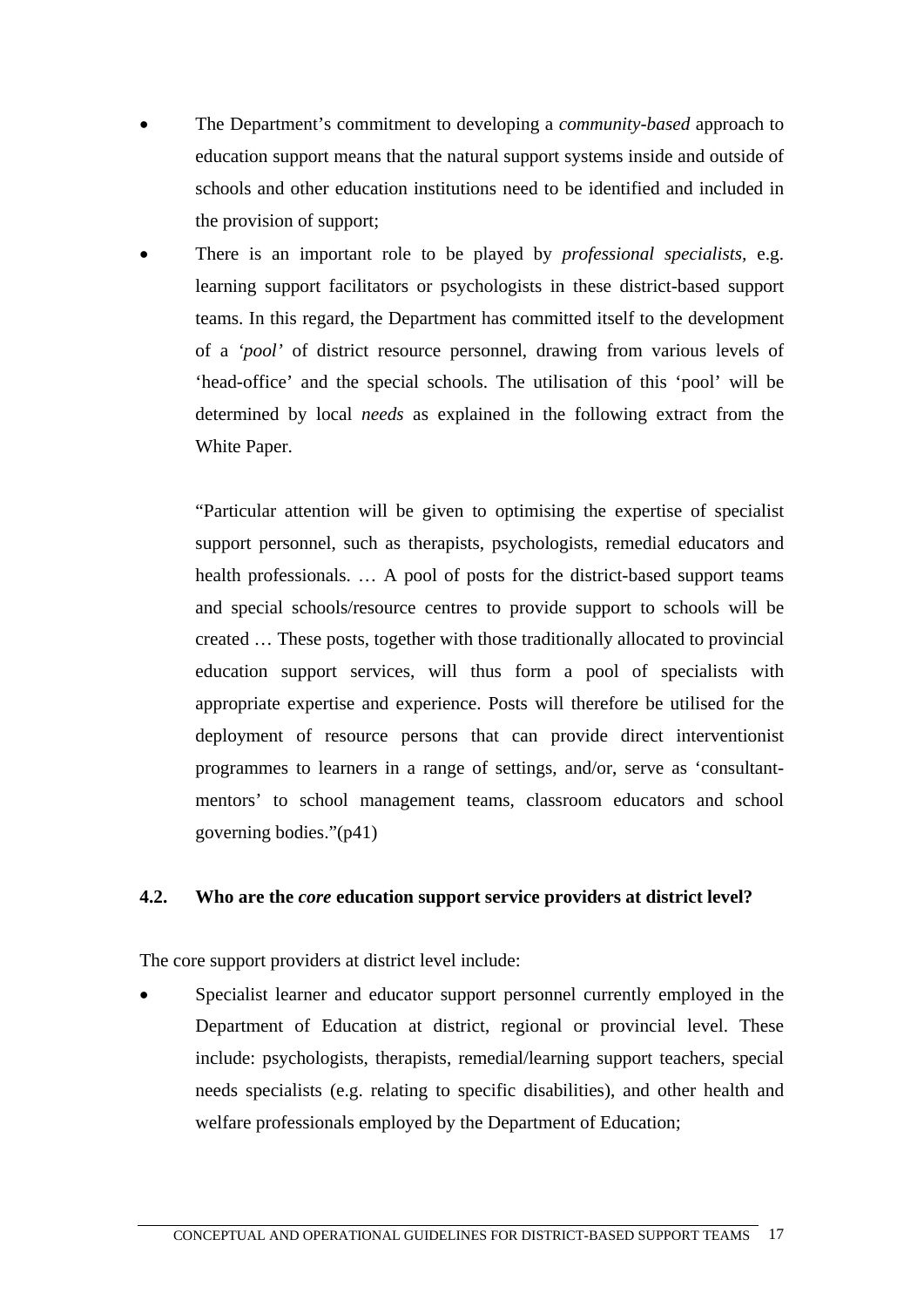- Curriculum specialists who provide general and specific curriculum support to educators and education institutions;
- Institutional/management development specialists who provide support to education institutions;
- Administrative experts who provide administrative and financial management support;
- Specialist support personnel and teachers from existing special schools.

Within each district, the designated district director should act as *leader* of the support team, with major responsibility for providing leadership and management to it, focusing on coordination and collaboration to ensure holistic and integrated support provision.

# **4.3. Which education institutions should be involved in providing support at this level?**

The district officials outlined above, could draw on the expertise of educators and support personnel from:

- Special schools/resource centres;
- Full-service/inclusive schools developed in the short- and medium-term period. These are the schools that the Department will focus on in the shortand medium-term, developing their capacity to provide a well-supported inclusive environment;
- Higher education institutions;
- All other education institutions.

These human and other resources can be identified and accessed through a process of 'community resource profiling' or 'asset-auditing', which is explained in section 7.1.7 in these guidelines.

Developing 'clusters' of schools and other education institutions to support each other, particularly through sharing their different skills and knowledge, is a very effective strategy for providing 'peer-support' and can proof to be cost-effective and 'empowering'.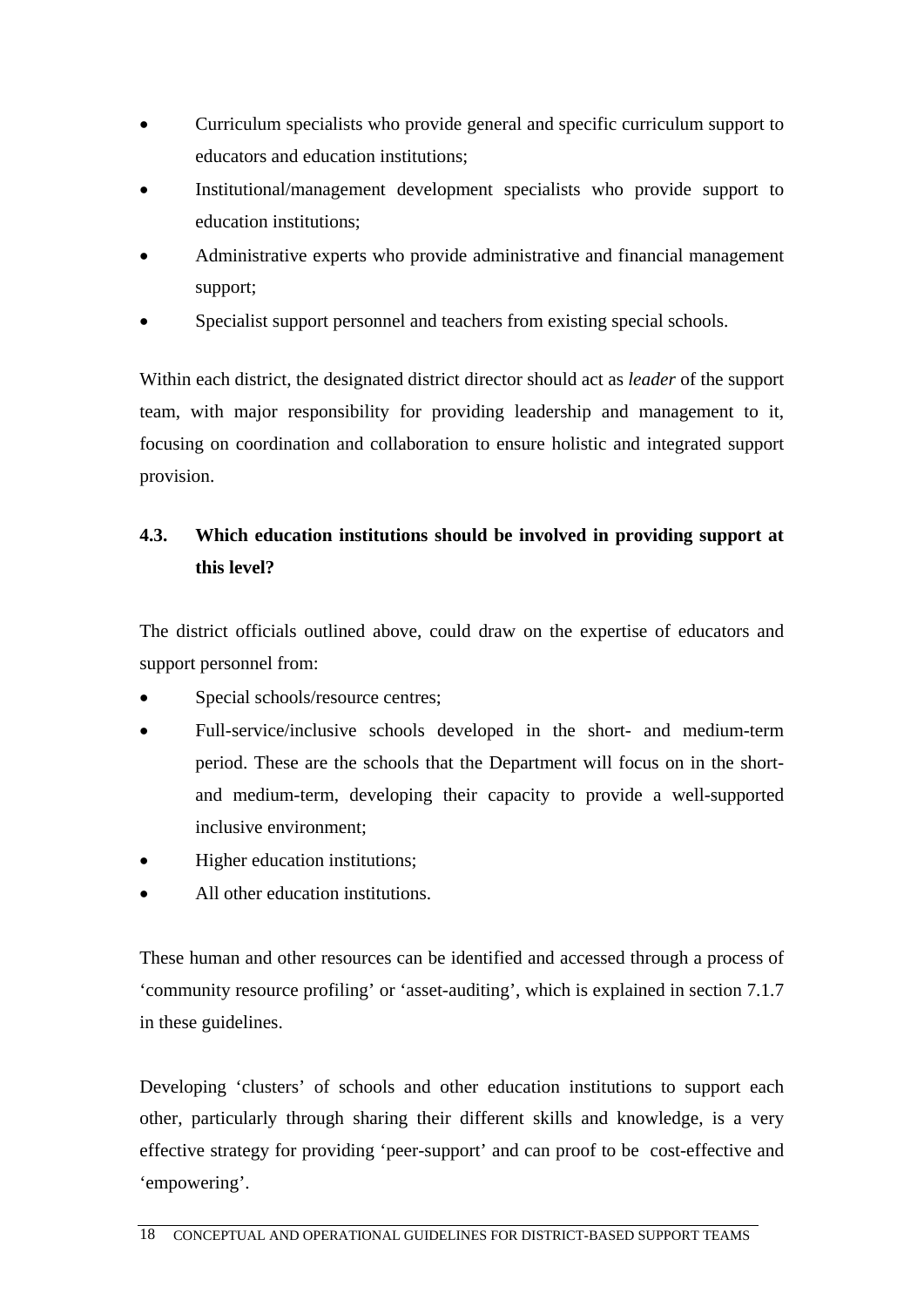## **4.4. What other government officials should be incorporated in these teams?**

This is dependent on particular needs and availability of resources in local contexts.

Government departments that are likely to be centrally involved include:

- Department of Health
- Department of Social Development (Welfare)
- Office of the Status of Disabled Persons(Presidency)
- Department of Justice
- Department of Correctional Services
- Department of Safety and Security
- Department of Transport
- Department of Sport and Recreation
- Department of Labour
- Department of Public Works
- Department of Agriculture
- Local government structures

Other departments not mentioned above would be involved on an *ad-hoc* basis, on the basis of particular needs.

#### **4.5. Which community role players should be involved?**

This is also dependent on particular needs and local resources available.

Community resources that could be centrally involved include:

- Members of the school/education institution itself, e.g. members of the governing body, educators and other staff, and learners, providing support to one another;
- Parents, grandparents and other care-givers;
- Non-government education organisations;
- Other relevant NGOs;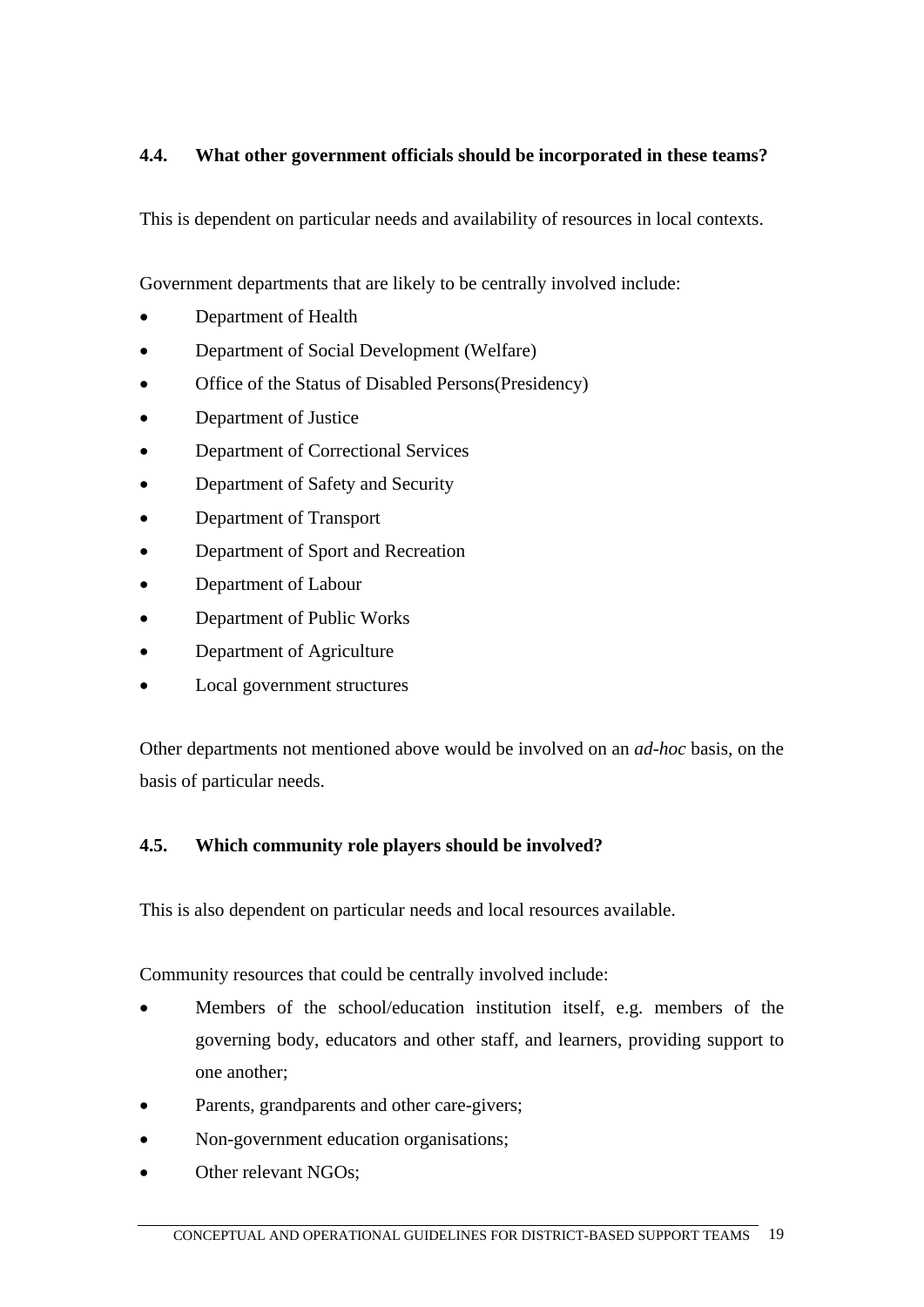- Community-Based Organisations;
- Disabled Peoples' Organisations;
- Faith-Based Organisations;
- Traditional leaders;
- Traditional/indigenous healers;
- Other natural support systems and people.

These resources could also be identified through the 'community-resource profiling' or 'asset-audit of community resources' process explained in section 7.1.7 in these guidelines.

#### **4.6. How should district-based support teams be structured?**

District-based support teams need to be brought together in some way to facilitate a more coordinated and team approach to providing support to schools and other education institutions. There are different ways in which this could happen. Provincial departments of education have the responsibility of identifying and establishing these structures based on their particular local needs. An organising principle that should be used when making decisions about this whould be to ensure that the education institutions have relatively easy access to the support they need. Geographical and other factors will play a role in determining this.

#### **5. FUNCTIONS AND ROLES OF DISTRICT-BASED SUPPORT TEAMS**

# **5.1. What does the new policy say about the core purpose and key functions of these teams?**

White Paper 6 says that the key purpose and functions of the district-based support teams are:

"To support all learners, educators and the system as a whole so that the full range of learning needs can be met. The focus will be on teaching and learning factors, and emphasis will be placed on the development of good teaching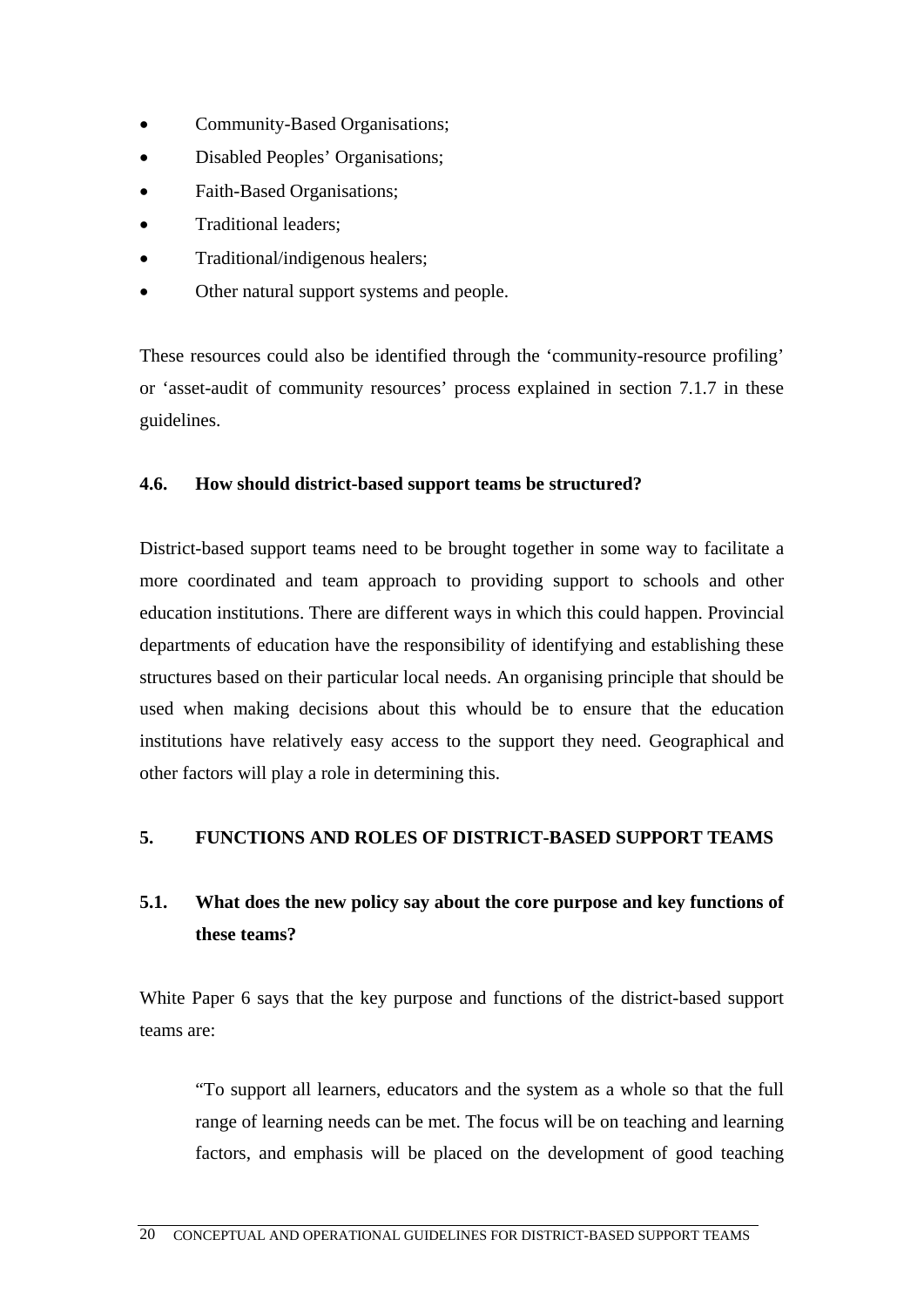strategies that will be of benefit to all learners; on overcoming barriers in the system that prevent it from meeting the full range of learning needs; and on adaptation of support systems available in the classroom." (p19)

"To assist educators in institutions in creating greater flexibility in their teaching methods and the assessment of learning. They will also provide illustrative learning programmes, learning support materials and assessment instruments." (p20)

"To evaluate programmes, diagnose their effectiveness and suggest modifications. Through supporting teaching, learning and management, they will build the capacity of schools, early childhood and adult basic education and training centres, colleges and higher education institutions to recognise and address severe learning difficulties and to accommodate a range of learning needs." (p29)

"To provide direct interventionist programmes to learners in a range of settings, and/or, serve as 'consultant-mentors' to school management teams, classroom educators and school governing bodies." (p41)

#### **5.2. In summary, what are the core functions of these teams?**

The core purpose of these teams is to foster the development of effective teaching and learning, primarily through identifying and addressing barriers to learning at all levels of the system. Key functions that support this purpose include:

- The *primary* focus for district-based support teams is the development and ongoing *support of local institutional-level support teams* in schools, colleges, early childhood and adult learning centres. In this regard, the key focus areas of these teams are:
	- supporting the *capacity building* of schools/education institutions;
	- identifying and prioritising learning needs and barriers to learning in their local contexts; and
	- identifying the support needed to address these challenges, and pursuing these within a strategic planning and management framework;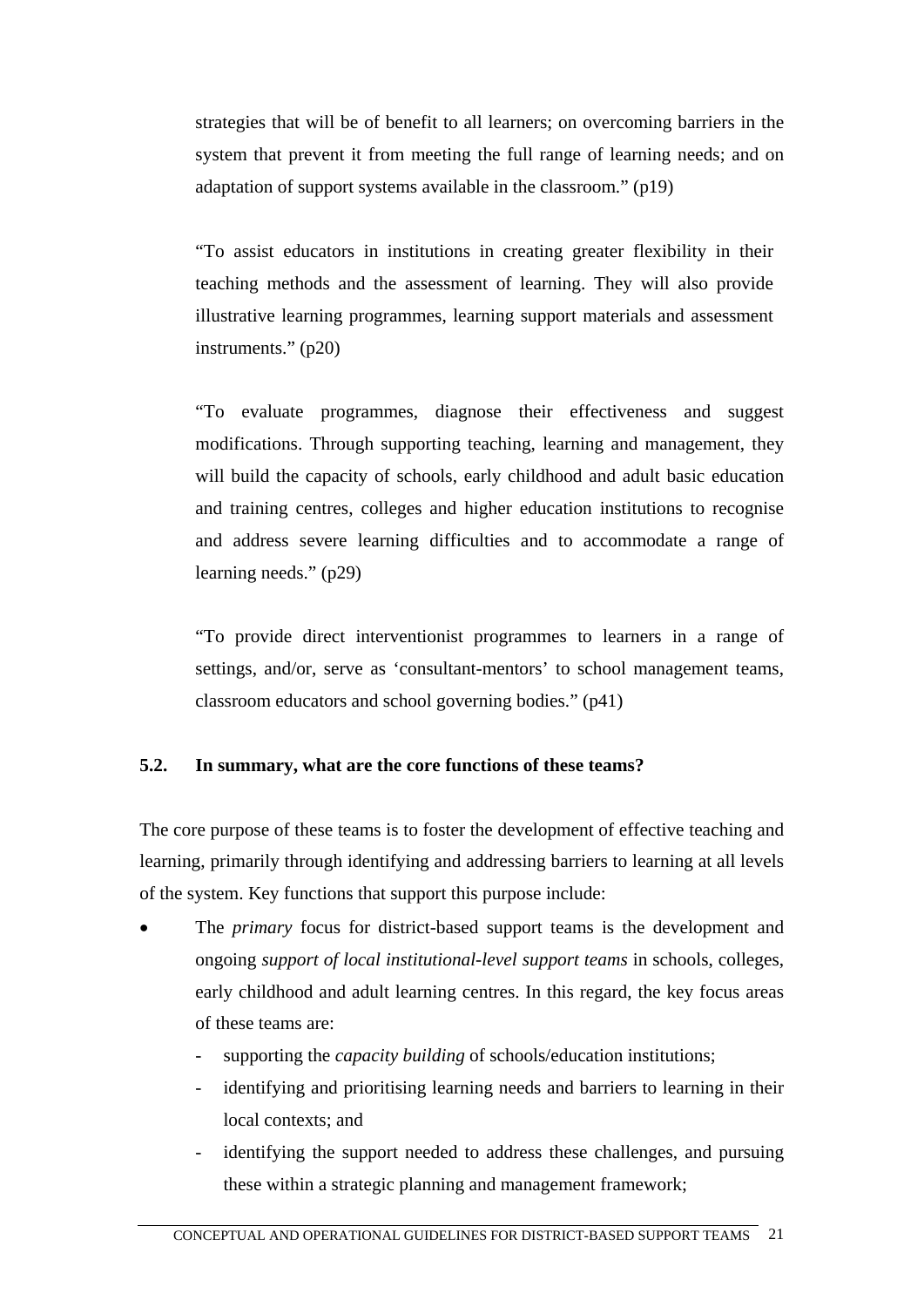ongoing monitoring and evaluation of all of the above.

(Section 6 below outlines some of the challenges relating to this function.)

- A *second* key focus of these teams is to *link* these institutions with formal and informal support systems in the surrounding community so that these needs and barriers can be addressed. (Section 7 below outlines some of the challenges relating to this function.)
- The main focus for district-based support teams would be to provide *indirect* support to learners through supporting educators and school management, with a particular focus on curriculum and institutional development, to ensure that the teaching and learning framework and environment is responsive to the full range of learning needs. This indirect support role is often referred to as 'consultancy'. A secondary focus would be to provide *direct* learning support to learners where necessary and possible, where institutional-level support teams are unable to respond to particular learning needs. (Refer to Section 2.2 in this booklet for a list of possible support interventions at classroom, organisational, administrative, and social levels).

# **5.3. What does this mean for the** *roles* **and** *competencies* **of the district-based support team?**

Members of the district-based support team will play different roles and have different competencies, although some competencies will be common to all concerned. Their specific roles will be determined by the needs and tasks at hand, as well as the particular competencies available.

District teams are likely to include the following roles and therefore require competencies in the following areas:

- Assessors of needs and barriers to learning at individual (learner and educator), organisational, and broader system levels; (see Section 5.4)
- Researchers/evaluators: to identify resources in and outside of the schools and other education institutions, and to monitor and evaluate programmes in and outside of specific institutions. This monitoring and evaluation should include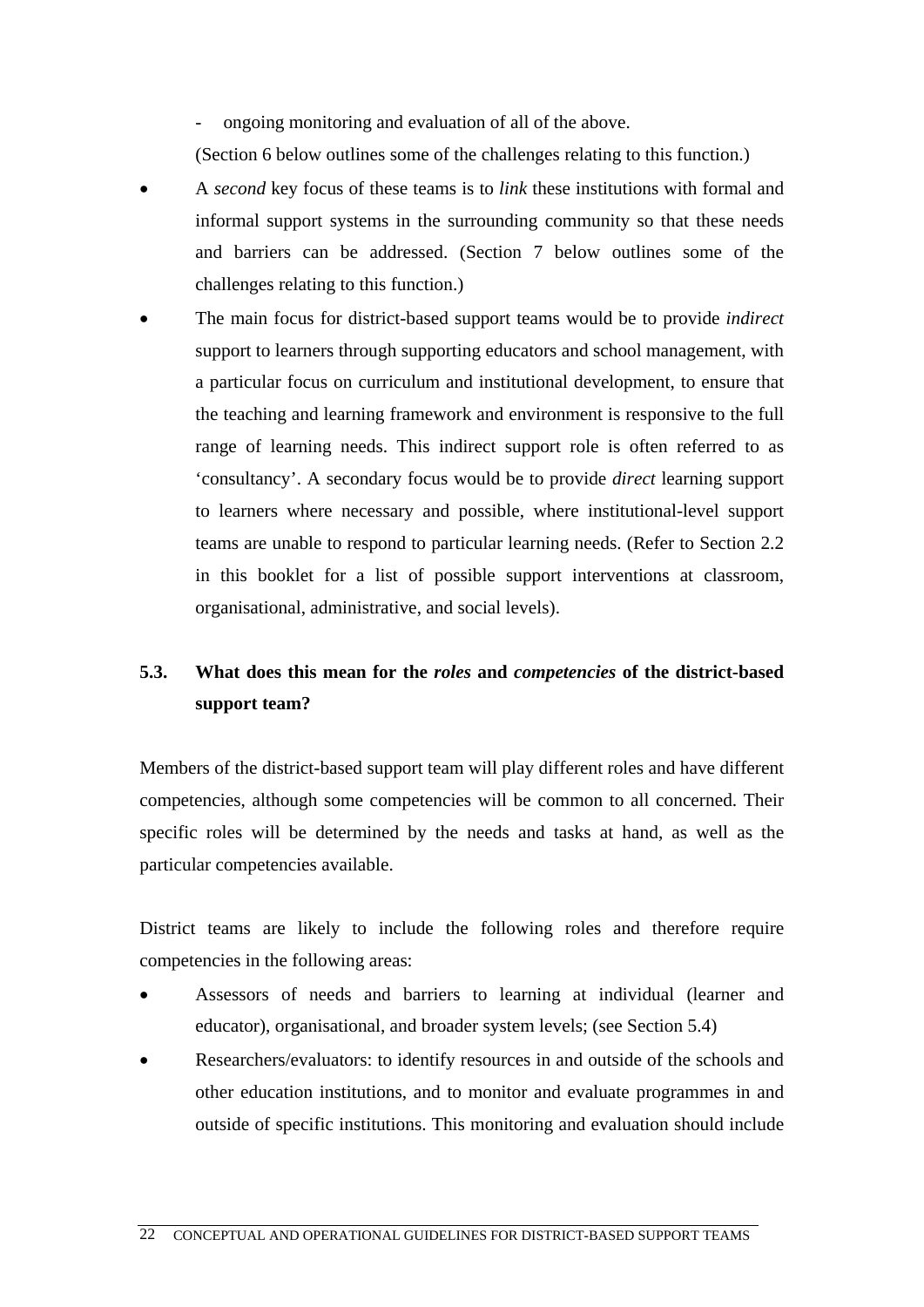ongoing 'action-reflection' within the district-based support teams themselves, so that the provision of support can be progressively improved;

- General learning support facilitators, to identify particular learning needs and develop responsive learning programmes;
- Specialist learning support facilitators, to provide expertise on particular 'special needs' (e.g. Braille or Sign Language support);
- Materials developers, providing material that is responsive to particular learning needs;
- Health and welfare workers to address particular psychological, social and physical health problems, and to develop general health promotion programmes;
- Counsellors for learners, educators, and parents (this includes stress management);
- Trainers of educators and parents to develop their capacity to provide support to learners;
- Team effectiveness and conflict management trainers and facilitators;
- Curriculum specialists and developers, with general and specific curriculum competencies, including being able to develop adaptations of learning programmes to meet particular needs, and being able to advise on the process of mediation of learning;
- Organisation development experts to assist schools and other education institutions to develop supportive and effective teaching and learning environments;
- Leadership, management and governance experts to assist governing bodies, management teams and individuals to provide this important role in schools and other institutions;
- Financial management experts to build each institution's capacity to take responsibility for its own finances.

# **5.4. What are the key challenges relating to identification and** *assessment* **of needs and barriers to learning?**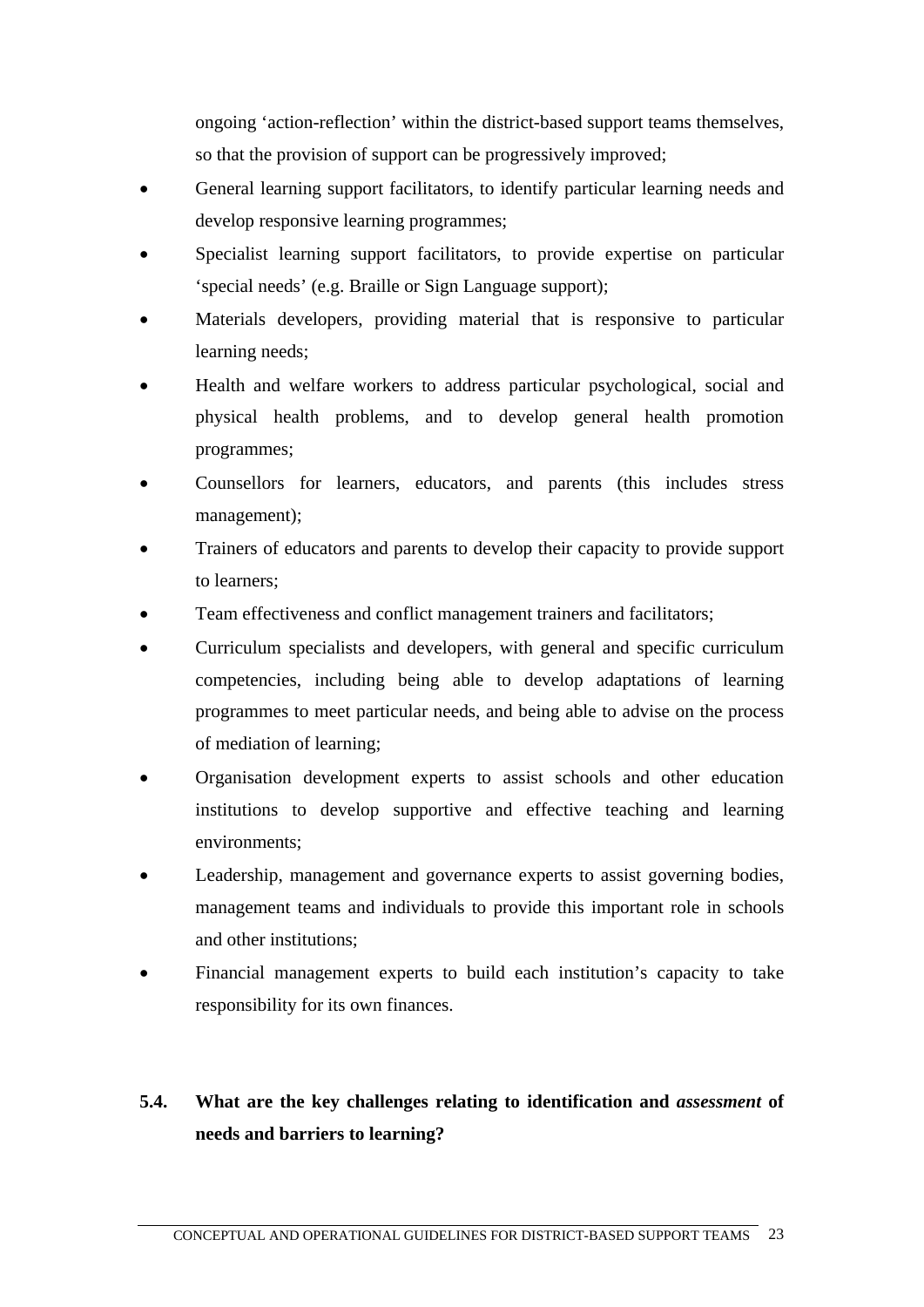It is clear that, for the district-based support teams and the institution-level support teams, the key function is to identify and address barriers to learning for the purposes of supporting the development of effective teaching and learning. This process of 'identifying and addressing' barriers to learning includes a process of *assessment,* which is basically a process of *uncovering* the needs and problems so that appropriate strategies to address these can be developed.

This section will briefly highlight the key challenges relating to understanding and responding to the needs of learners, parents/care-givers, educators, education institutions and the broader system that frames the teaching and learning process. These guidelines aim to provide a *broad framework* for identifying and addressing barriers to learning. Detailed guidelines and instruments for the assessment of learning needs and barriers to learning still need to be developed at national level. Theses include the development of instruments and procedures to guide management and resource-provisioning decisions on matters such as identifying support needs (including so-called' high needs') for the purposes of post-provisioning and the general financing of support, and making decisions regarding where and how learners should receive their education. This task is important given that current assessment practices are considered to be problematic and in need of review (White Paper 6).

Before looking at some of these key challenges, key principles relating to assessment, the purpose and types of assessment will be briefly outlined.

#### *5.4.1 Principles of assessment:*

Effective assessment needs to be guided by the following principles:

- Educators, parents and learners need to be centrally involved in the process;
- Assessment procedures need to be guided by the principle of respect for all concerned;
- The purpose should be clear and open;
- It needs to be appropriate and relevant to the person or institution concerned;
- It must be fair, bias-free, and sensitive to gender, race, cultural background and abilities;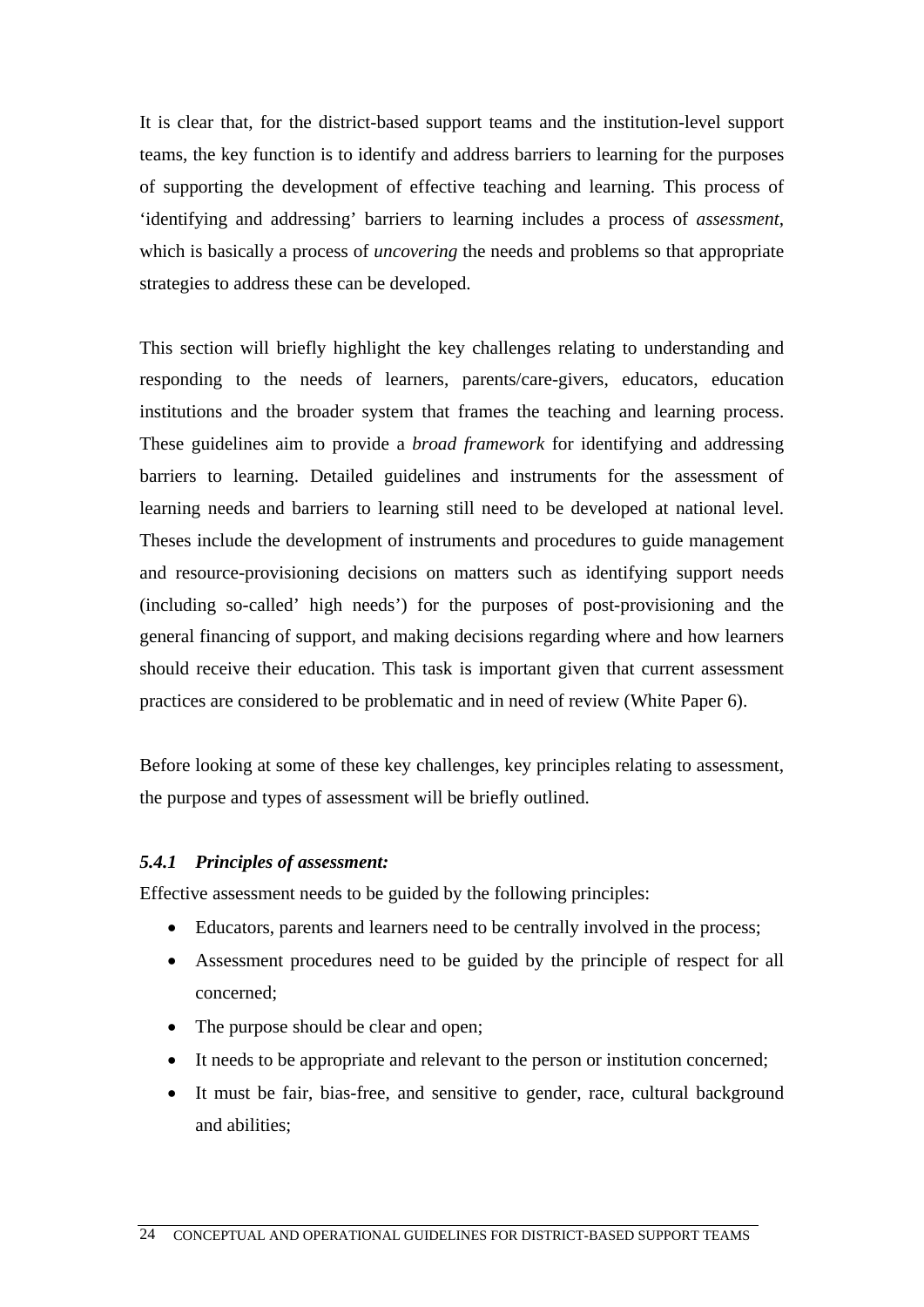- It needs to identify barriers to learning, with the purpose of improving the teaching and learning process;
- It needs to be continuous and built into the teaching and learning process;
- It needs to be multi-dimensional or systemic in nature, located within the framework of barriers at the individual (learner and educator), curriculum, institution, and family, community and social contextual levels (refer below for more details about a systemic approach);
- The different levels of the system that are involved in the assessment process (e.g. education-level support teams and district-based support teams) need to work closely together;
- It must be manageable and time-efficient;
- It needs to be varied, including a mixture of forms and drawing from diverse perspectives;
- Assessment results must be clearly, accurately and documented and communicated to those affected as soon as possible.

# *5.4.2 Purpose of assessment:*

The core purpose of all assessment within education is to promote effective teaching and learning. Within this context, however, assessment can be used for different purposes, including

- contributing towards the development of profiles of learners, educators and institutions, which can then be used for the following purposes;
- determining learning needs and whether learning is successfully occurring;
- identifying barriers to learning, and pointing to where and how these barriers could be addressed. This could include various interventions at any level of the 'system': an intervention with the learner or educator; transformation of some aspect of the curriculum; development of the institutional environment; or addressing particular family, community or social factors;
- contributing to strategic management planning and decision-making within the Department of Education, including identifying support needs for the purposes of post-provisioning and general resourcing; and informing where and how learners can obtain the most appropriate learning programmes.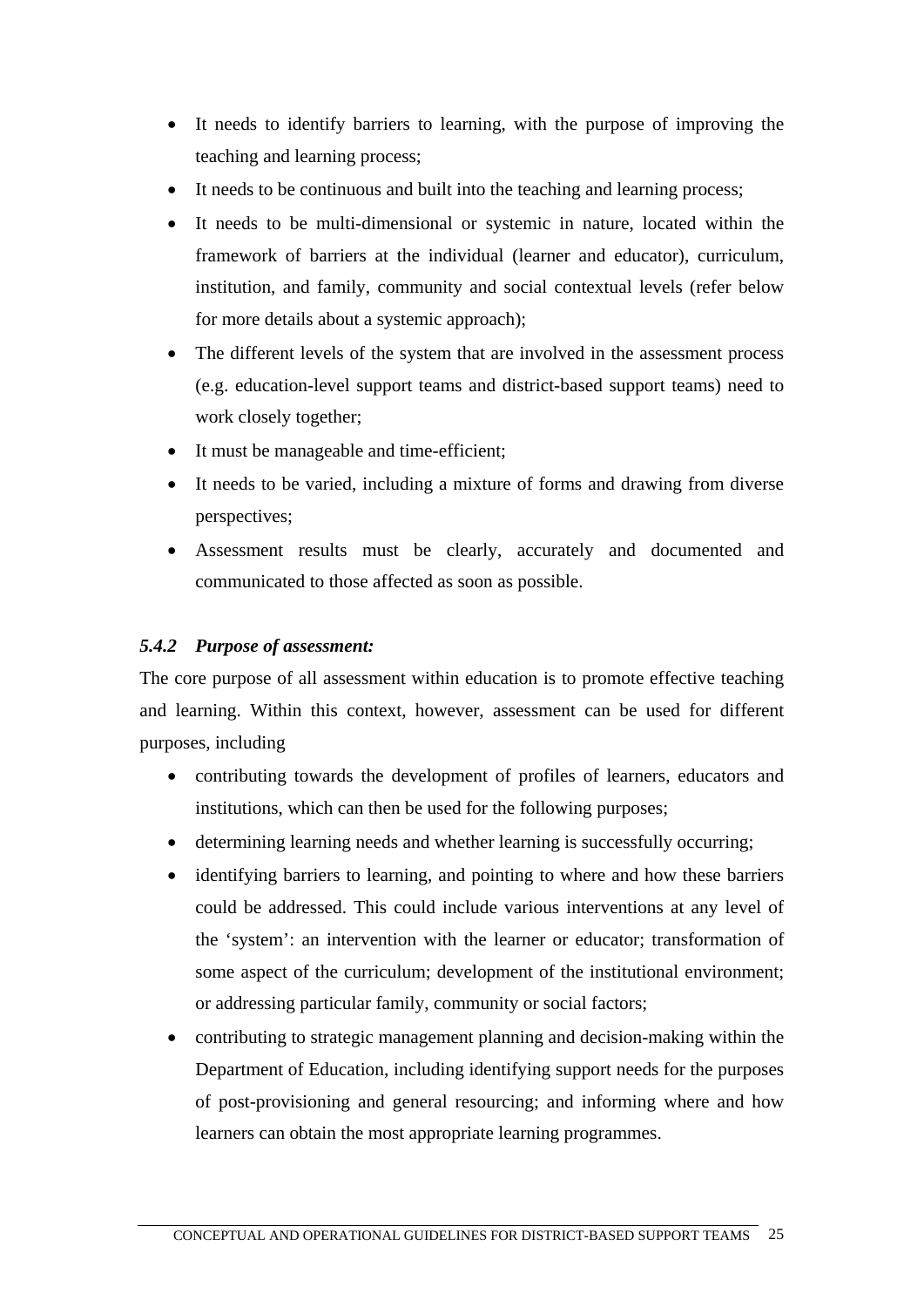### *5.4.3 Types of assessment:*

The following types of assessment have been identified and are relevant here:

- *formative* assessment, where the strengths and weaknesses of the learner, educator, curriculum, or institution are identified and areas for action for improvement are identified and followed;
- *diagnostic* assessment, where barriers to learning, including learning difficulties experienced, are identified, and programmes of action to address these developed;
- *evaluative* assessment, where information about achievements is collected and reported on.

These three types are often interchangeably used, in line with the principle of providing varied forms of assessment, with the primary purpose being the promotion of effective teaching and learning.

## *5.4.4 Who assesses?*

*Who* should be identifying and addressing these barriers to learning? White Paper 6 clearly indicates that:

- Educators need to play a central role in this process;
- Learners need to be involved in self- and peer-assessment;
- Parents of learners also need to be part of this process;
- Institution-level support teams need to support educators and parents in this process by providing an opportunity for regular, collaborative problem-solving around areas of concern, and facilitating the provision of support where it is needed;
- District-based support teams need to work very closely with institution-level support teams. Their function in this regard includes:
	- (a) assisting institution-level support teams to develop their capacity to problem-solve in the way described above;
	- (b) providing expert advice and services (e.g. medical or psychological testing, or particular therapy interventions) where needed;
	- (c) helping institutions to link their needs with local resources that can address these needs.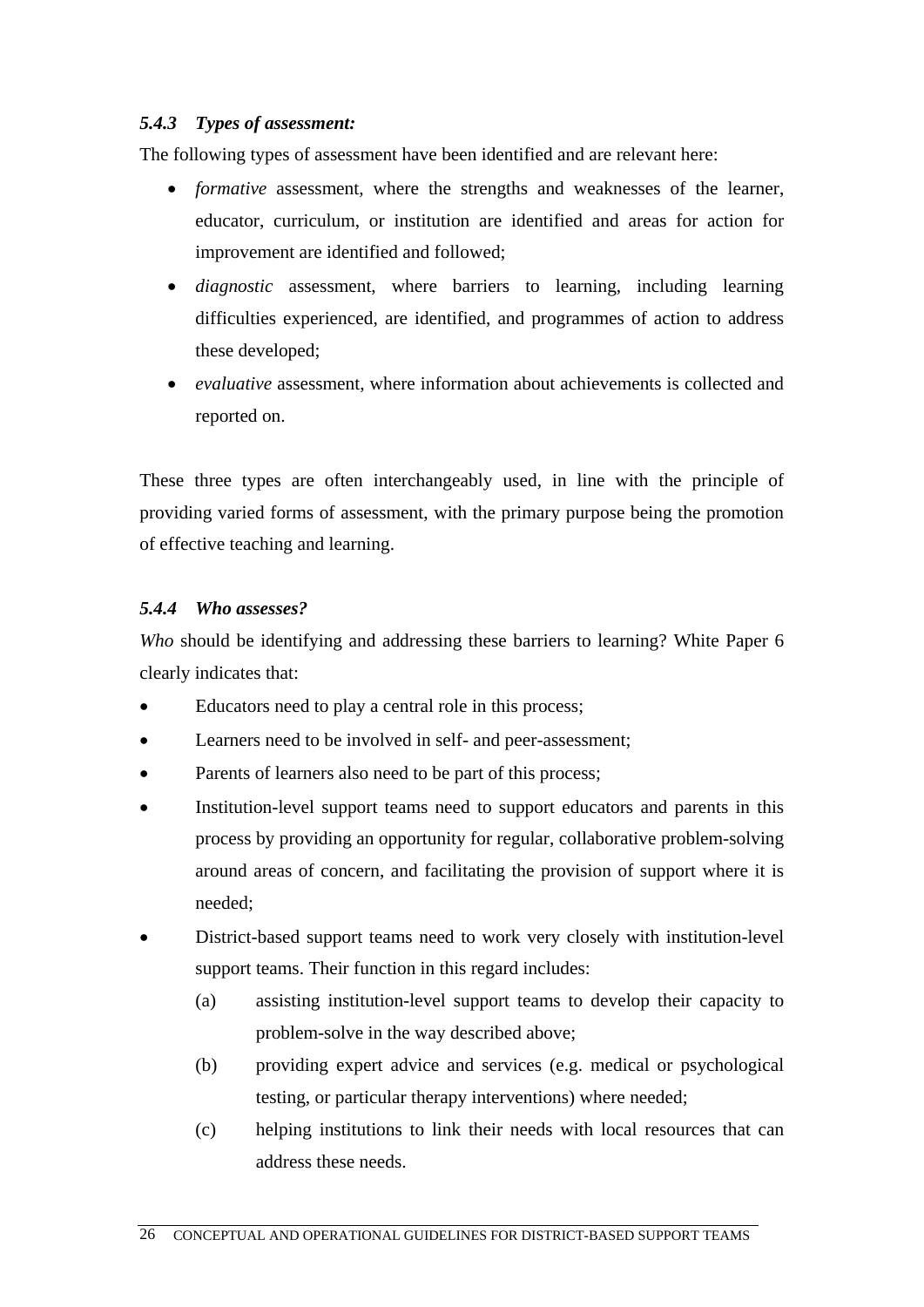## *5.4.5 Problem-solving process as a framework for assessment:*

The process of identifying and addressing barriers to learning needs to be placed within a basic *problem-solving process* where the following steps are pursued:

- 1. Acknowledging and identifying that there is a need or problem (which usually reveals itself in some form of learner behaviour or outcome).
- 2. Building an understanding of the need or problem. This requires trying to understand what the underlying issue is, not just what is initially presented as the problem. This involves analysing the issue at all levels: learner, educator, curriculum, institution, and family/community/social levels.
- 3. Identifying what kind of intervention or form of support is needed to address the problem (which may need to be addressed in more than one way).
- 4. Identifying who could provide this support (considering all the resources inside and outside of the education institution).
- 5. Providing the support required.
- 6. Evaluating whether or not the support was successful.

The evaluation of the success of the problem-solving may initiate a new cycle of problem-solving!

It should be noted that while problems or weaknesses are often the starting point for addressing barriers to learning, there is a need to also develop *preventative* programmes. These include:

- Identifying the positive factors that need to be in place to support learning and teaching, and developing these. This includes recognising and building on the existing strengths of learners and educators, and developing a supportive and effective teaching and learning environment. This is the most radical level of prevention;
- Identifying where learners or educators are 'at risk', and providing support to prevent them from developing serious problems. This includes the important area of 'early identification and intervention' that is highlighted as a priority in White Paper 6. This refers to the task of identifying and intervening in a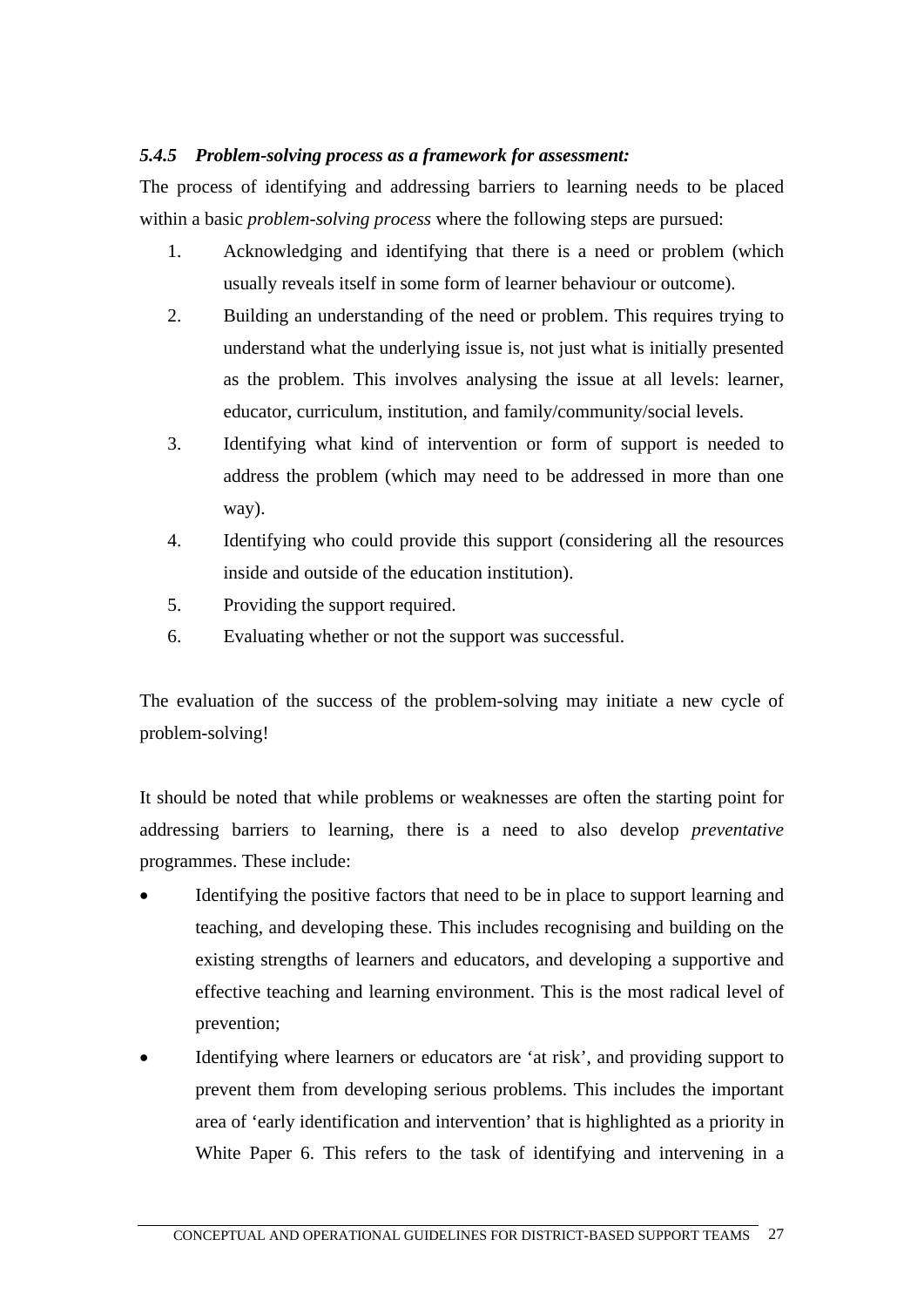problem in the early stages of its development to avoid it developing into a serious 'disability'. This includes 'screening', wherein diagnostic instruments are used to pick up problems at their early stages of development so that more serious ones can be avoided;

 Providing programmes that focus on social inclusion for learners and educators (e.g. people with disabilities or educators and learners who have already contracted a terminal illness such as HIV/AIDS) and ensuring that difficulties experienced because of their status are minimized. This level of prevention is often referred to as 'rehabilitation'.

#### *5.4.6 Developing a systemic view of problems and solutions:*

It is important to note that the way we look at problems and solutions (the particular 'spectacles' we put on) makes a great deal of difference to how we eventually act. These guidelines emphasise the need to understand and respond to barriers to learning in a *systemic* way. This means that, when trying to 'uncover' the problem, we need to consider the following aspects:

- What in the *learner* her/himself is contributing to the problem? (For example, s/he may not be able to hear properly.)
- Is the *teacher* contributing to the problem in any way? (This includes considering how the teacher manages the class, how teaching and learning happens in the classroom, and so on.)
- Are other aspects of the *curriculum* impacting on the problem? (For example, are the learning materials accessible to all learners, or, are the assessment procedures sensitive to the different needs of learners in the class?)
- How does the *school/institutional* physical and interpersonal environment affect the problem? (For example, factors such as interpersonal conflict in an institution, mis-management, a lack of adequate materials or equipment, or inaccessible buildings and classrooms for learners with disabilities may indirectly be acting as barriers to the teaching and learning process.)
- How does the *home environment* influence the teaching and learning process? (This includes consideration of family dynamics, home-language, socioeconomic class, cultural background, and economic conditions of the family, including employment or unemployment status.)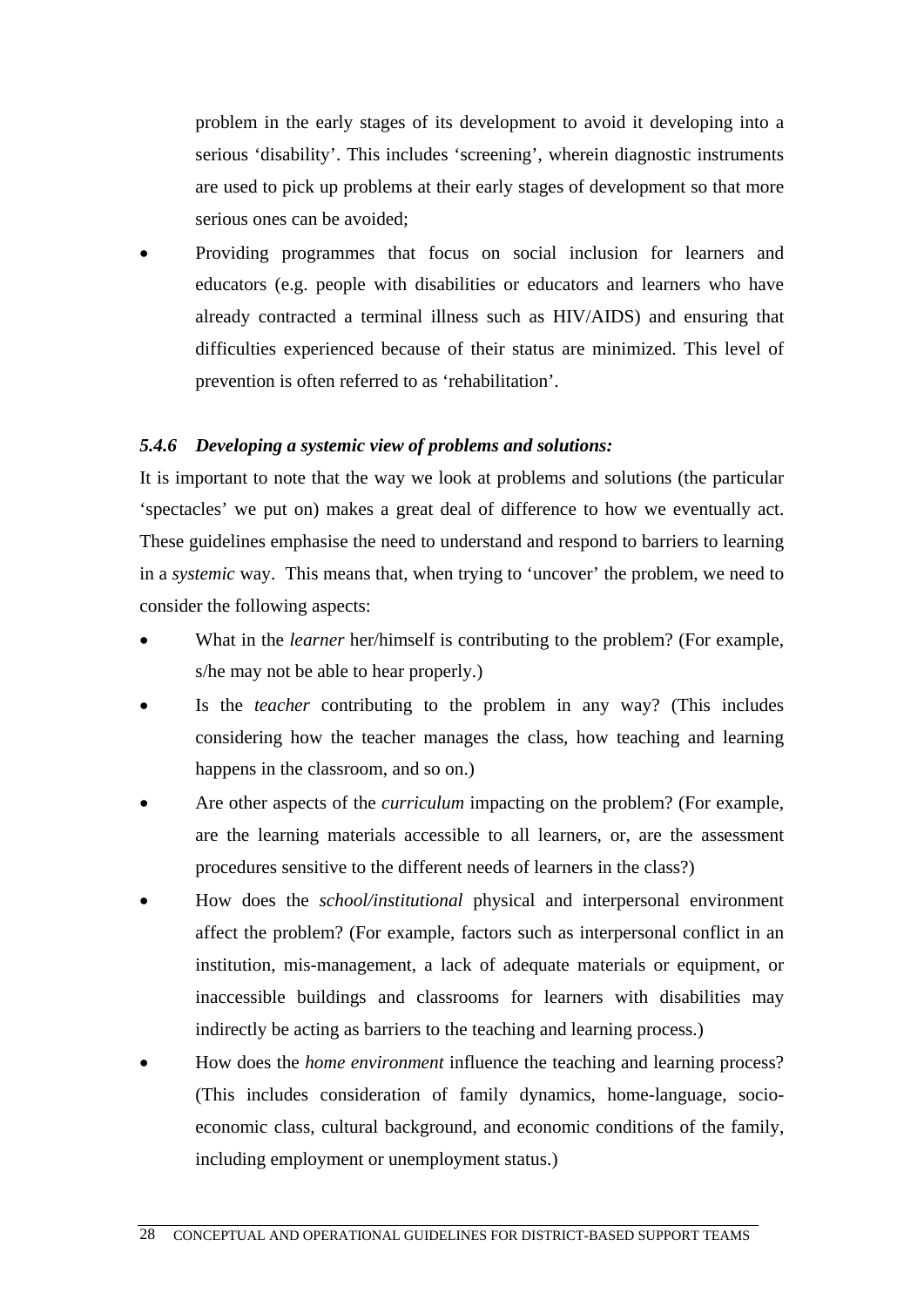Are there broader *community and social factors* that are acting as barriers to the learning process? (This includes the number of social challenges facing schools and other education institutions at the moment, including poverty, the HIV/AIDS pandemic, various forms of violence, substance abuse, and so on.)

It should be noted that the framework provided above is a way of *categorizing barriers to learning*. This framework could be used as a basis for developing profiling and other diagnostic forms of assessment, to ensure that all aspects of the system are considered in understanding of and responding to challenges.

Once one has identified *where* the problem lies, strategies that address each aspect of the problem can be developed, and the people with the relevant skills and knowledge can be brought in to address the challenge.

## *5.4.7 The why, what, how, who and where of assessment procedures:*

When considering the practical questions of why, what, how, who and where of assessment procedures, the following guidelines might be useful.

First, it should be noted that the following table highlights a process of assessment that works progressively through cycles of problem solving. Generally, the process would start at level 1 and, if necessary, progress through to the other levels. The ultimate goal is that most, if not all, 'problem-solving' will occur successfully at the level of the school, college, early childhood, adult learning and higher education levels. Only when the educators or local institution-level support teams are not able to understand or respond to the challenges adequately, will the other levels of support be brought into the process.

Second, it should be noted that at all times, all aspects of the system (all categories of barriers identified above) need to be evaluated when trying to understand and respond to a particular challenge.

Third, the procedures described below focus primarily on two types of assessment:

 Curriculum-based assessment, which is integrated into the ongoing assessment procedures in the curriculum (level 1);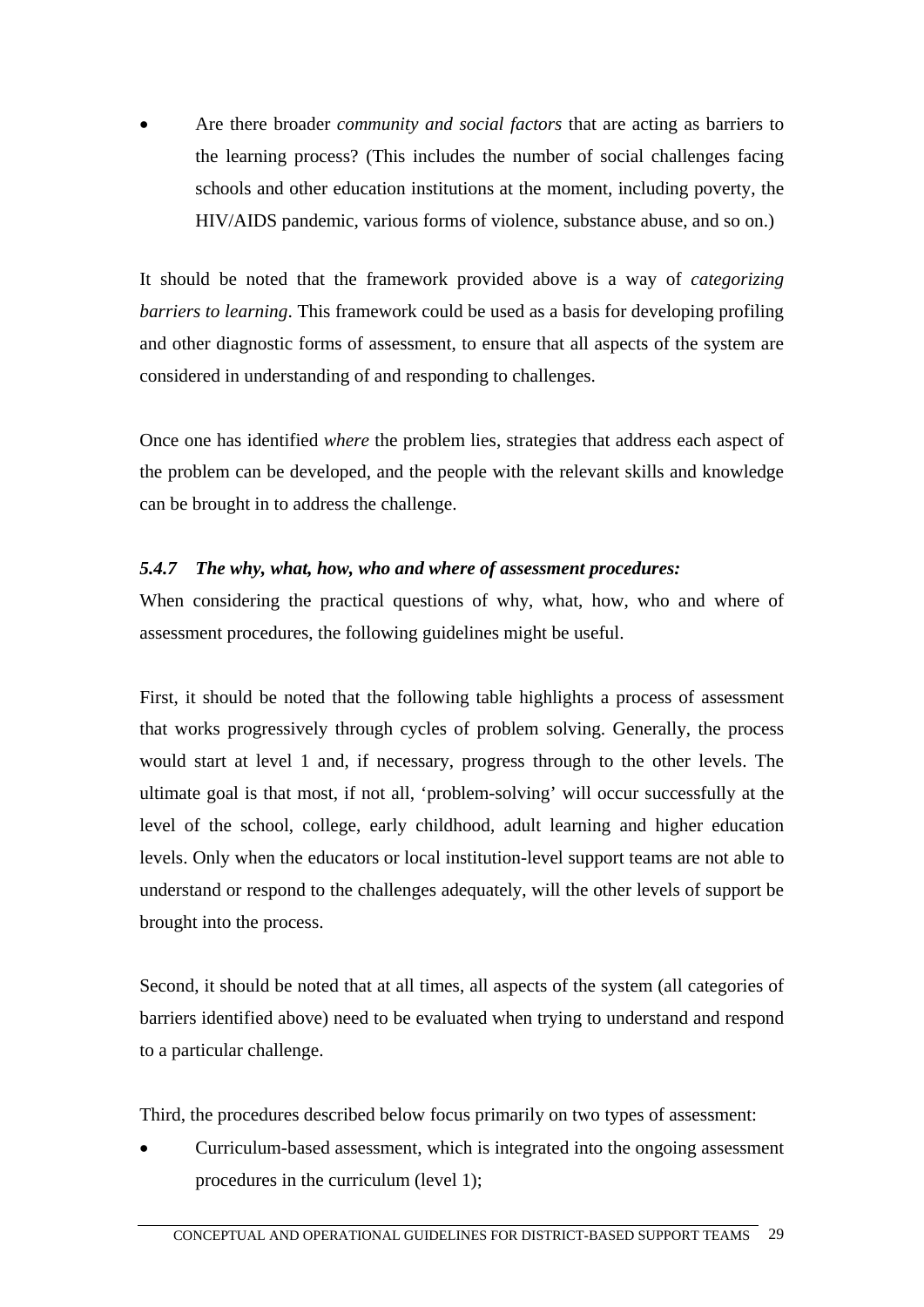Diagnostically-orientated assessment which consists of problem-solving processes which, in a cyclic way, attempt to deepen the understanding of the barriers to learning so that more effective programmes can be developed (level  $1(b) - 4$ ).

| What?                                | Why?                                                                                                                                                                                | How?                                                                                                                                     | By whom?                                                                                                                                                  | Where?           |
|--------------------------------------|-------------------------------------------------------------------------------------------------------------------------------------------------------------------------------------|------------------------------------------------------------------------------------------------------------------------------------------|-----------------------------------------------------------------------------------------------------------------------------------------------------------|------------------|
| <b>CURRICULUM-</b>                   |                                                                                                                                                                                     |                                                                                                                                          |                                                                                                                                                           |                  |
| <b>BASED</b>                         |                                                                                                                                                                                     |                                                                                                                                          |                                                                                                                                                           |                  |
| <b>ASSESSMENT</b>                    |                                                                                                                                                                                     |                                                                                                                                          |                                                                                                                                                           |                  |
| 1(a)Curriculum-based<br>assessment   | To identify<br>specific<br>learning needs<br>for the<br>purposes of<br>promoting<br>effective<br>teaching.<br>To document<br>progress and<br>identify<br>success of<br>teaching and | Continuous<br>assessment<br>within OBE<br>curriculum                                                                                     | Teachers                                                                                                                                                  | Learning<br>site |
| 1(b)Informal and                     | learning.<br>To identify                                                                                                                                                            | Learner                                                                                                                                  | Teachers;                                                                                                                                                 | Learning         |
| broad-based formal                   | barriers to                                                                                                                                                                         | profiles and                                                                                                                             | Parents;                                                                                                                                                  | site             |
|                                      |                                                                                                                                                                                     |                                                                                                                                          |                                                                                                                                                           |                  |
| diagnostic assessment<br>(screening) | learning for<br>the purposes<br>of developing<br>strategies to<br>address these;<br>and for early<br>identification<br>purposes                                                     | profiles of<br>other aspects<br>of the system<br>Action<br>research in<br>the classroom<br>Screening<br>procedures<br>and<br>instruments | Learners;<br><b>DBST</b><br>members<br>supporting<br>screening<br>processes<br>and<br>providing<br>other<br>preventative<br>interventions<br>if necessary |                  |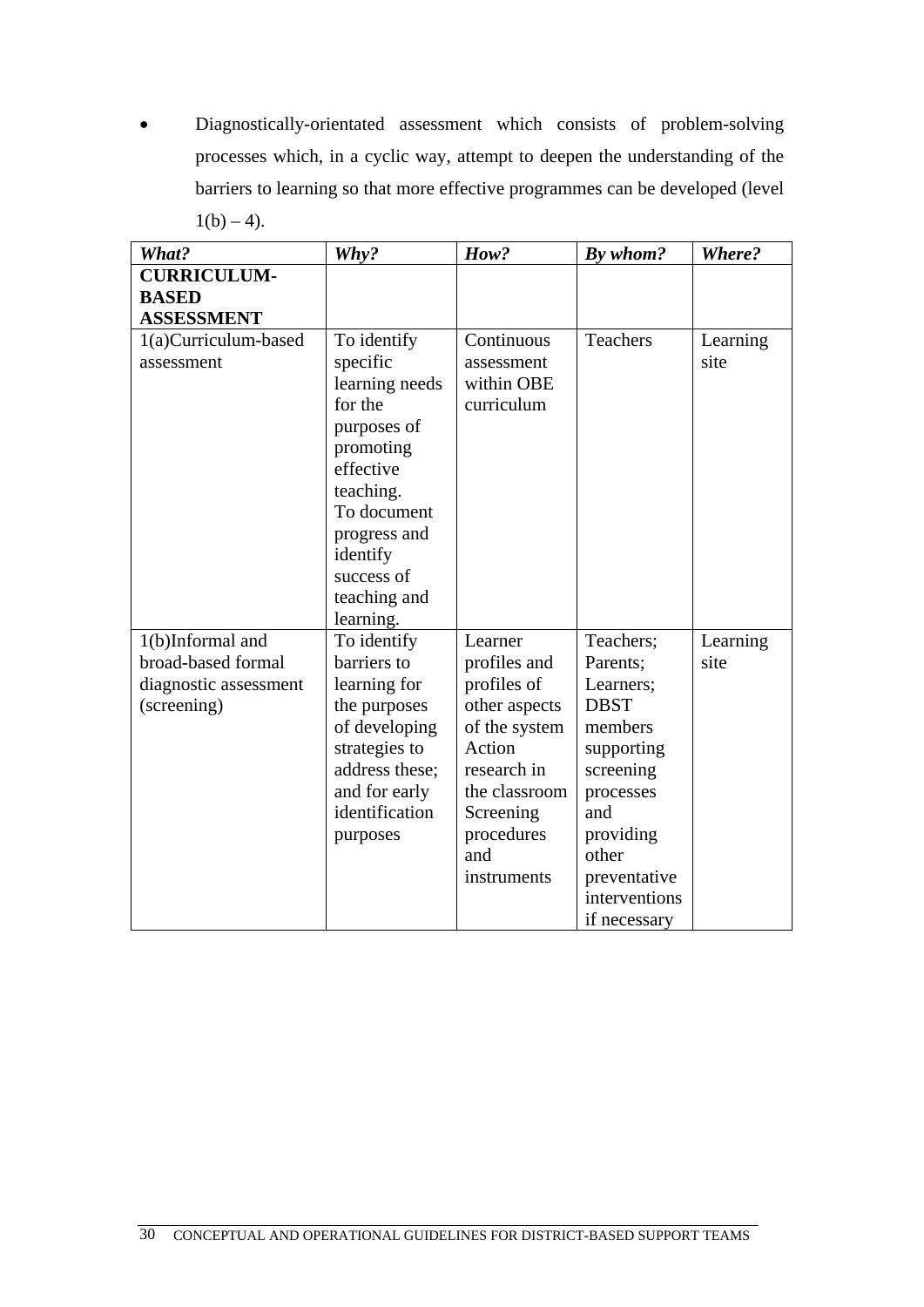| DIAGNOSTICALLY-<br><b>ORIENTATED</b><br><b>ASSESSMENT</b>   |                                                                                                                                                                                                                                                          |                                                                                                                                                                                                                         |                                                                                                                                                                                      |                                                                                                                                               |
|-------------------------------------------------------------|----------------------------------------------------------------------------------------------------------------------------------------------------------------------------------------------------------------------------------------------------------|-------------------------------------------------------------------------------------------------------------------------------------------------------------------------------------------------------------------------|--------------------------------------------------------------------------------------------------------------------------------------------------------------------------------------|-----------------------------------------------------------------------------------------------------------------------------------------------|
| 2. Deepened problem-<br>solving diagnostic<br>assessment    | To deepen<br>understanding<br>of the barriers<br>to learning to<br>ensure that a<br>comprehensive<br>picture of the<br>issue is<br>developed –<br>for the<br>purposes of<br>more effective<br>action to<br>address this                                  | Collective<br>problem-<br>solving<br>amongst<br>members of<br>learning<br>community $-$<br>considering<br>all aspects of<br>the system                                                                                  | Institution-<br>level support<br>team<br><i>(including)</i><br>parents)                                                                                                              | Institution-<br>level<br>support<br>team at<br>learning<br>site                                                                               |
| $3(a)$ Diagnostic<br>assessment around<br>specialised areas | To gain more<br>specialised<br>insight into the<br>$challenge - for$<br>the purposes<br>of more<br>effective<br>action to<br>address this                                                                                                                | Advice from<br>specialists<br>from the<br>extended<br>district-based<br>support team<br><i>(including)</i><br>'community'<br>expertise if<br>necessary)                                                                 | Institution-<br>level support<br>team in<br>consultation<br>with relevant<br>district-<br>based<br>support team<br>members<br><i>(including)</i><br>special<br>/resource<br>schools) | Institution-<br>level<br>support<br>team at<br>learning<br>site<br><b>OR</b><br>District-<br>based<br>support<br>team<br>Centre/<br>Structure |
| 3(b) Diagnostic<br>assessment around<br>specialised areas   | To gain more<br>specialised<br>insight into the<br>$challenge - for$<br>the purposes<br>of devising<br>strategies to<br>address<br>barriers to<br>learning.<br>To inform<br>strategic<br>management<br>decisions<br>regarding<br>issues such as<br>post- | Specialist<br>interventions,<br>including<br>relevant tests<br>and<br>procedures<br>by relevant<br>members of<br>the district-<br>based support<br>$team -$<br>including<br>analysis of all<br>aspects of the<br>system | Relevant<br>district-<br>based<br>support team<br>specialist<br>(including<br>special/<br>resource<br>schools)                                                                       | District-<br>based<br>support<br>team                                                                                                         |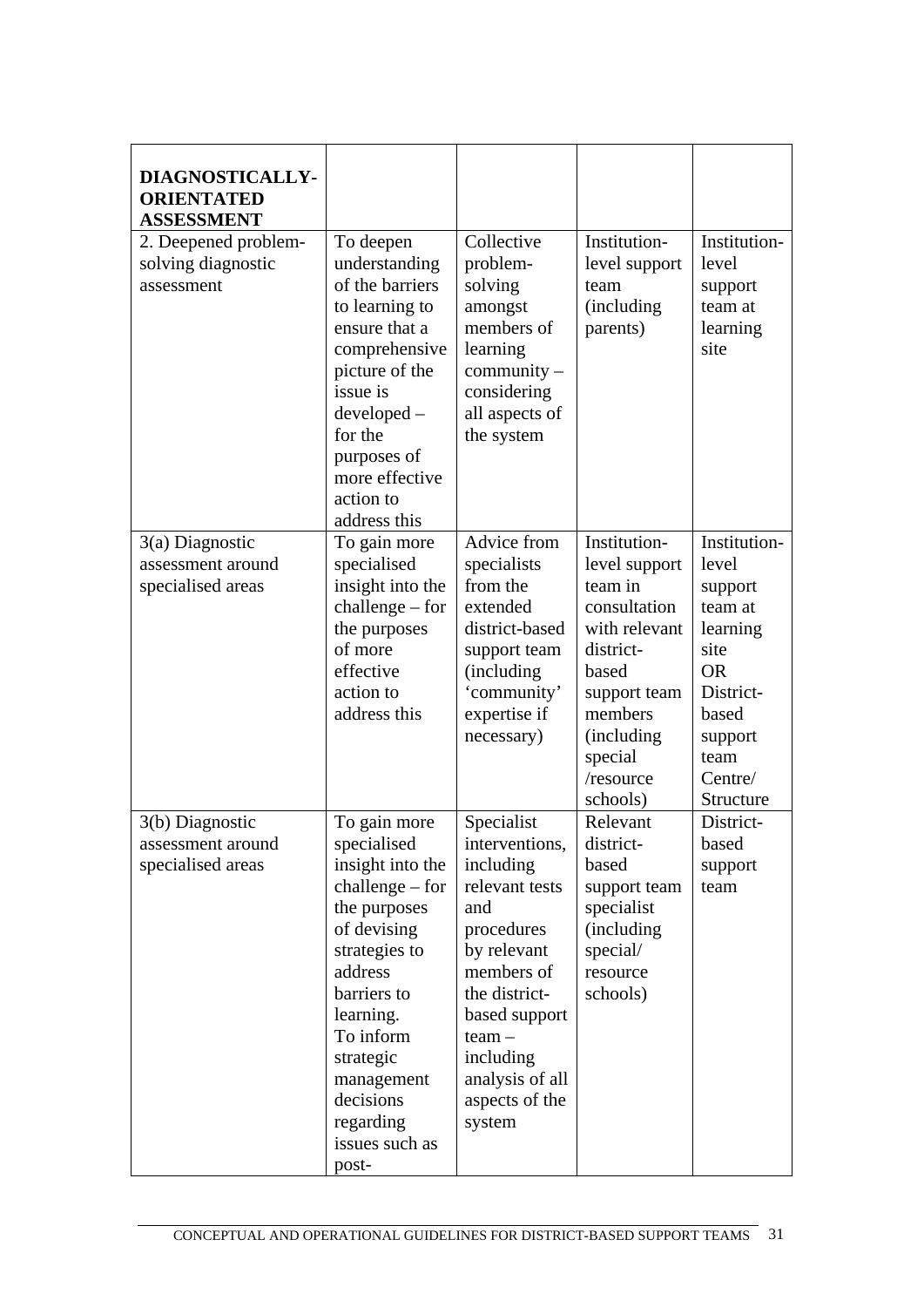|                       | provisioning<br>and<br>resourcing;<br>and placement<br>of learners in<br>appropriate<br>programmes |               |               |            |
|-----------------------|----------------------------------------------------------------------------------------------------|---------------|---------------|------------|
| 4. More specialised   | To address                                                                                         | Specialist    | Professionals | Other      |
| diagnostic assessment | high level                                                                                         | interventions | outside of    | systems    |
|                       | needs and                                                                                          |               | the           | outside of |
|                       | challenges                                                                                         |               | education     | education  |
|                       |                                                                                                    |               | support       | support    |
|                       |                                                                                                    |               | system        | system     |

It should be noted once again that the purpose of all of these activities is to identify and address barriers to learning for the purposes of promoting effective teaching and learning.

## *5.4.8 The central role of educators within this process:*

A final note about the role of educators in this process: If educators are the central actors in this process of identifying and addressing barriers to learning, they need:

- Training on what the barriers to learning are, and how to identify them (through, for example, developing 'learner-profiles' that document, on a regular basis, the development of the learner). This includes highlighting the need to move away from 'labelling' learners in unhelpful ways;
- Strategies and instruments to assist the educator to identify needs and barriers to learning (for example, through checklists);
- Training and ongoing support on how to address specific needs and barriers in the classroom and institution;
- Access to and ongoing support from the institution-level support teams to assist in their problem-solving processes.

# **5.5. What are the 'capacity building' challenges for education support providers at district level?**

Education support service providers also need support! While there are some general insights, knowledge and skills required by all members of district-based support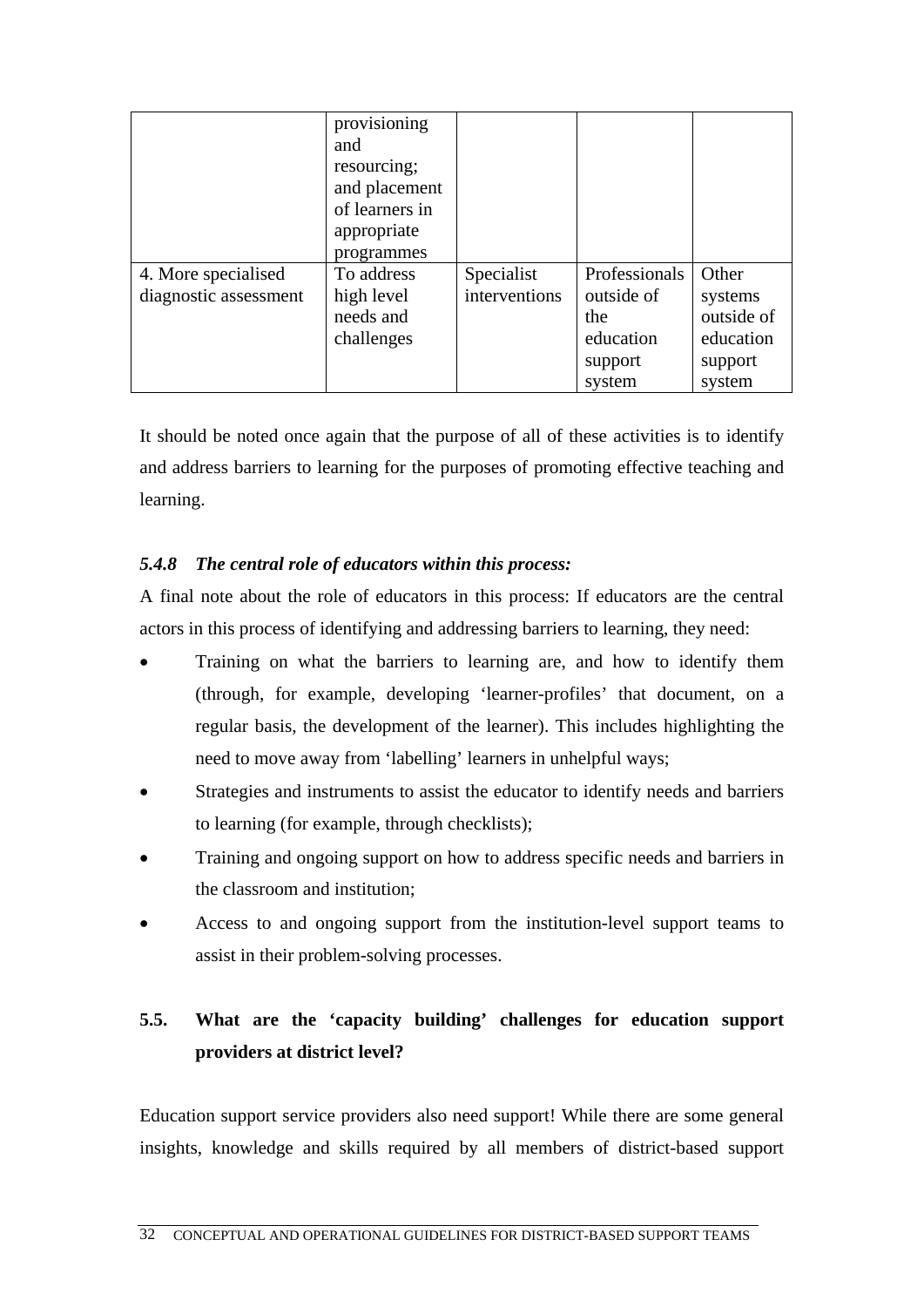teams, specific training and support needs have to be identified in each local context. Provision of this training and support could be provided by:

- Education officials at regional, provincial and national levels who have appropriate knowledge and expertise;
- Support providers and educators in district support structures, schools and other education institutions who have relevant knowledge and skills to share through a `peer support' approach;
- Higher education institutions that offer relevant programmes in the areas concerned (in particular, those programmes that provide pre- and in-service (continuing education) programmes for support service providers);
- NGOs and other community resources with particular expertise to offer;
- Relevant consultants and technical advisors;
- Human resource directorates in the Department of Education need to be centrally involved in these activities.

In addition to training related to particular areas of expertise (e.g.therapy), some generic or core training needs that are likely to be appropriate to all members of the team include:

- Understanding and working with the process of change;
- Understanding the challenges of providing support;
- Knowing what support is available within education and other government departments, and within local communities;
- Understanding the concept of inclusive education, including the attitude changes that this requires;
- Understanding what the barriers to learning and development are, within a systemic understanding of problems and solutions;
- Developing knowledge and skills to address barriers to learning at the level of the learner, the educator, and the institution;
- Adult education skills to pursue various training roles required at this level;
- Networking skills and learning to 'work together' through team effectiveness training and ongoing support;
- Basic management and leadership development, including project management skills.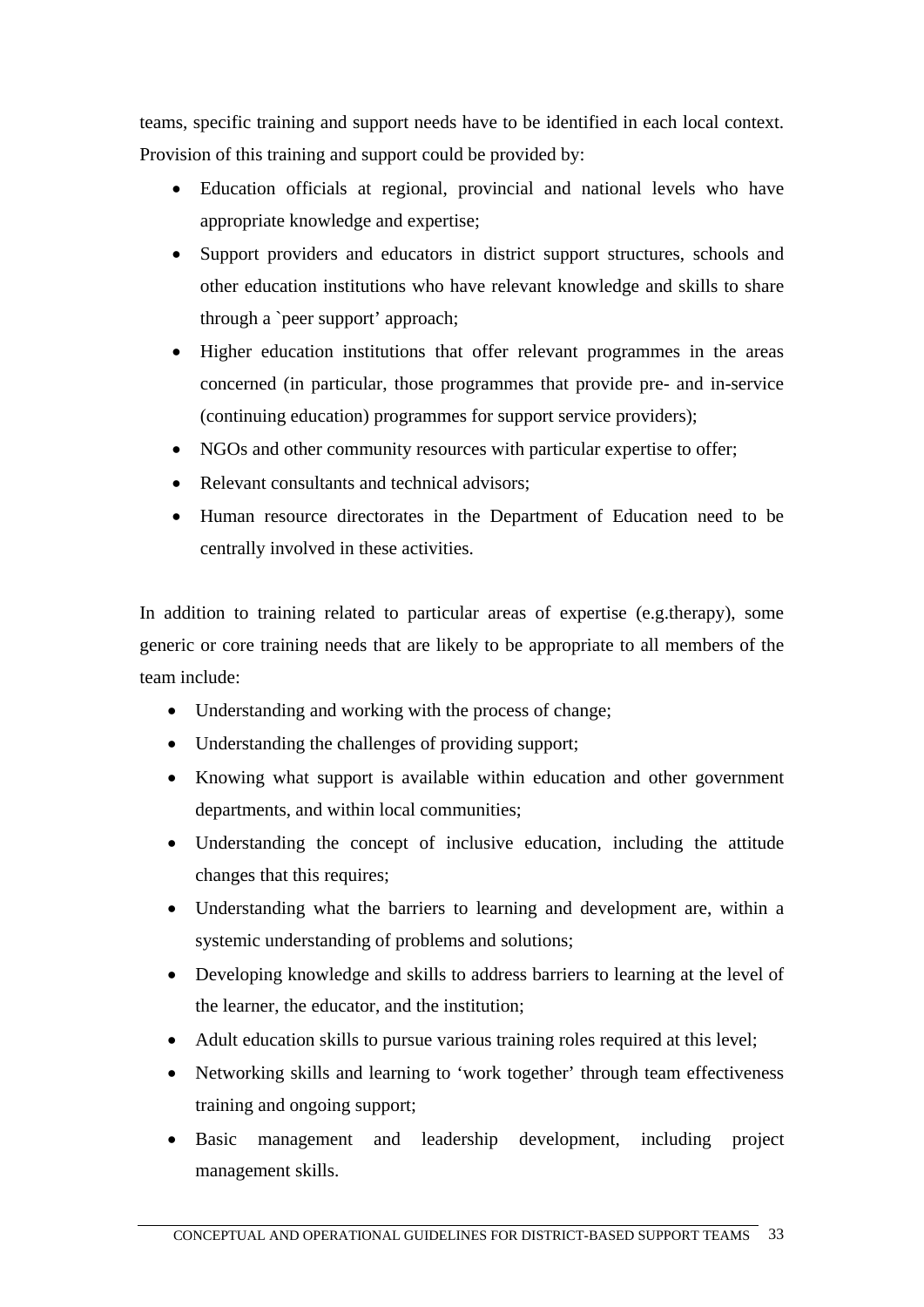An *action-reflection* approach to the development of the district-based support teams is important to ensure continuous development of the attitudes, skills and knowledge needed to provide effective support services. This means that teams commit themselves to thinking about how they operate and how they can improve.

#### **6. DEVELOPING INSTITUTIONAL-LEVEL SUPPORT TEAMS**

#### **6.1. What is an institutional-level support team?**

An institutional-level support team is an `internal' support team within institutions such as early childhood centres, schools, colleges, adult learning centres and higher education institutions. In each institution, this team will ultimately be responsible for liasing with the district-based support team and other relevant support providers about identifying and meeting their own institution's needs. For this reason, institutionallevel support teams should be made up of educators and staff from each individual institution.

#### **6.2. What does the policy say about institutional-level support teams?**

#### White Paper 6 says:

"At the institutional level in general, further and higher education, we will require institutions to establish institutional-level teams. The primary function of these teams will be to put in place properly coordinated learner and educator support services. These services will support the learning and teaching process by identifying and addressing learner, educator and institutional needs. Where appropriate, these teams should be strengthened by expertise from the local community, district-based support teams and higher education institutions. District-based support teams will provide the full range of education support services, such as professional development in curriculum and assessment, to these institutional-level support teams."(p29)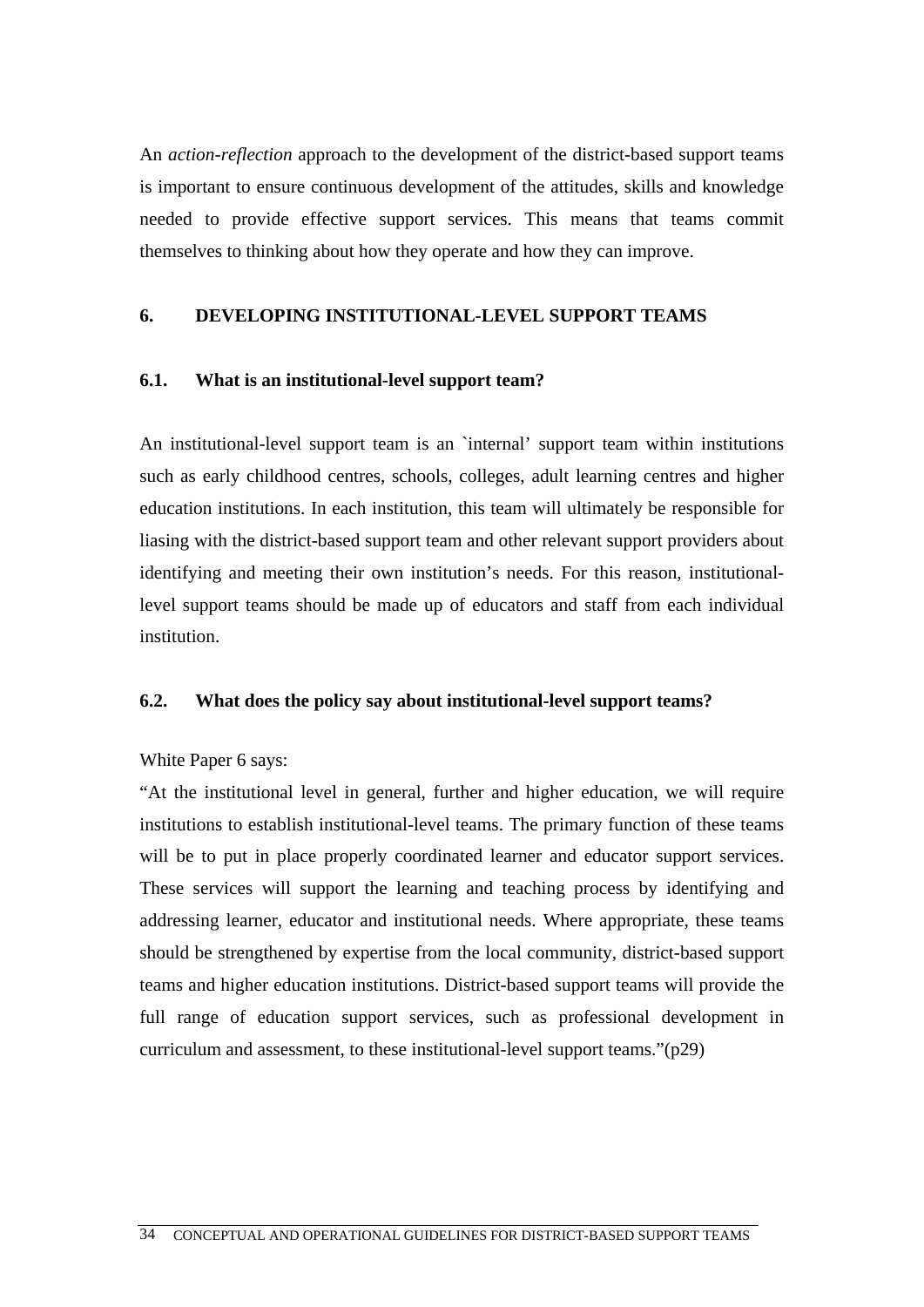#### **6.3. What are the core functions of these teams?**

The core purpose of these teams is to support the teaching and learning process. Key functions include:

- Coordinating all learner, educator, curriculum and institution development support in the institution. This includes linking this support team to other school-based management structures and processes, or even integrating them for better coordination of activities and to avoid duplication;
- Collectively identifying institutional needs and, in particular, barriers to learning at learner, educator, curriculum and institutional levels;
- Collectively developing strategies to address these needs and barriers to learning. This should include major focuses on educator development, parent consultation and support;
- Drawing in the resources needed, from within and outside of the institution, to address these challenges;
- Monitoring and evaluating the work of the team within an 'action-reflection' framework.

The above functions can best be met through the development of a problem-solving process that brings together the various team members around specific needs and challenges (refer Section 5.4 above).

#### **6.4. Who are the members of these teams?**

The White Paper does not say specifically who should be members of these teams, but the Report of the National Commission on Special Needs in Education and Training and the National Committee for Education Support Services (NCSNET/NCESS, Department of Education, 1997) does give some direction in this regard. This is outlined briefly below.

As with the district-based support teams, institution-level teams should include members of the school/institution community who can best fulfil the functions of the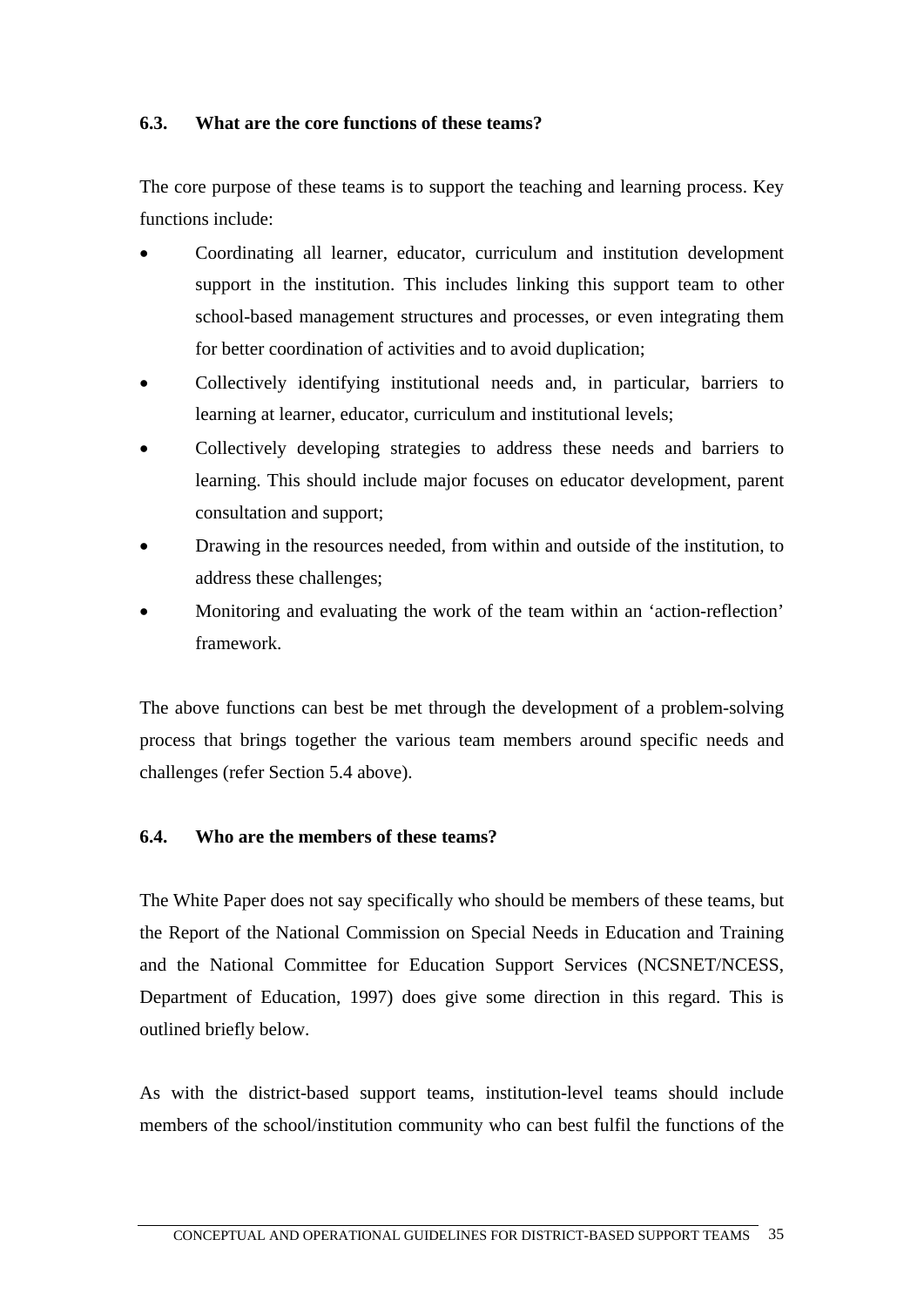teams as outlined above. Particular local needs and conditions will also play a role in determining who best can serve on these teams.

The functions of the institution-level support team should provide the basis for determining who should be members. It is suggested, however, that the following people make up the *core* members of this team:

- educators with specialised skills and knowledge in areas such as learning support, life skills/guidance, or counselling;
- educators from the school/institution: these could be teachers who volunteer because of their interest, or who represent various levels of the programme e.g. Foundation Phase, etc., or who represent various learning areas, e.g. language and communication;
- educators who are involved directly in the management of the school/institution: this could be the principal, a deputy-principal or another member of the management team;
- educators on the staff who have particular expertise to offer around a specific need or challenge;
- non-educators from the institution including administrative/ care-taking staff;
- learner representatives at senior, further education or higher education levels. This is an important addition to the team if it wishes to strengthen 'peersupport'.

In addition to the above core team who would meet on a regular basis to 'problemsolve' particular concerns and challenges in the institution, the following additional people could be brought into some of the team's meetings and processes to assist with particular challenges:

- parents/caregivers at early childhood centre or school-levels: the inclusion of interested and specifically skilled parents would strengthen the team;
- specific members of the district-based support team, including special/resource schools;
- members of the local community who have a particular contribution to make to specific challenges;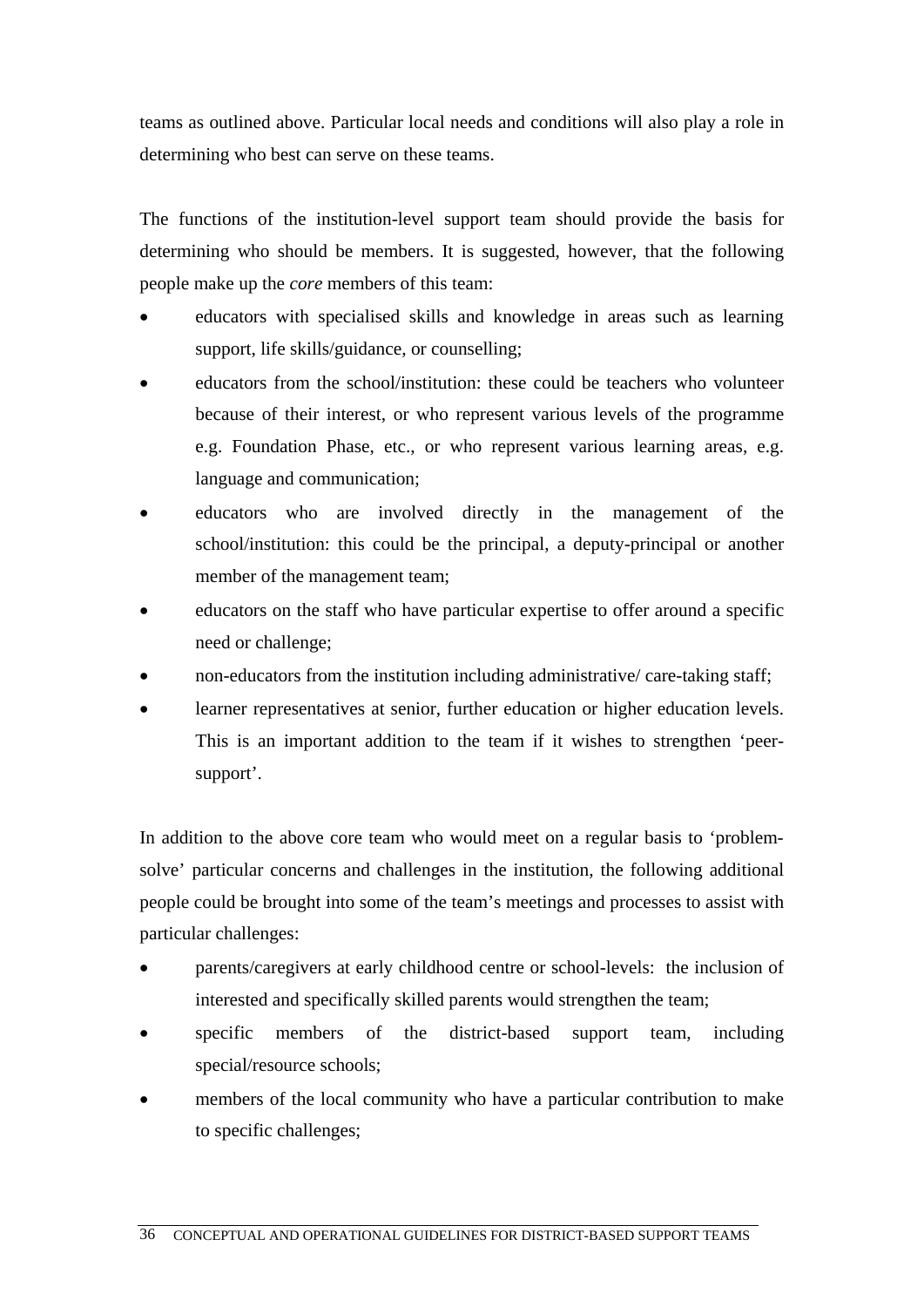educators from other education institutions, particularly from full-service schools and those that may be in a 'cluster' relationship with the school/institution concerned.

A key challenge of this institution-level support team, as with the district-based support teams, is to provide a holistic and integrated support service to the school, college, early childhood or adult learning centre concerned.

# **6.5. How can district-based support teams support institutional-level support teams?**

The following specific interventions from the district-based support team could be pursued:

- Where there are no existing institutional-level support teams, the district team could assist institutions to set them up;
- In the early stages of developing institutional-level teams, the participation of a district support member in regular meetings at the institution will assist in building the institution's capacity to identify and address its own needs and challenges;
- Where institutional teams already exist, but are struggling to function, the district team could assist them;
- District-based support teams could inform institutional-level teams about what expertise is available in the district support structures, and how to obtain assistance when they need it;
- District teams could assist institutions to form 'clusters' with other neighbouring institutions, for the purposes of providing 'peer-support';
- District teams should also assist these teams to identify and use local community support networks for the purposes of improving teaching and learning processes;
- The district-based support team needs to ensure that it provides wellcoordinated and collaborative support to the institution (see Section 7).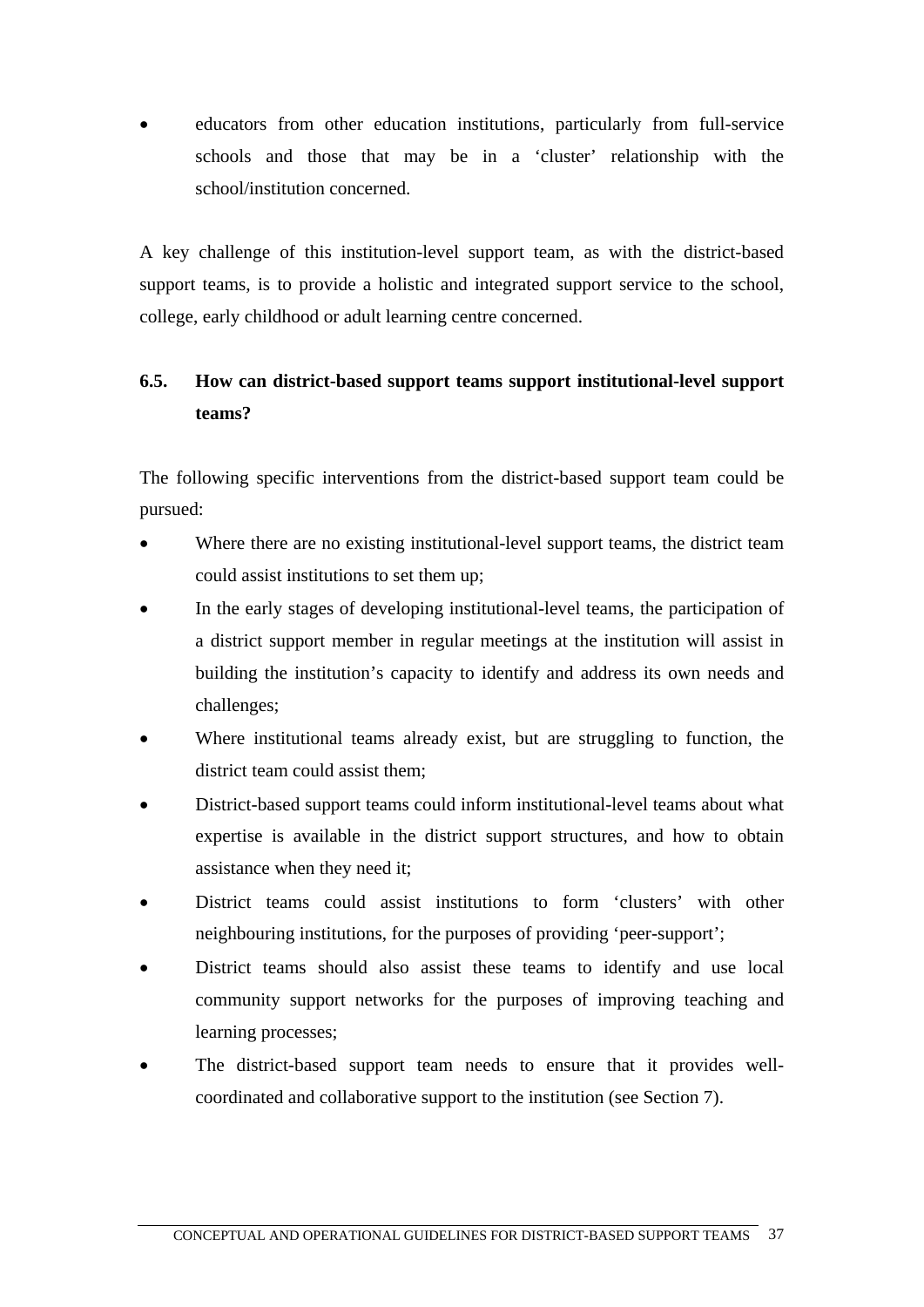# **7. WORKING TOGETHER: THE CHALLENGE OF INTER-SECTORAL COLLABORATION**

# **7.1. How can support providers and recipients** *work together* **(collaborate) as partners and as teams?**

#### *7.1.1 Why should we collaborate?*

Collaboration refers to the challenge of working together, as a team. This is important for district-based support teams that aim to provide *holistic* and comprehensive help. A holistic approach, which acknowledges that all problems and development challenges are complex, requires bringing in different perspectives of the problem and the solution. This does not mean that members of the team should not have particular expertise but rather engage with the full range of expertise available to understand and solve the problems at hand. In practice this means that we need to talk and listen to one another; identify what we can and need to do together; and identify what each person needs to do to contribute to the whole.

This kind of 'working together' occurs naturally around particular issues. The challenge associated with the HIV/AIDS pandemic is a good example. A variety of perspectives and skills are necessary to address the massive challenge that this brings to us. For example, there is a need to involve, amongst others, learners and educators, parents/care-givers, counsellors and other health professionals, social workers, relevant community organisations, business, and community leaders, in addressing this challenge. We need each other. We cannot do it alone. This is what drives collaboration.

#### *7.1.2 Who should collaborate?*

At district level, this includes various combinations of the people identified under the section on 'composition of district-based support teams' in these guidelines (refer Section 4). The actual combination will always be determined by the particular needs concerned, and the specific resources available in a local context.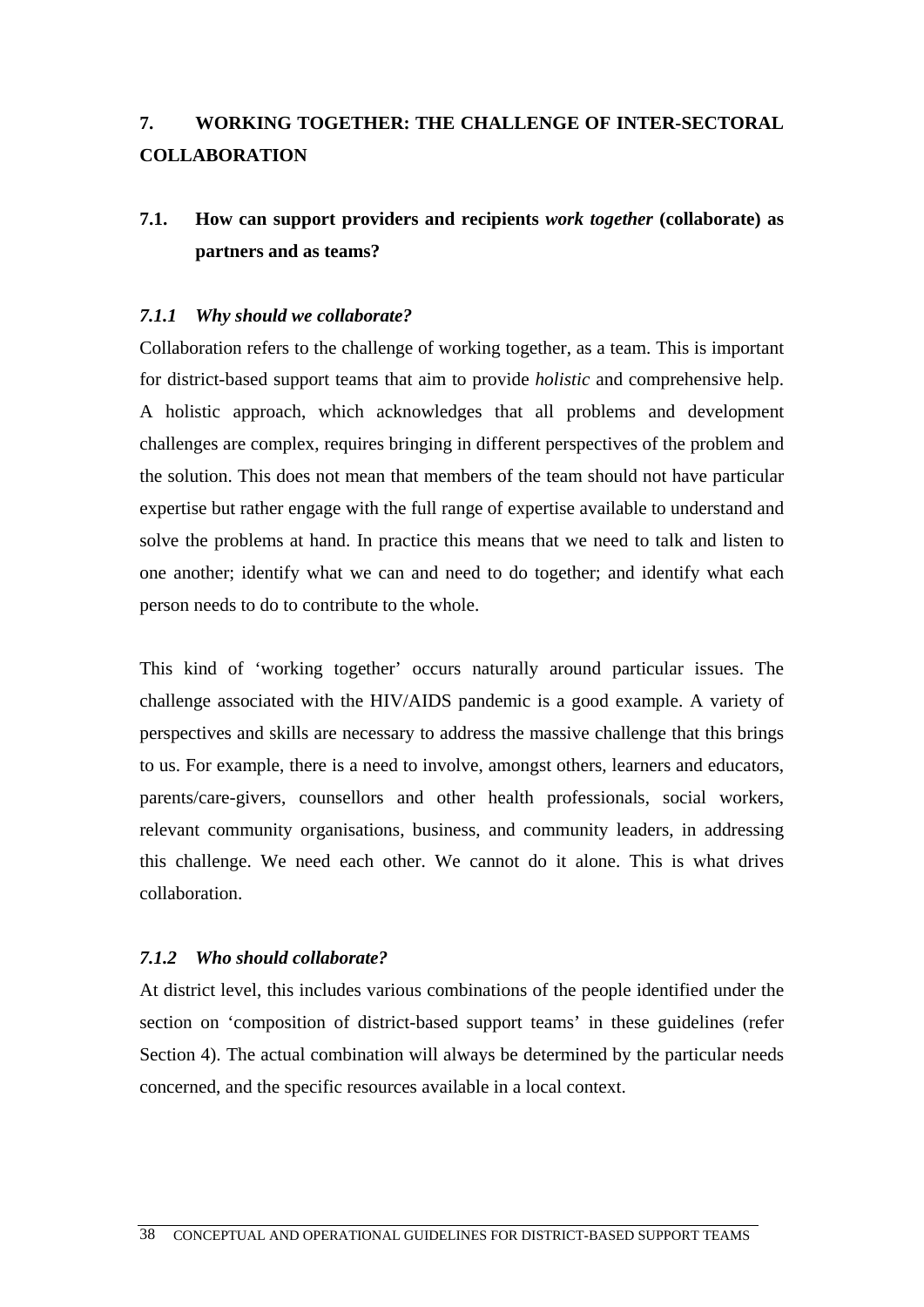## *7.1.3 General challenges and strategies for team work*

Below are some suggestions for what needs to be in place for intersectoral collaboration and teamwork to be effective:

*Intersectoral collaboration* works when teams:

- identify what is needed, who should be involved to address these needs, and who is available to respond to them;
- identify who should provide the 'lead' coordinator's role in the team, on the basis of whoever has the major responsibility;
- understand and pursue the political and bureaucratic processes that need to be followed to draw in the appropriate people;
- ensure that our institutions recognise and appreciate intersectoral work;
- ensure that the material resources, include
- ing budgets needed to pursue this work, are available and used to optimal effect;
- learn the 'language' of the different sectors and professions, and try to develop common understandings of the problems and challenges facing us;
- develop 'team skills' (see below) to assist us to work with others.

*Effective teamwork* includes:

- being sensitive to the needs of others in the group. This includes being aware that we all need 'to be needed' and valued, and that we all have fears that can interfere with our ability to make an optimal contribution;
- acknowledging and respecting the resources that others bring;
- respecting all members of the team as equal partners;
- respecting our own needs and resources, and sharing these resources when and where needed;
- being accountable to the team: doing our 'bit' to complete the 'whole'.

#### *7.1.4 Building teams within education support structures*

## **KEY CHALLENGES**

1. Ensuring that all education officials at district level understand the challenges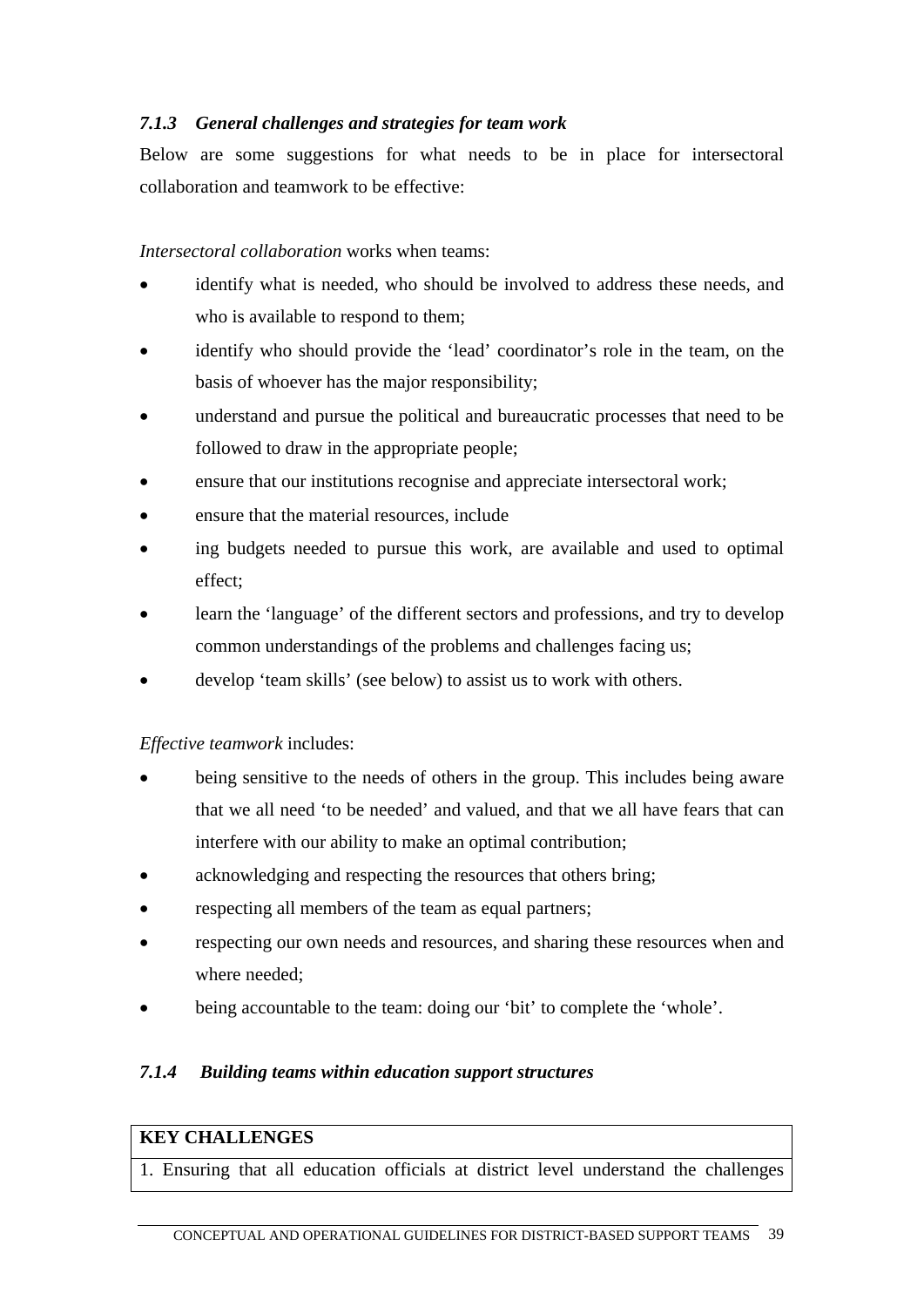involved in identifying and addressing barriers to learning and developing an inclusive education system. This includes being able to identify and solve problems and develop effective conflict management strategies.

2. Being able to identify who, in these structures, needs to be involved in what, and when. This includes recognising the need for an *integrated* approach to support provision, where the traditional 'psychological and special needs' services, including the special schools, work together with administrative, curriculum and institutional development support staff to provide a holistic and comprehensive support service.

3. Developing clear procedures and processes for including the human and other resources in the special schools into the 'pool' of district support.

4. Linking district support strategic plans to regional, provincial and national plans and priorities.

5. Learning to work well as a team.

## *7.1.5 Working with other government officials to provide support*

#### **KEY CHALLENGES**

1. Developing a 'profile' of what government services are available in relation to particular needs in the district.

2. Developing official and non-formal relations with relevant personnel in these departments.

3. Developing a common understanding of the challenges facing the schools and other education institutions, including identifying specific barriers to learning.

4. Developing a 'common professional language' for the purposes of understanding and responding to particular challenges.

5. Developing particular task teams or working groups in response to particular needs and tasks.

6. Identifying the budgetary and other material resource implications of working together, and ensuring that the necessary infrastructural support is then in place to support this work.

7. Identifying who should take the 'lead' role and responsibility in the team and specific working groups.

8. Learning to work well as a team.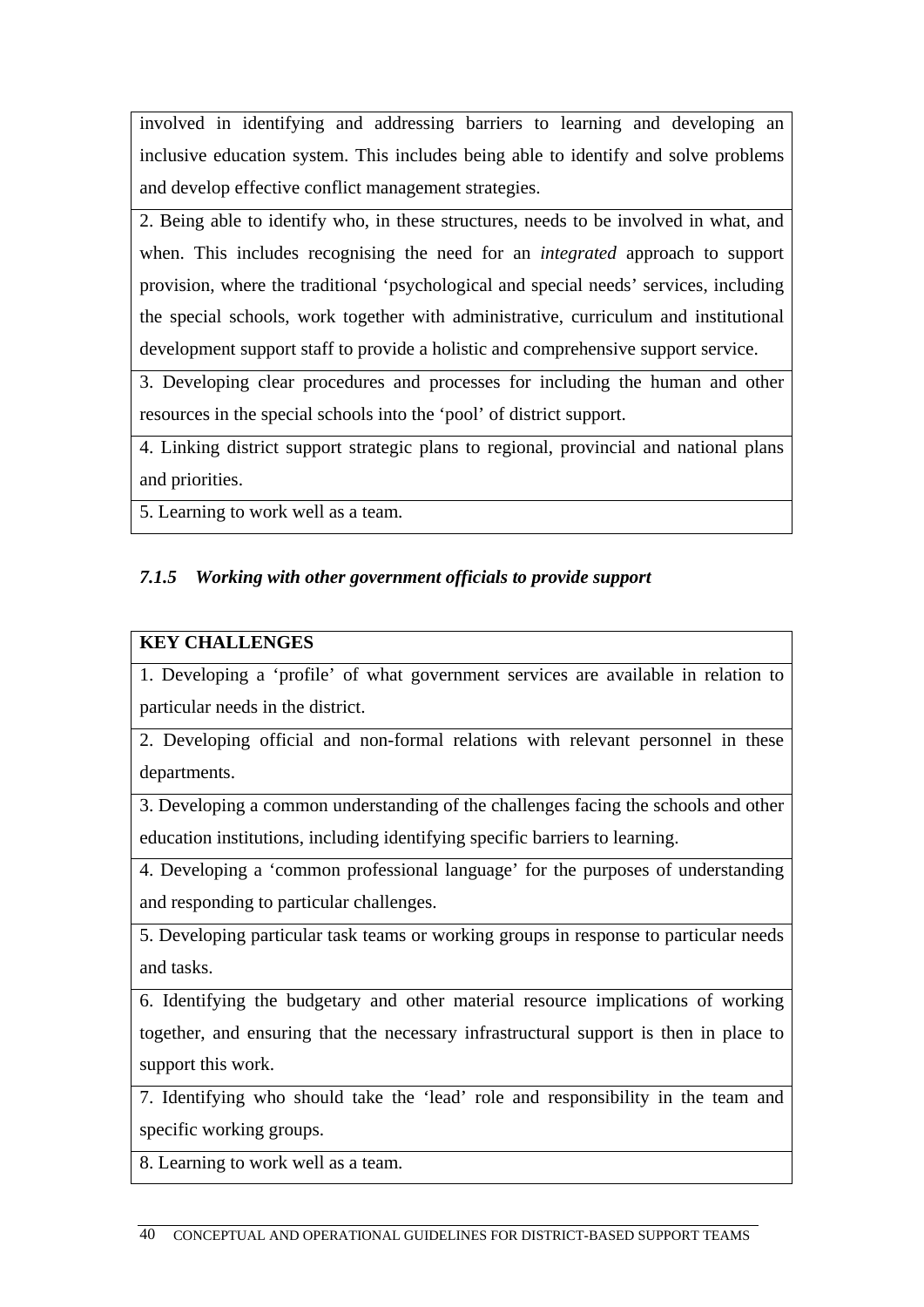# *7.1.6 Working in partnership with the community to build effective schools*

## **KEY CHALLENGES**

1. *Believing* that community involvement in supporting schools is not only desirable, but essential to providing effective support. This includes respecting and valuing the expertise available in 'the community'. A partnership approach is only possible if this mutual respect is there.

2. Making an effort to 'speak a common language' to avoid excluding community members from participating fully in the process.

3. Having policies, procedures and practices in place in the Department of Education to support the inclusion of community resources.

4. Conducting a 'community resource profile' or 'asset-audit of community resources' (see below), to identify what resources are available, including non-traditional sites of natural support that exist in every community.

5. Consulting with and drawing in parents and other care-givers in the provision of support to the early childhood centres and schools.

6. Developing effective strategies for including these resources in the provision of well-coordinated support to schools/institutions.

7. Co-ordinating community support so that unnecessary overlap in support provision does not burden schools/institutions.

8. Providing training for community members where possible and appropriate, to facilitate their inclusion in the support process.

9. Identifying who should take 'lead' responsibility in the team's work.

10. Learning to work as a team with other sectors.

# *7.1.7 Some guidelines on developing a 'community resource profile' or conducting an 'asset-audit of community resources'*

At various points in these guidelines, there has been reference to a 'profiling' or 'asset-auditing' process. This refers to a process that identifies all the resources inside and outside of the schools and other education institutions in a particular area, in relation to particular needs and challenges relating to addressing barriers to learning and development.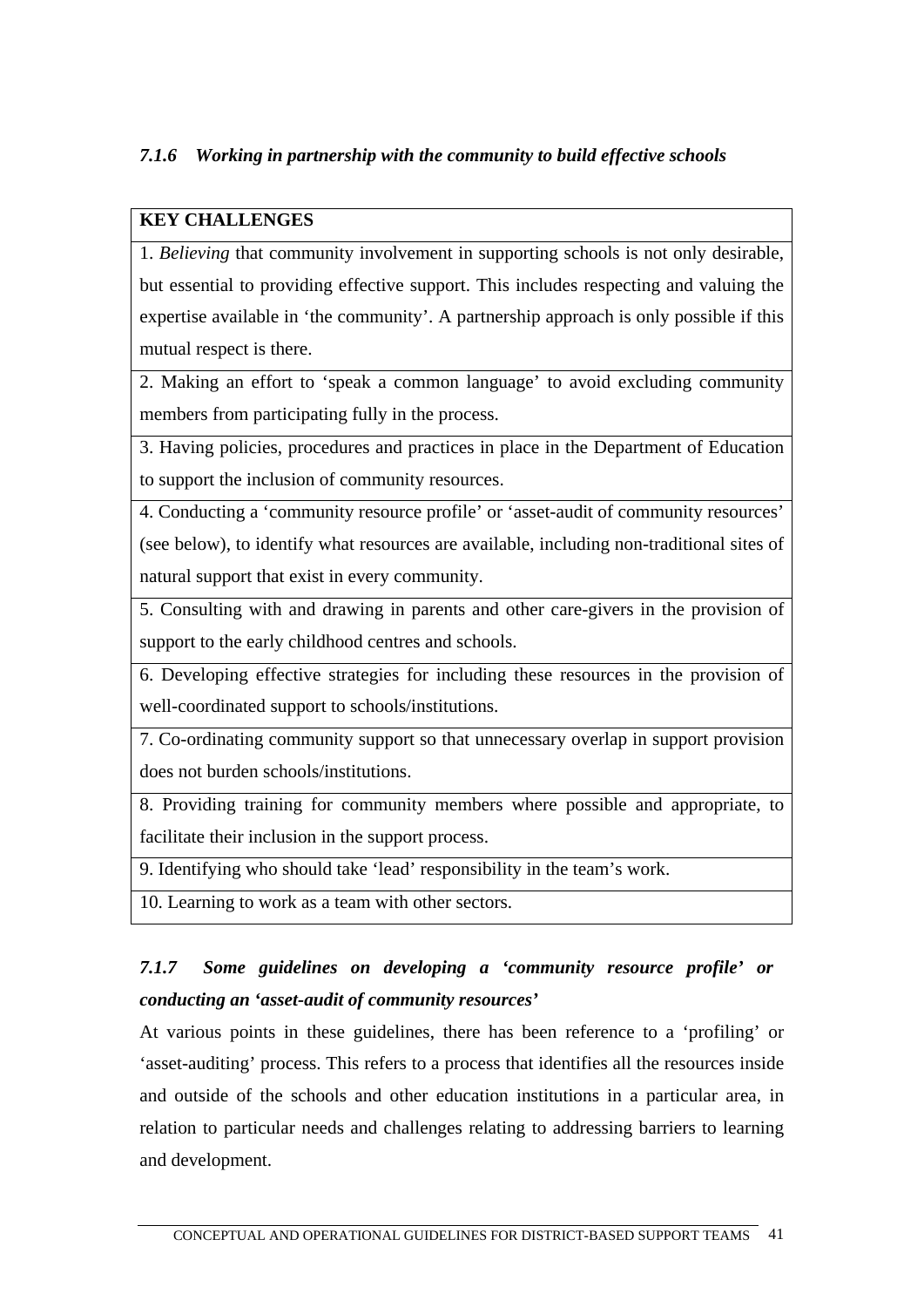This is a process that needs to be developed, together with appropriate research instruments, in local contexts. Ideally, these could also eventually be utilised at national and provincial levels. What follows are a few guidelines on how to proceed with such a process:

- Needs analyses at institution and district levels must to be conducted so that the local needs and conditions are clear and provide direction for identifying resources;
- District and institution-level support teams then need to 'map' the resources available in the local community for which it is responsible. This includes identifying people, groupings, organisations, institutions, government and non-government services in that community. It should also include identifying scarce resources, such as special schools, outside of the local community, but 'close enough' to be able to provide specialised support;
- The above-mentioned district and institutional processes should feed into one another. District-based support teams can support institutions to conduct these analyses where necessary;
- 'Mapping' the available resources includes various forms of research activities, but this can be done in very creative ways. Research instruments that are locally sensitive should be developed to assist in this process;
- When identifying resources, we need to be sure that we do not overlook indigenous resources because we do tend to be very 'western' orientated in our approaches. This means including non-traditional support systems in the community. For example, whether we like it or not, shebeens or bars are often the places people go to for help! Or, another example would be grandparents … who, particularly now with the HIV/AIDS pandemic, are playing a major role in bringing up our children.

### *7.1.8 Working with schools and other education institutions*

#### **KEY CHALLENGES**

1. Commitment to the development of a *community-based* support system that focuses on the development of capacity at institutional level, and emphases partnerships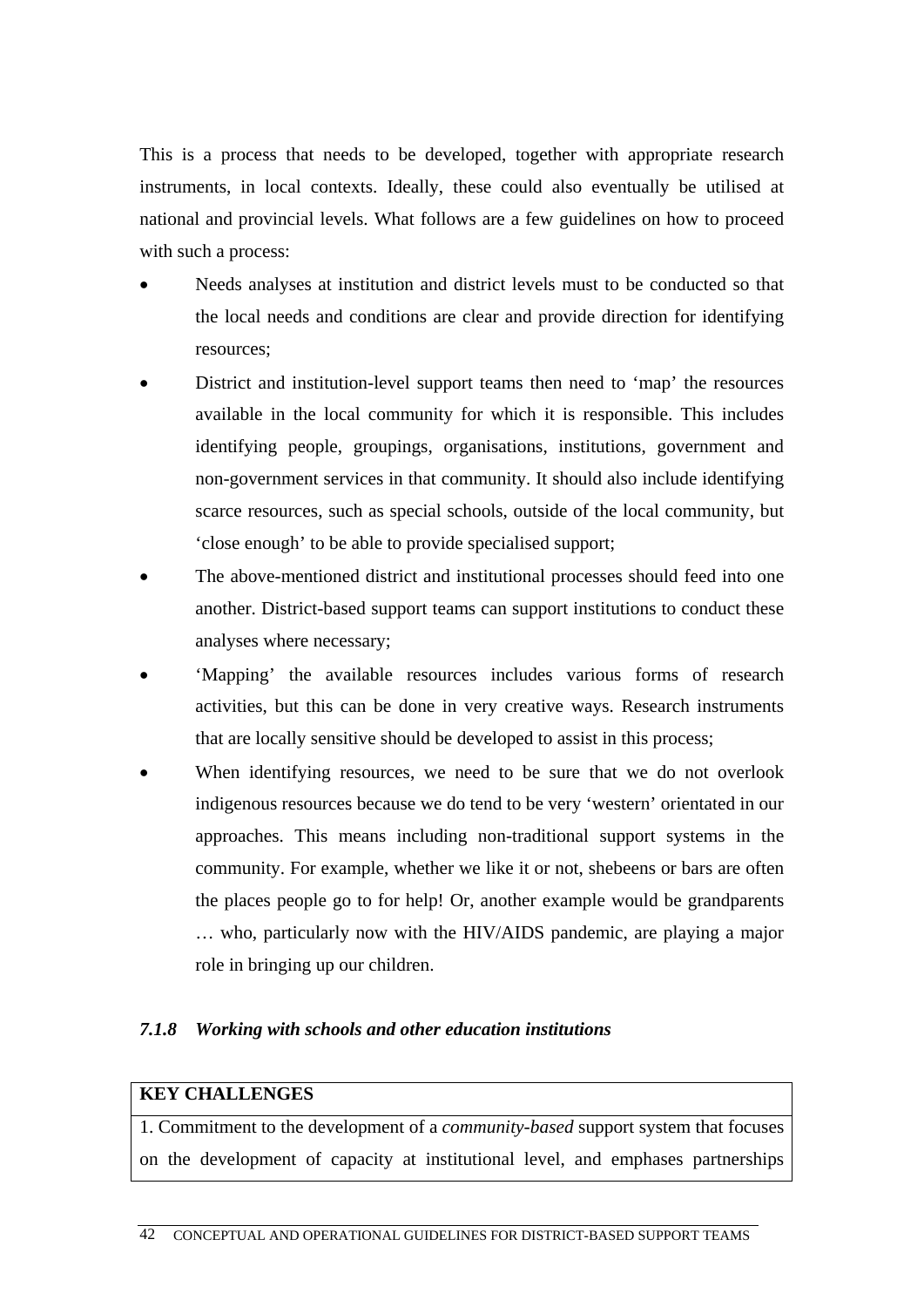between education institutions. This requires valuing the skills and knowledge that do already exist in our schools and other education institutions.

2. Identifying, through an 'asset-audit', the resources available in the different institutions. This could then be used as a basis for 'linking needs and resources' from district level, and could be made available to all education institutions so that they can make their own direct linkages.

3. Facilitating linkages through formal 'clusters' and 'partnerships' between different education institutions.

4. Assisting schools and other educational institutions to integrate the institutionallevel support team structures and processes with other school/institution-based management structures and procedures.

# **7.2. How can and should the work of district-based support teams be effectively** *coordinated* **and managed?**

## *7.2.1 Why do we need coordination in district support services?*

Coordination is about ensuring that quality support services are provided in a wellmanaged, effective, efficient, and economical way.

A key purpose of ensuring good coordination is to avoid a situation where the different service providers act in fragmented ways, which often result in schools/education institutions being overwhelmed with uncoordinated services that do not seem to know 'their left hand from their right hand', or where they do not receive any services at all. These services need to 'fit together' in such a way that the schools/education institutions experience well-managed support for their work, and the service providers work within a clear, well organised plan of action.

## *7.2.2 What are the key coordination challenges?*

#### **KEY CHALLENGES**

1. Understanding the 'whole picture' in terms of needs, resources available to meet those needs, and 'who is doing what' to address those needs.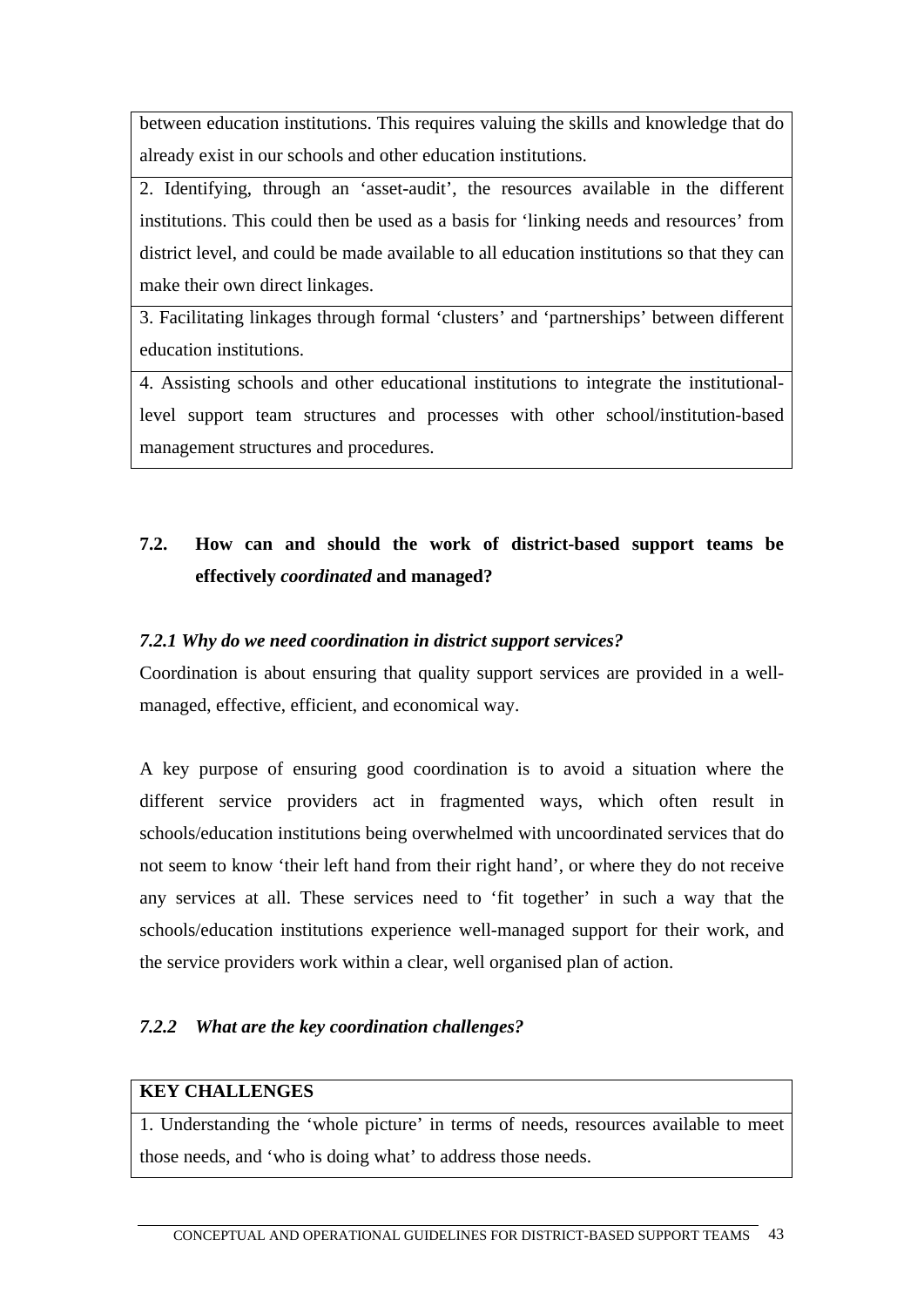2. Identifying priorities on the basis of a needs assessment. This is crucial given that we cannot respond to all needs.

3. Having a clear, commonly understood strategic plan, within which each role player understands her/his roles and responsibilities.

4. Being able to link district strategic plans to institutional plans and other levels of the system including regional, provincial and national levels.

5. Being able to identify both 'overlaps' and 'gaps' in support being provided, and being able to address these accordingly.

6. Ensuring that structural arrangements within schools and other educational institutions are rationalised to avoid the formation of too many overlapping committees.

7. Identifying who should take 'lead' responsibility within the team and specific working groups.

8. Providing good leadership and a clear vision that links to the needs and demands of the changing situation, and the ability to 'inspire' others to commit themselves to this.

9. Providing good management, both in terms of 'managing people', and in terms of 'managing the tasks' that need to be pursued.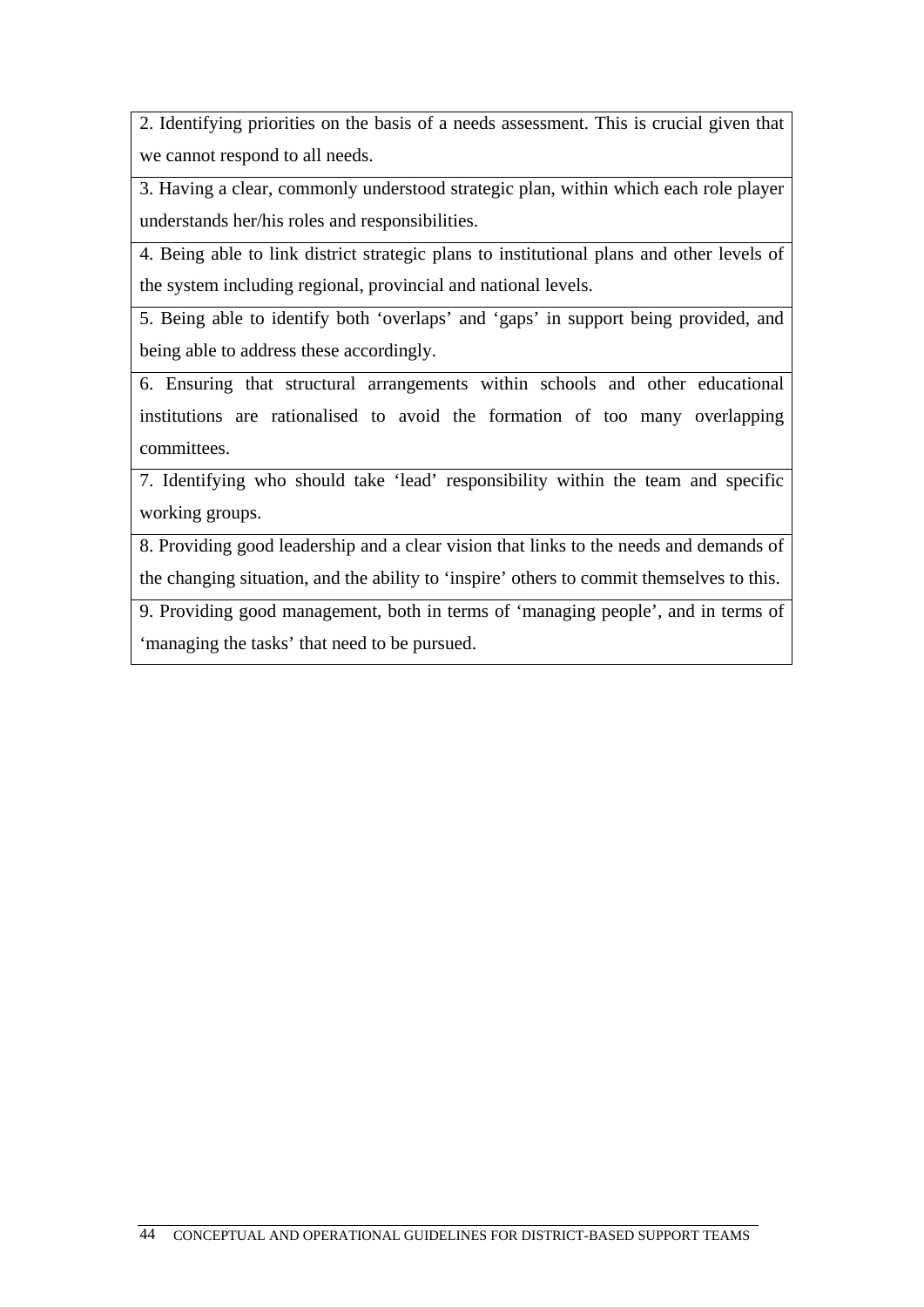# **REFERENCES**

Ainscow, M. (1999) *Understanding the Development of Inclusive Schools.* 

Booth, T., Ainscow, M., Black-Hawkins, K., Shaw, L. & Vaughan, M. (2000) *Index for Inclusion. Developing Learning and Participation in Schools.* Bristol: CSIE.

Department of Education. (1999) Consultative Paper 1 On Special Education: Building An Inclusive Education And Training System, First Steps. Department Of Education, Pretoria

Corbett, J. (1999) Inclusivity and School Culture: The Case of Special Education. In: Prosser, J. (1999) (Ed.) *School Culture.* London: Paul Chapman Publishing Ltd.

Department of Education (1996) *South African Schools Act No 84 of 1996.* Pretoria: Department of Education.

Department of Education. (1997) *Quality Education for All. Overcoming barriers to learning and development.* The Report of the National Commission on Special Needs in Education and Training (NCSNET) and National Committee on Education Support Services (NCESS)

Department of Education. (1997). Report of the National Commission on Special Needs in Education and Training (NCSNET) and the National Commission on Education Support Services (NCESS). Pretoria: Department of Education.

Department of Education. (1998) *Norms and Standards for Educators.* Technical Committee on the Revision of Norms and Standards for Educators. Pretoria: Department of Education.

Department of Education. (2002) *Curriculum 2005 Assessment Guidelines.* Pretoria: Department of Education.

Department of Education. (2002) *Developing District Support Teams: Guidelines for Practice*. Draft. Unpublished manuscript.

Department of Education. (2002) *Issues on Gender in Schools. An Introduction for Teachers.* Pretoria: Department of Education.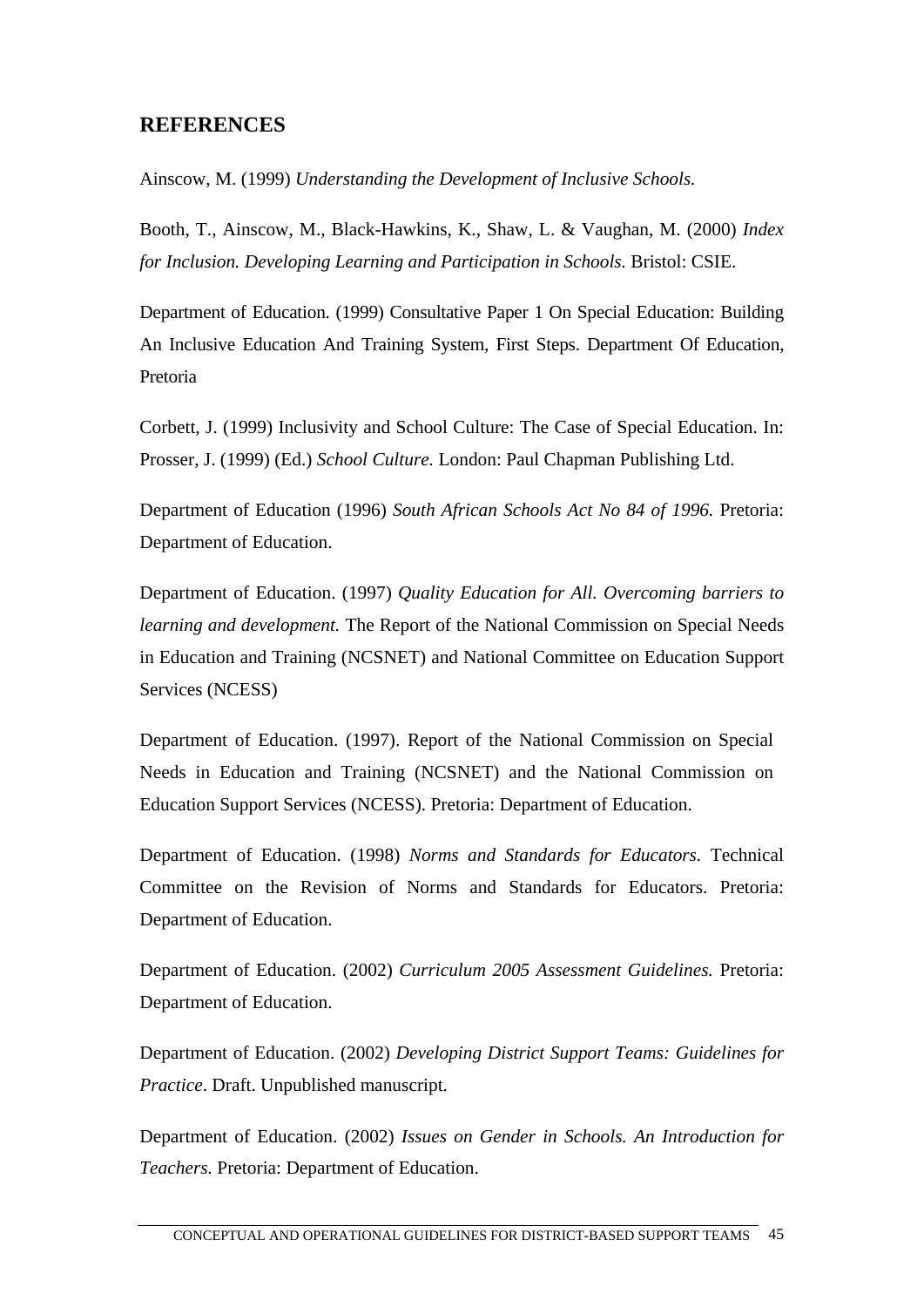Department of Education. (July, 2001). Education White paper 5: Special Education - Building an inclusive education and training system. Pretoria: Department of Education.

Department of Education. (March, 1995). White Paper on Education and Training. Pretoria: Department of Education.

Department of Education. (November, 1995). White Paper 2: The Organisation, Governance, and Funding of Schools. Pretoria: Department of Education.

Department of Education. 2001(a). *Report on National ECD Policies and Programmes.* 

Department of Education. 2001(b). Education White Paper 5 on Early Childhood Education: Meeting the Challenge of Early Childhood Development in South Africa. *Government Gazette,* Vol.436. No.22756. 17 October 2001. Government Printer. Pretoria.

Department of Education. (2001). Education White Paper 6: Special Needs Education, Building An Inclusive Education And Training System. Pretoria: Department of Education.

FETC Policy Document. (2001). South African Qualifications Authority.

Fulcher, G. (1989) Disabling policies? A comparative approach to education policy and disability. London: Falmer Press

Ministry in the Office of the Deputy President (November 1997). The White Paper on an Integrated National Disability Strategy. Pretoria: Office of the Deputy President.

Department Of Education, (2000). National Curriculum Framework For Further Education And Training. Pretoria: Department of Education.

Remedial Teaching Foundation. (2001). *Teacher Development Course*. In partnership with SCOPE. Park view: The Remedial Teaching Foundation.

Government of the Republic of South Africa. (1996). The South African Constitution (Act 108 Of 1996)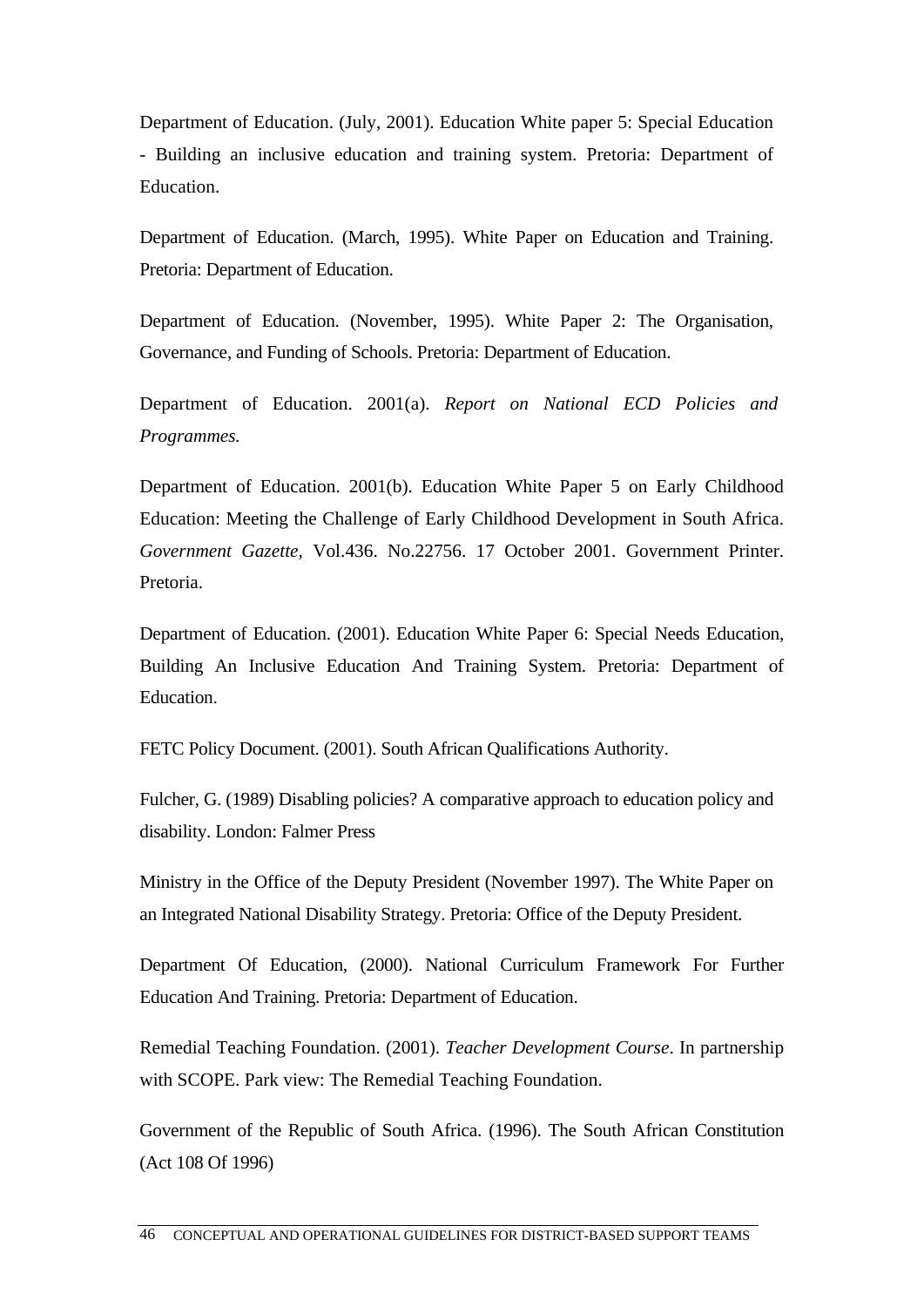Sage, D., D. (1996). Administrative Strategies for Achieving Inclusive Schooling. In: Stain back, S. & Stain back, W. (1996) (Eds) *Inclusion. A Guide for Educators.* Baltimore, London, Toronto, Sydney: Paul H. Brookes Publishing Co.

Schaffner, C. B. & Buswell, B. E. (1996) Ten Critical Elements for Creating Inclusive and Effective School Communities. In: Stainback, S. & Stainback, W. (1996) (Eds) *Inclusion. A Guide for Educators.* Baltimore, London, Toronto, Sydney: Paul H. Brookes Publishing Co.

Department of Education (1996) South African Schools Act.

United Nations. (1994) Standard Rules On The Equalisation Of Opportunities For Persons With Disabilities.

UNESCO (2000) *Human Resource Development in Support of Inclusive Education. Sub-Regional Workshop, Central and Eastern Europe, Report.* On the Internet: http://www.unesco.org/education/educprog/sne/publications/bucharest/cover.html

UNESCO. 1997. *International Consultation on ECD and Special Educational Needs.* Paris.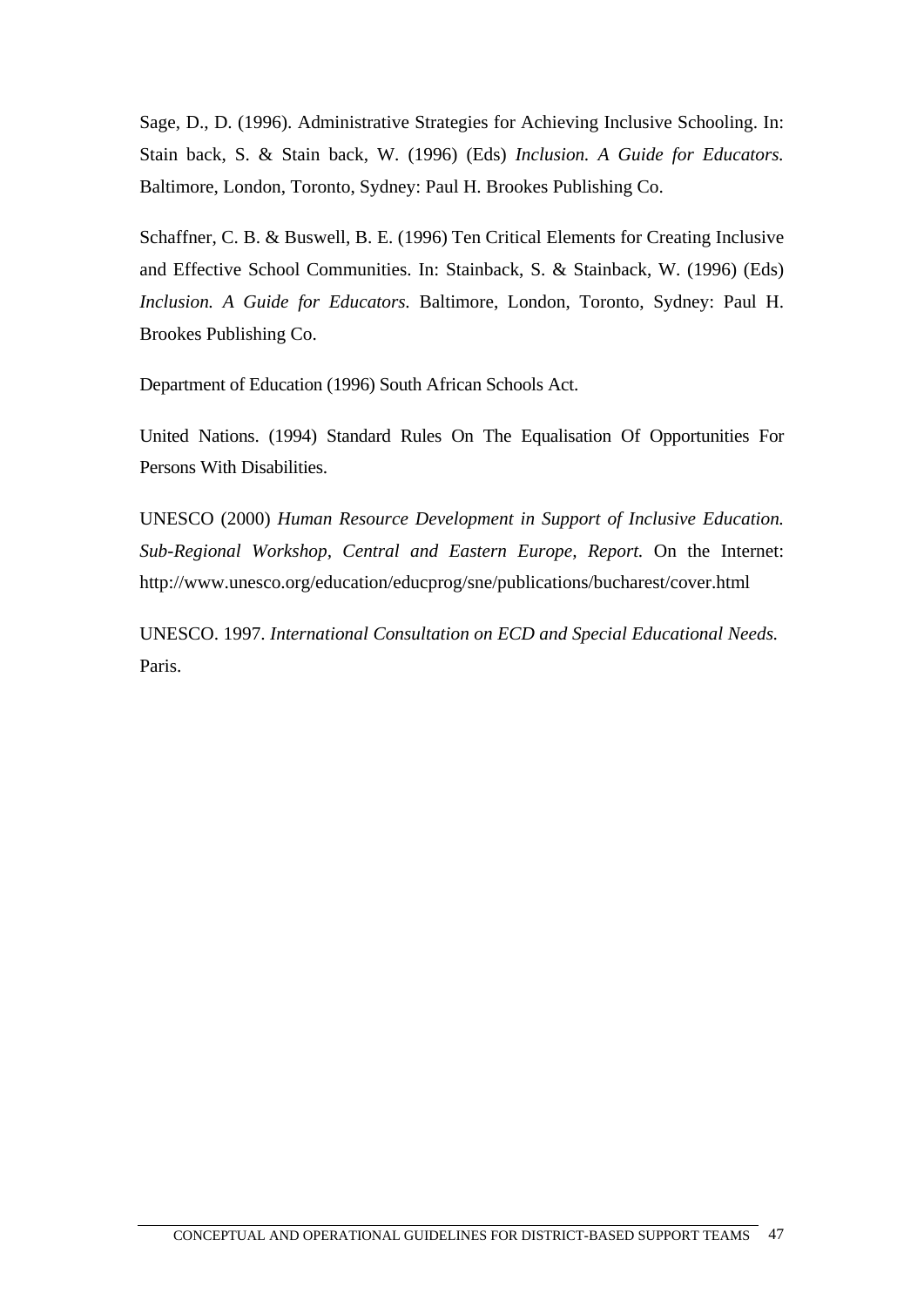# **GLOSSARY**

| ANC:           | <b>African National Congress</b>                               |
|----------------|----------------------------------------------------------------|
| CBO:           | <b>Community-Based Organisation</b>                            |
| CTP:           | Committee Of Technikon Principals                              |
| <b>CUP:</b>    | <b>Committee Of University Principals</b>                      |
| DOE:           | <b>National Department Of Education</b>                        |
| DPO:           | Disabled People's Organisations                                |
| <b>ECD</b>     | Early Childhood Development                                    |
| EWP6:          | Education White Paper No. 6                                    |
| FET:           | <b>Further Education And Training</b>                          |
| GET:           | <b>General Education And Training</b>                          |
| HE:            | <b>Higher Education</b>                                        |
| <b>IDCC:</b>   | <b>Interdepartmental Coordinating Committee</b>                |
| IE:            | <b>Inclusive Education</b>                                     |
| <b>INDS:</b>   | <b>Integrated National Disability Strategy</b>                 |
| <b>LOLT:</b>   | Language Of Learning And Teaching                              |
| <b>MOLT:</b>   | Medium Of Learning And Teaching                                |
| <b>NCCIE:</b>  | <b>National Coordinating Committee Meeting</b>                 |
| <b>NCESS:</b>  | <b>National Committee On Education Support Services</b>        |
| <b>NCSNET:</b> | National Commission On Special Needs In Education And Training |
| NGO:           | Non-Governmental Organisations                                 |
| NQF:           | <b>National Qualifications Framework</b>                       |
| NSB:           | <b>National Standards Body</b>                                 |
| <b>OSDP:</b>   | Office On The Status Of Disabled People                        |
| <b>PCCIE:</b>  | <b>Provincial Coordinating Committee Meeting</b>               |
| RPL:           | <b>Recognition Of Prior Learning</b>                           |
| <b>SAFCD:</b>  | South African Federal Council For Disability                   |
| <b>SANASE:</b> | South African National Association For Special Education       |
| SAQA:          | South African Qualifications Authority                         |
| <b>SASA:</b>   | South African Schools Act                                      |
| <b>SASL:</b>   | South African Sign Language                                    |
| SGB:           | School Governing Body                                          |
| WHO:           | World Health Organisation                                      |